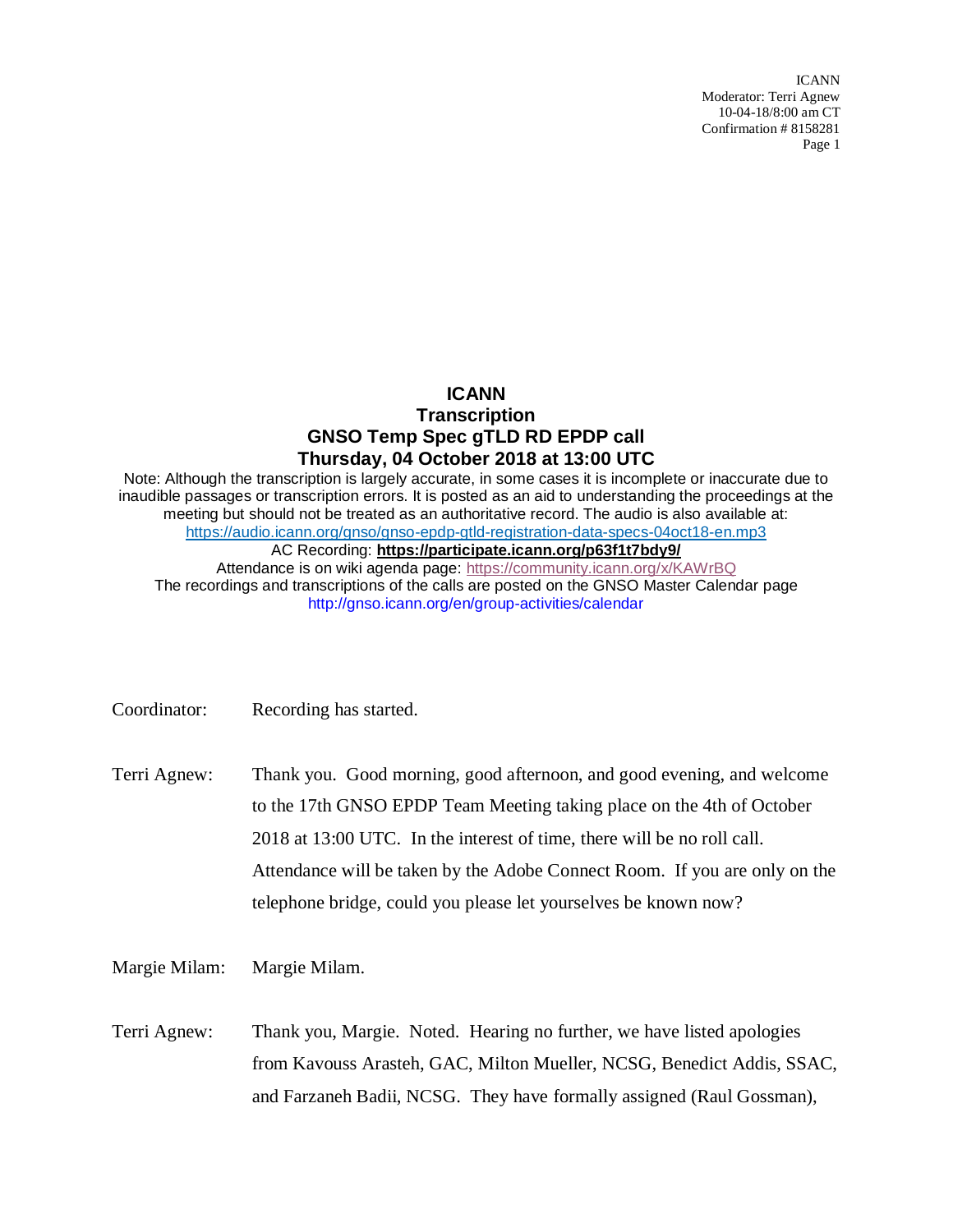Collin Kurre, and Greg Aaron as their alternates for this call and any remaining days of absence.

During this period, the members will have read only rights and no access to conference calls. Their alternates will have coaching rights and access to conference calls until the member's return date. As a reminder, the alternate assignment form must be formalized by way of the Google assignment form. The link is available in the agenda pod to your right. It is also noted in the invitation email as well.

Statements of interest must be kept up to date. If anyone has any updates to share, please raise your hand or speak up now. Seeing or hearing no one, if you need assistance updating your statements of interest, please email the GNSO Secretariat. All documentation and information can be found on the EPDP Wiki space. There is an audio cast and view only Adobe Connect room for non-members to follow this call. Please remember to state your name before speaking. Recordings will be circulated on the mailing list and posted on the public wiki space shortly after the end of the call.

Thank you. I'll now turn it back over to our Chair, Kurt Pritz. Please begin.

Kurt Pritz: Thanks very much, Terri, and welcome everybody. We put up the agenda for today's call and we're going to rejigger it a little bit. So agenda item C we don't have all the materials we need yet to flesh out data escrow and in particular registry data escrow. So we're to demote that in the agenda to status if there's time left to talk about it.

> I will note on that agenda item that we did receive a response from ICANN on data retention and so - which I found to be pretty interesting. So I invite you to read that and would invite the registrars but the registries are preparing the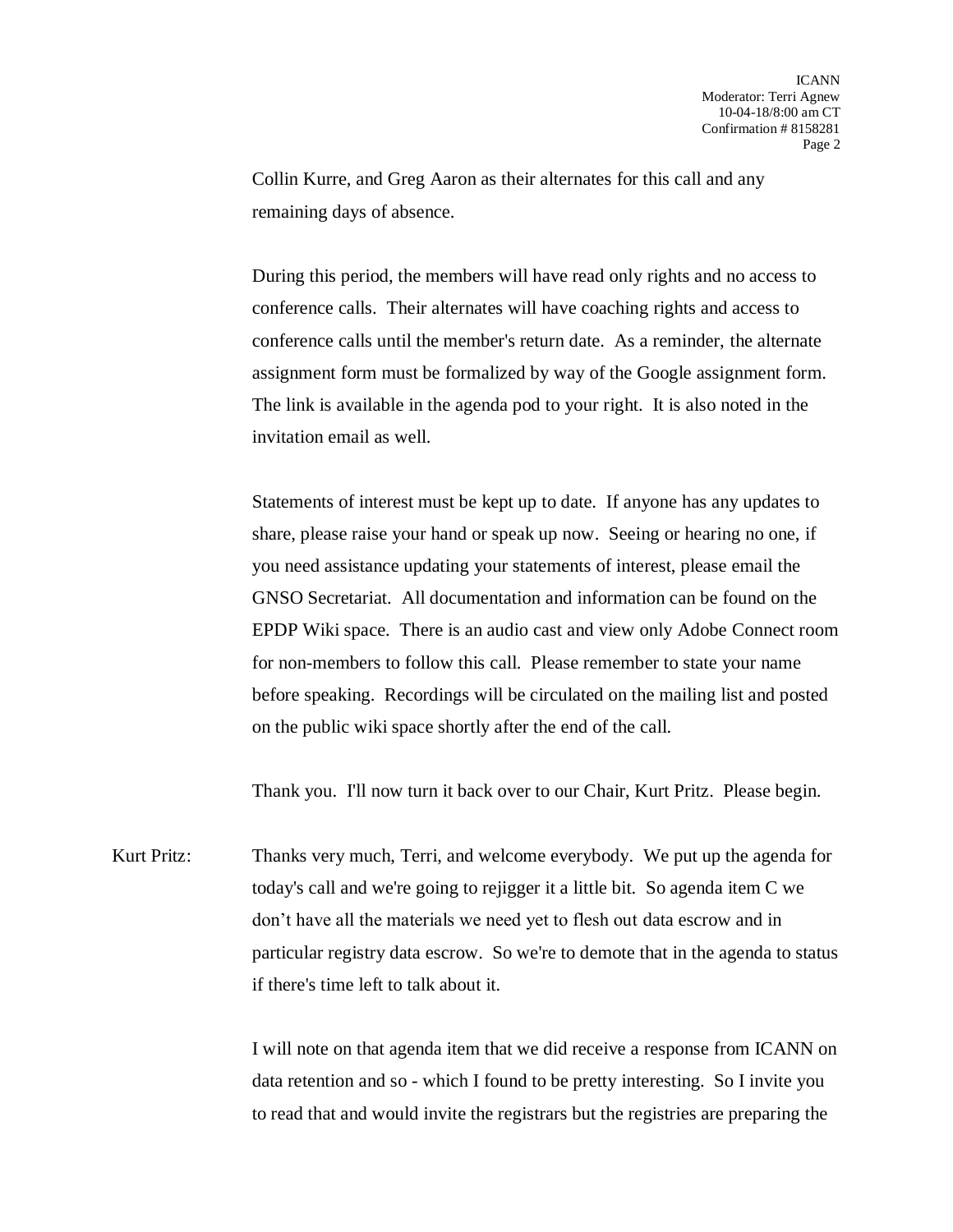next version of this data escrow for us to be informed by the ICANN input when filling out the data retention requirement.

Then Jennifer Scott from ICANN compliance is here, so she'll present the ICANN compliance purpose F and our goal, my goal here would be to accept that and fold that into our work. But to read that and can consider that and respond with questions and either decide to accept it, or because we just received it, we might have to take time to consider that. So that's my wish there. And then Kristina Rosette will present (Purpose N) and we'll go through the same round of questioning and hopefully accept that as a purpose. That would be the goal for that.

In addition to Jennifer, I want to welcome David Plumb who's on the call who will lead those discussion items. So I'm pretty darn pleased with that. So with that, there's two things I want to do in welcoming comments. One is we have a high interest session scheduled for the ICANN Barcelona meeting. I think it's an hour and a half, something like that. And I don't know if it merits its own high interest session, but there it is. So Rafik has been really leading the (unintelligible) support team on planning for that but I'd like to solicit from you ideas for how to present materials and our work in an interesting way for the audience.

So it's to me somewhat it's sort of a needless distraction but it's been promoted from needless to necessary because it's on the ICANN schedule. So ideas or thoughts you have about that. And certainly, I'd look for all of us in this room, that we select some of us to be presenters. So I don't want to discuss it on this call but I would appreciate any input you have and maybe we'll schedule a separate planning call for that if it's not too distracting from our important work.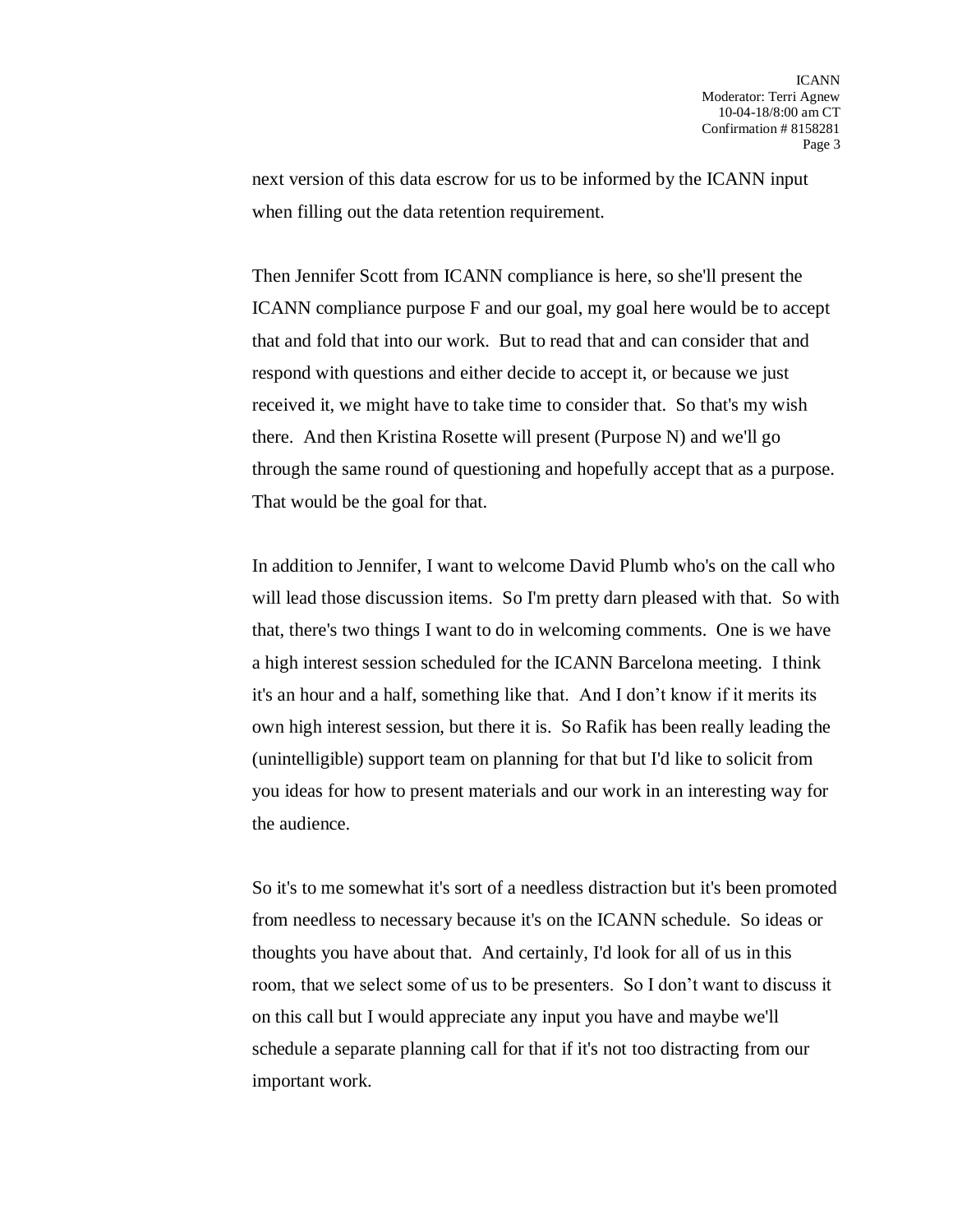And then Caitlin or someone, can you put up the action items? Let's just take less than five minutes to go through these. So this is a wide document. So what I do with this one when it comes up is use my full screen. So I won't be seeing the chat for a minute. The first action item is under Purpose C, where there is disclosure of technical contacts. That disclosure can be made to third parties and that was brought up by Alan, I think, and others during the last call. So that's an ICANN action item that's not done yet that needs to be added to the Purpose C workbook.

In the lawful bases discussion we had last week, I think staff has added support team has added a processing step for disclosure of data to third parties in the case of dispute resolution processes. But the RySG is developing some additional data processing steps. So we look forward to that.

The whole team is reviewing the lawful bases memo and we're supposed to by yesterday cite any objections. We haven't heard any to that so the only real input we're looking for there I think is the RySG. But of course, the book is still open on that. We had a discussion in the last meeting about ICANN having direct contracts with registrants. So we've got to figure out the time, and place, and methodology for that discussion. On Purpose C, in that sanction item, Alan has just recently wrote to us on that issue. So let's read that and respond and see if - see where that goes.

And then there's a planning one and then on Purpose B, which is, I guess we made Purpose B (unintelligible) big. And the registries or registrars are combining on the first draft of the data elements work for that. And I know a lot of serious work is going on there. So we were hoping for it sooner but it's going to come a little later. But I think the right amount of attention is being paid on that.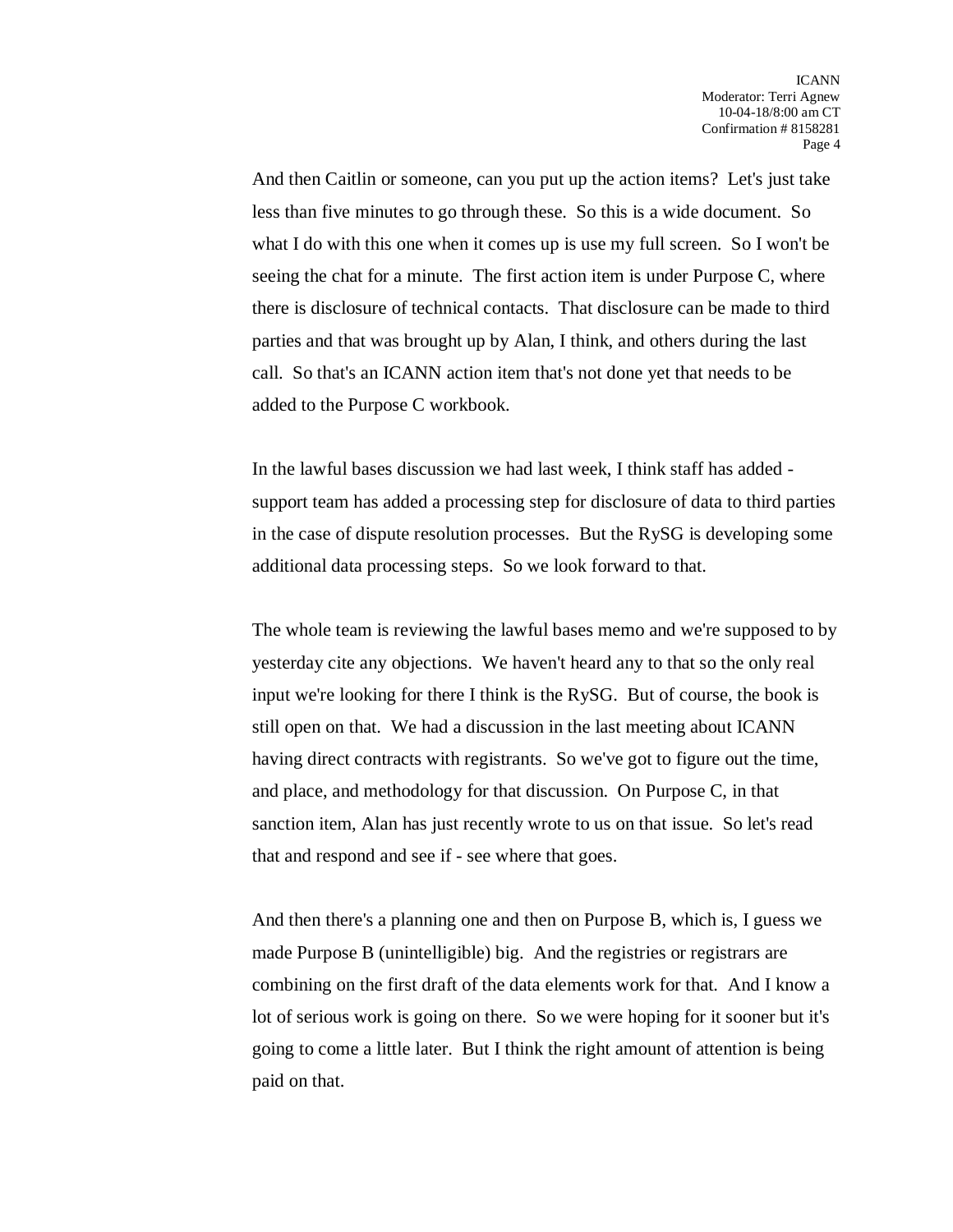And then Marc, I saw your email about you were slightly confused about Purpose C. So I'll respond to your email but we can take that offline and do that. And then Benedict is not on the call. He's proposed some early draft language for us for the research purpose and was going to flush that out. So we're looking forward to that. But of these, I'm really looking forward to input on the lawful bases memo, especially for the registries who had determined there were some extra processing steps and fleshing out Work Purpose B that's really important.

So that's all the action items, and I just want to highlight their importance to us. So let's go back to the meeting agenda. I'll pause for a second to see if there's any comments so far. Hi, Amr.

- Amr Elsadr: Hi, Kurt. Thanks. This is Amr for the transcripts. I was just wondering when and why the action item on leadership developing and methodology develop to further consider ICANN of having direct contract with registrants, I mean why and when this became an action item. I don't recall seeing it on the email that went out after Tuesday's call. I might have missed it. Apologies if I did. Thanks.
- Kurt Pritz: So I don't remember the mail that went out after Tuesday's meeting. I do remember an animated discussion about it and by animated I meant it was of significant interest to some parties. And so I feel or I think that it was a request that we made that we consider this and I don't think there can be a request that's just left without further consideration. So how that consideration is made and how it fits into this is the work to be done. But after the discussion on it in the last meeting, yes I think it was the last meeting, that we can't ignore the request to discuss it.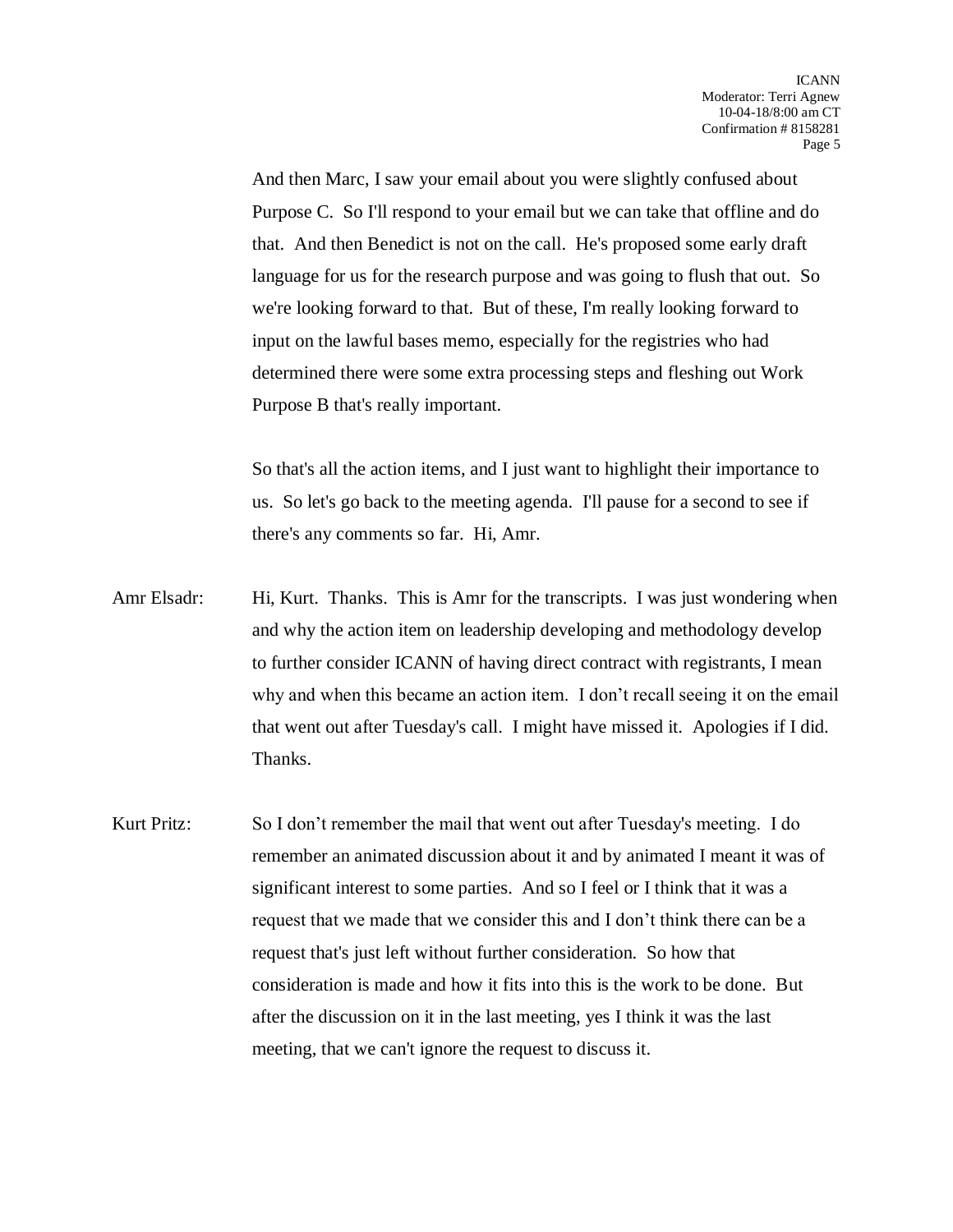And anyway, I could talk a lot more about it. So with that, I want to move into the next step on the agenda, which is the ICANN compliance step. So I'm going to coincidentally introduce David into the conversation and Jennifer. And Jennifer, thanks so much for coming back and thanks for doing this work. There's a couple questions that I have about it, but I'm sure the group will lead first.

So if you don't mind, do you feel comfortable taking the lead in presenting this and then will let, if it's okay with David, he can then lead the discussion on it.

Jennifer Scott: Sure. Thanks, Kurt, and thanks to the group for having me. So we've filled out the worksheet here. I'll just go through the questions for those who haven't seen it yet, starting with number one. And if the purpose is based on ICANN contract, is this lawful, as tested against GDPR? Yes, Article 6.1 is squarely in the enforcement of the ICANN contracts? Is the purpose in violation if ICANN bylaws? No, again, the contractual marketplace function is within the ICANN bylaws.

> Description of the processing activity and the responsible parties. So I think most people are familiar with the contractual compliance approach but for those who are not, for any complaint type that we receive from an outside third party, what we do is collect some personal data associated with that third party so we know we are talking to on that complaint. That might include their name, their email address, in some instances, their postal address, and organization information. We don't generally collect fax numbers and the main focus is name and email address.

> And then depending on the nature of the issue and how much information that they've provided, and the complaint type and how it fits into the ICANN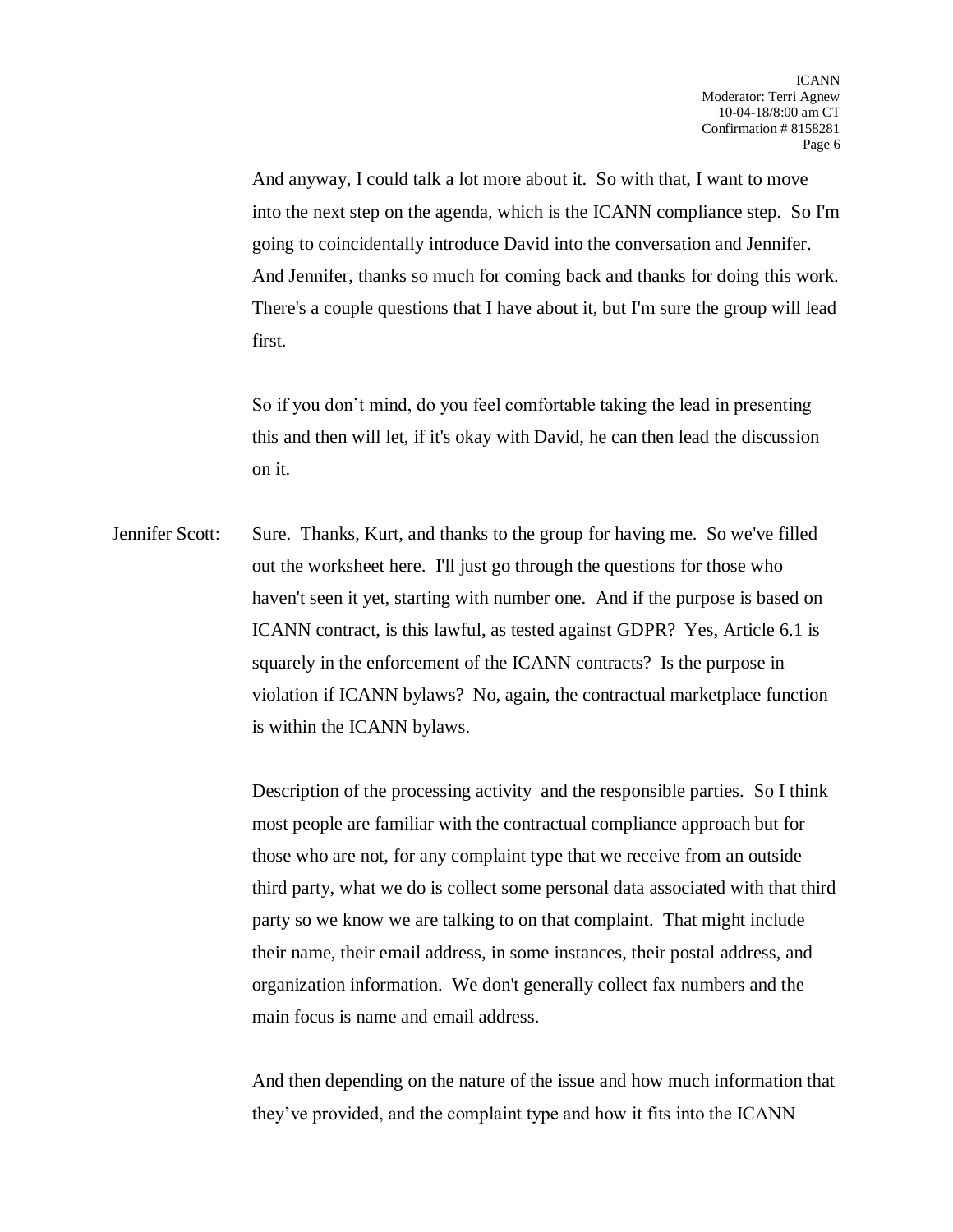contract, we might ask them for additional information that could contain personal data. So for instance, copies of email communications with the contracted parties or other entities who might be affiliated with the contracted parties, such as their resellers or back end providers. There might also be other ancillary personal data included within those communications that isn't necessarily something that we need to be able to process the complaint, but just happens to be included in that information.

So we are collecting and processing personal data from the complainants themselves. And then what we'll do with that information, depending on whether it's in scope of the contracts, is forwarded onto the contracted party for them to be able to address anything that is within scope of our authority and remit, in terms of enforcing their obligation under the ICANN contracts and policies.

And in doing so, we might also ask the contracted parties to provide us copies of communications and other evidence that could contain personal data either related to the complaint reporter or others, such as a registrant, if that's a different person than the complaint reporter. And so in the processing of these complaints, we'll also look at registration data to the extent that it's publicly available. If it's not publicly available, we might need to ask the contracted party to provide that to us. We generally don't share that information with anyone else, including the reporter of the complaint unless it's something that the contracted party has provided permission for us to share.

That's third party complaints. The other part of the contractual compliance function is proactive monitoring. That includes audits on a large scale. We usually conduct about two audits per year for both registrars and registries. In audits, we ask all kinds of questions related to the ICANN agreements and policies and again, personal data might be included in response to that, where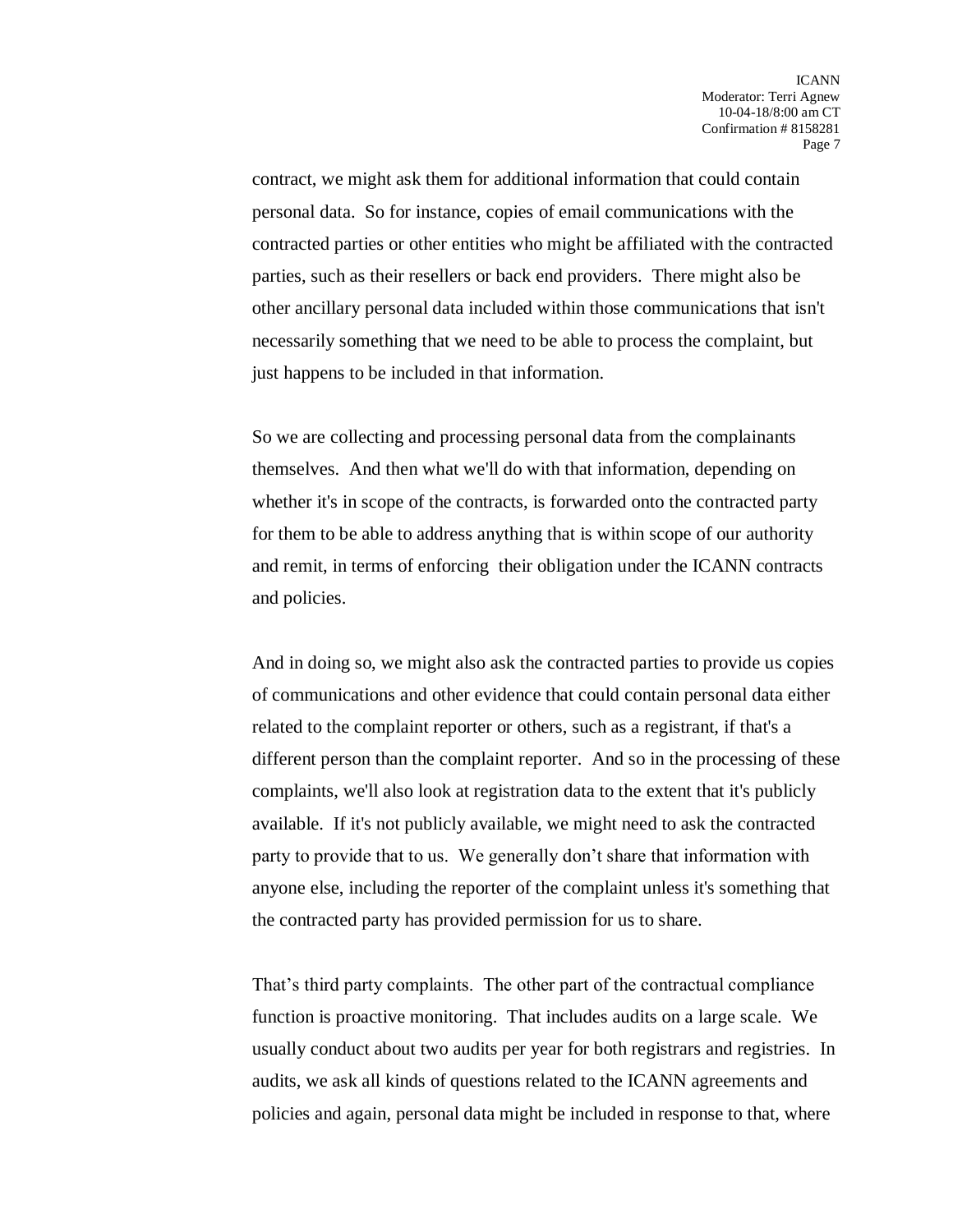there's evidence coming from the contracted parties that are related to their customers and their dealings with registrants and others, such as their own vendors.

We also, as part of the audit, request data escrow files from data escrow agents. And we use that information to cross-reference information that's been reported elsewhere to make sure the reporting is consistent and accurate. So we might compare zone files with monthly reporting from registries with information in the data escrow. So we do rely on the data escrow agents to transfer data that might have personal data in it. So it would also be good for data escrow agents, as well as any of our audit vendors or other parties who are working on behalf of ICANN contractual compliance for purposes of a compliance function to be able to have access and process the personal data that's received.

So moving onto number four, is the processing necessary to achieve our (unintelligible)? Yes. Do the data elements require transfer to meet the purpose? Yes. Publication of data by regulator and registry required to meet the purpose? Here we said no. We don't think it needs to be made public in order for ICANN contractual compliance to do its work. However, we would need access to registration data upon request and this would extend as well to our vendors and those working on behalf of ICANN contractual compliance to fulfill the compliance function. As I just mentioned, like the data escrow agents and our audit vendors who are working with us.

Are there any picket fence considerations related to this purpose? No, everything is squarely within compliance agreements and policies. Eight, what are the data retention requirements to meet the purpose? So we limited this to registrar and registry data retention and so really, we're talking about how long is the data needed after expiration of a registration or a domain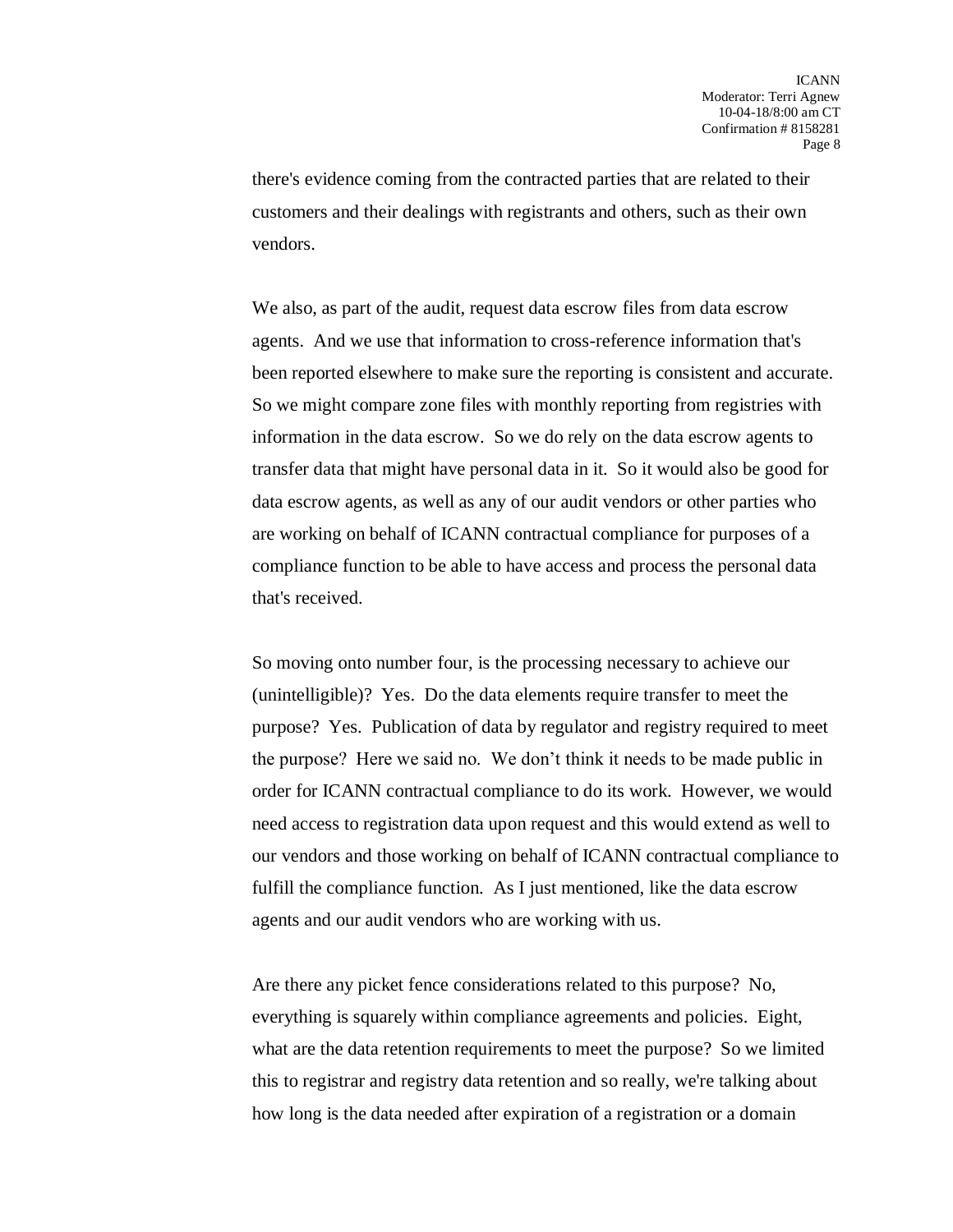name because we would expect for the data to be kept by registrars and registries during the active registration period.

So again, on this, it's something that we will enforce whatever is decided and if data is not available, because the retention period has expired, then that's the message that we will be providing to third party reporters and that's how we'll be acting in line with our proactive monitoring.

And lastly, additional information needed to adequately document the purpose. We don't have any requests at this time or additional information. So with that, I'll turn it back either to David or Kurt. Thanks.

- David Plumb: Thanks, Jennifer. This is David. All right, folks, our job here is to take this on and see if this sheet as filled out by ICANN feels comfortable for you as a group. We've got a queue going on so let's jump in and then we'll try to make some order of the issues that come up. But let's just go into the queue for a while. Mark, you're first.
- Mark Svancarek: Hi, this is Mark. I had a few questions. One, I think you said that you performed two audits a year of registries and registrars. Does that mean two per contracted party or two in total? That's the first question.
- Jennifer Scott: Okay. So the contracts allow two audits per contracted party per year and what ends up happening in practice is usually not that we'll audit the same contracted party twice in the same year, unless they've had some sort of remediation that was ongoing after the first audit period closed. And if that happens, we would re-test them on a limited scope based on whatever issues were still outstanding during the second audit.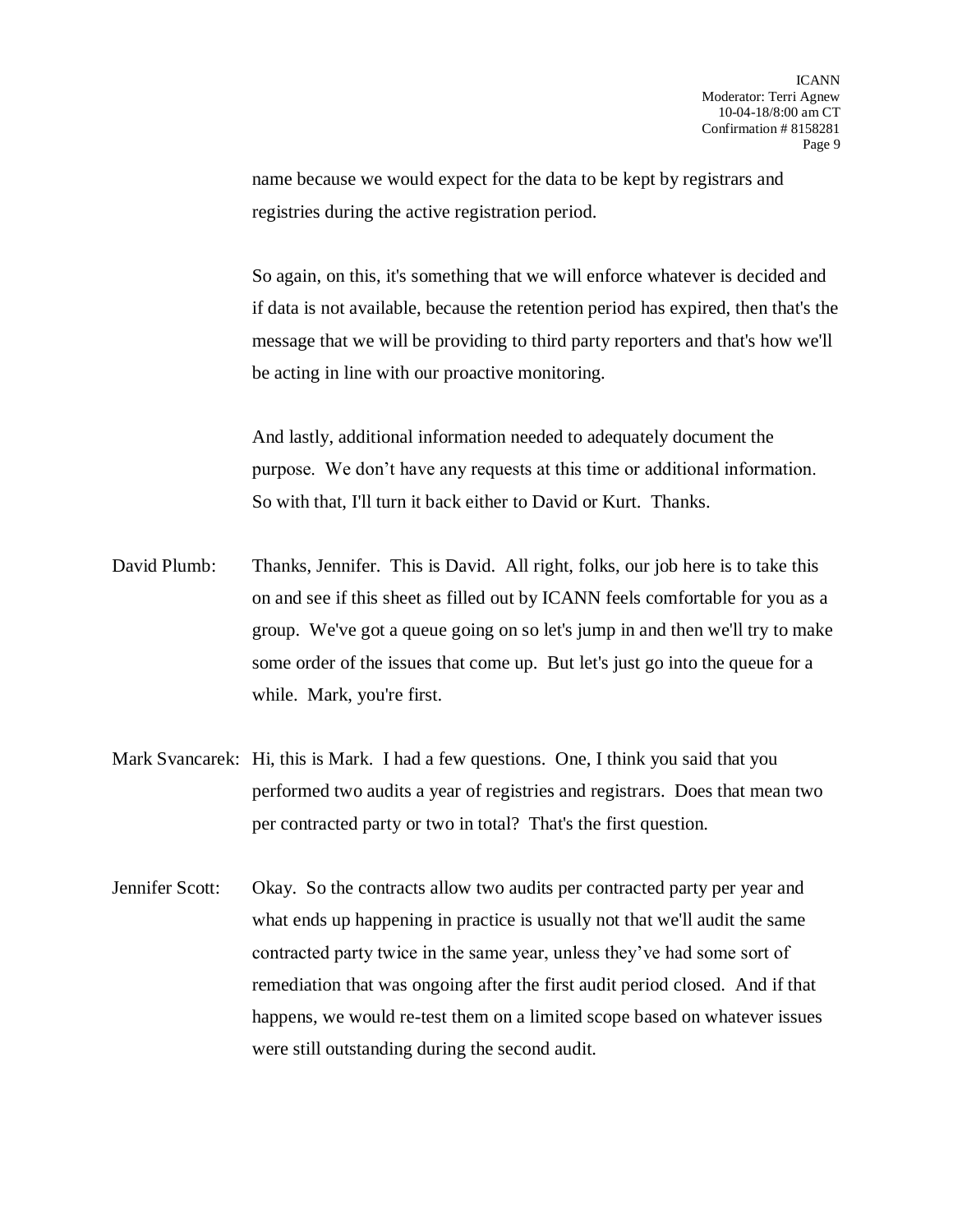But typically, we won't audit the same entity twice in the same year unless there's something like that going on. Hopefully that answers the question.

Mark Svancarek: Yes, it does. Thank you. Second question, do you preform validation and verification during an audit?

- Jennifer Scott: In the general sense, yes. If you're using the terms as they're defined, for example, in the WHOIS accuracy program specification that's an obligation for the registrars. So I'll pause there and maybe let you clarify.
- Mark Svancarek: Okay. Well, we know that registrar I believe I'm using the term correctly and I believe that implies that the registrar must verify one field, either an email field or a telephone field. And so you don't perform that function. So I guess my next question would be how do you clarify the inaccuracies if you don't perform any verification? And how has that changed since May 25?
- Jennifer Scott: Okay. I'm with you now. So for those who might be unfamiliar, the 2013 RAA has a WHOIS accuracy program specification in it, which requires registrars to perform both what's called verification and validation of WHOIS contact information. Verification is something that comes from the registrants to ensure that either their email or through a code or a telephone, SMS, is responded to affirmatively. And validation is actually something the registrar conducts to ensure the format of the WHOIS information matches standards that are specific to the location where that information is associated with.

So for instance, does the postal address conform to the postal address standards for that location. So in our audits as well as our WHOIS inaccuracy complaint processing, we do ask registrars to provide evidence of both having obtained verification from the registered name holder as well as conducting validation on the format of the WHOIS information.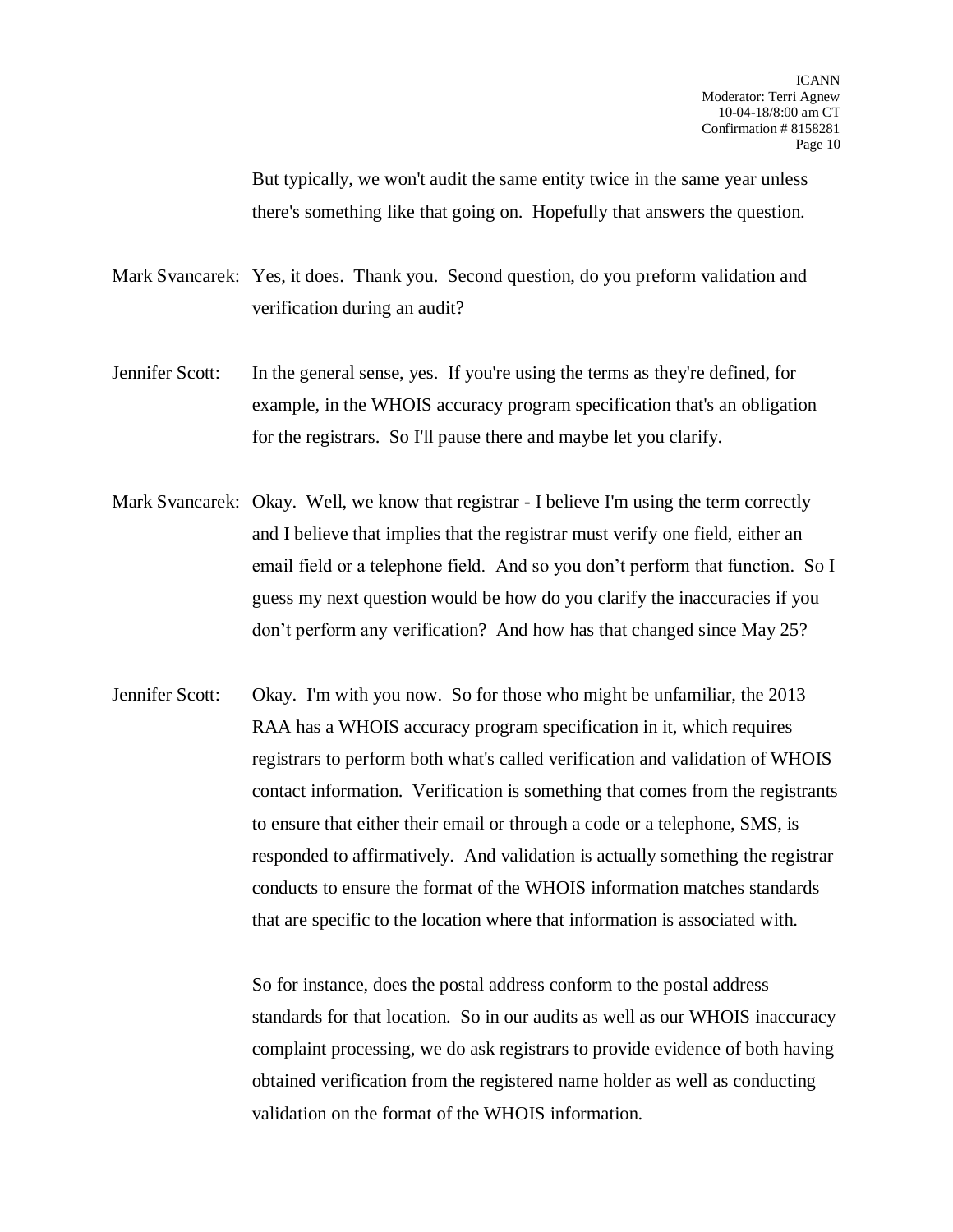To do this, we - for verification, we ask for evidence of that affirmative response from the registered name holder. So that could take the form of an email communication, a system log where it shows the registrant was sent a link and clicked on it, and it came back with a response. So it really depends on how the registrar has implemented its verification system on what see in terms of evidence of getting that from the registrant.

In terms of validation of the format, we'll ask for evidence in terms of what standards was the information compared against, and we just take their word on it that it was done. If something looks out of sorts, we'll push further and ask how does the format conform to the standards that the registrar has told us they're using.

Mark Svancarek: Okay. Thank you. Last question.

- David Plumb: Can I interrupt you just for a second, Mark, and can you hold that question? Let's move down the queue and then come jump back in. I'm just trying to limit two questions a person if you don't mind, Mark, just to keep things flowing. Thanks, Mark, I appreciate that. James, you're up. Everyone, as we're doing these questions let's really think about the implications of Jennifer's answers and your comments about how this document might change. James - thanks, Mark, for being patient for me.
- James Bladel: Hi, thanks. James speaking. Thanks, Jennifer. Jennifer, if you could (unintelligible) one part of this worksheet under 3A, I thought perhaps I misheard but can you describe a little detail. Are you saying ICANN compliance as part of an audit will pull some segment of data escrow data and I guess this is the question, decrypt or otherwise make that available in plain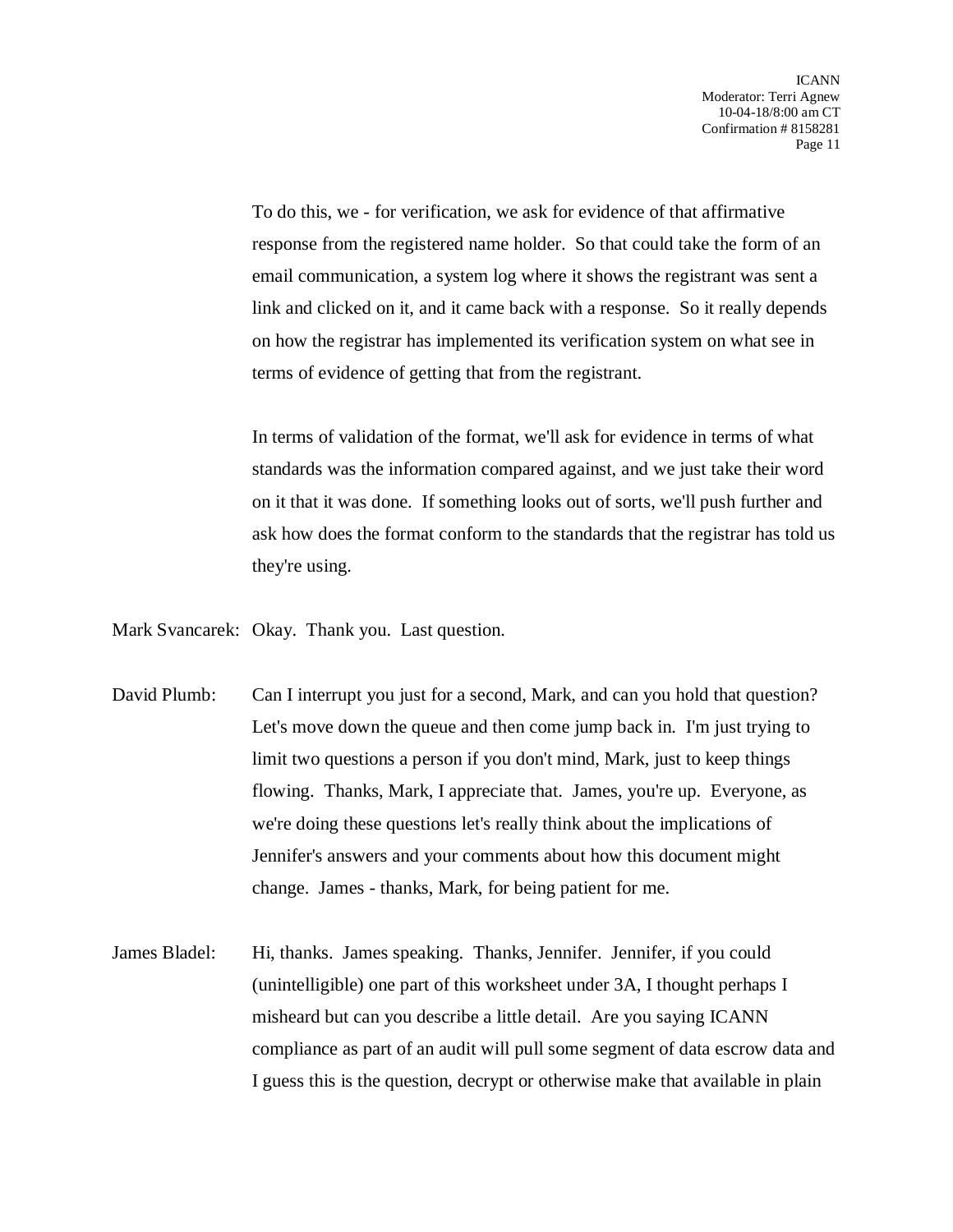text so that it can be compared against public records like zone files and monthly reports?

I guess because I'm concerned that that might be an area where we would not be comfortable for the use of that particular data in terms of a compliance audit activity. But I want to make sure I understand correctly before I form any kind of an opinion on that. Thank you.

Jennifer Scott: Sure. Thanks, James, for the question. So this is limited to the registry audit space. So the request is only to the registry DEAs for a sample of domain names. And I have to get back to you on what we actually do once we get the file in terms of decryption. But I know primarily its use is to make sure the same domain names are contained within both the zone file and the - well, the reporting doesn't contain names but will match in terms of the number of names included across the escrow file and the zone file, as well as the BRDA or bulk registration data access file in terms of numbers.

> I want to say I'm pretty sure, and this is the piece that I want to get back to you on, but I'm pretty sure we're not using it to make sure the registration data is matching between those files, that it's purely a numbers consistency look.

- David Plumb: Thanks, James. Alex, you're up.
- Alex Deacon: Thanks, David. This is Alex for the record. So I haven't had a chance to read this but appreciate Jennifer going through this document. I think the one area that I'm focused on is the (unintelligible) to question one, 61F. Let me just ask a question about that. So assuming it is 61F, who does the balancing test and when does it happen, right? Will there ever be a situation that a balancing test by a registrar, for example, fails, right? Would a registrar every deny compliance access to data? And if that's the case, I'm just curious as to the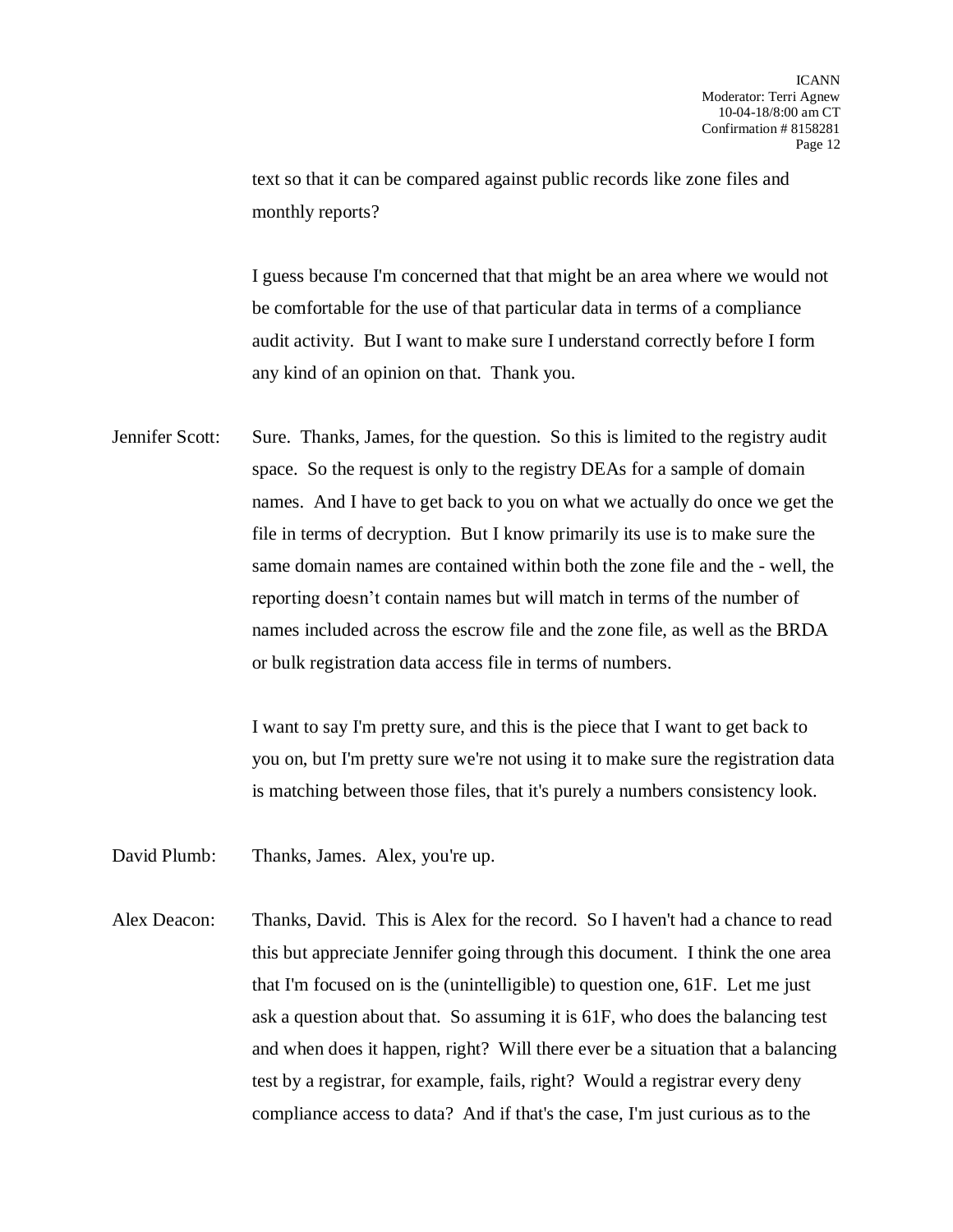impact on how ICANN fulfills its contracts, what would be the impact to kind of ICANN bylaws and even the security and the stability and resiliency of the DNS if this data wasn't made available to compliance. Thanks.

Jennifer Scott: Hi, Alex. Yes, thanks for the question. A little bit of it I think has got to be a hypothetical at this point. Because I haven't encountered a situation where we've been tested in that regard. But I think in terms of if we were to get a response where a contracted party was challenging us based on the lawful purpose, we would have to review that on a case by case basis and collaborate with the contracted party to understand what their concerns were, and why, and how the balancing of those interests might conflict or prevent compliance from being able to verify or conduct its function.

> There might be other information that could be asked or provided to ICANN to fulfill whatever it is that we're trying to achieve. So I think it's a case by case basis type of situation but yes this might also be a good question for our a more legal type of analysis rather than compliance function side of it.

David Plumb: Thanks (Jen). Alan Greenberg you're up.

- Alan Greenberg: Thank you very much. This isn't a question on this document but on just like to be reminded, what are we doing about the suggestion I made that we look at access to other parts of ICANN other than compliance? There are other parts of ICANN the traditionally have looked at WHOIS data and I want to make sure we're not ignoring that in completing all of these forms so I'm not sure if staff or…
- Kurt Pritz: Hi Alan. This is Kurt. I think that  $-\circ h$ , I'm sorry Alan. I thought you were done. Yes I think the ICANN responded to that question although I'm not sure I - you know, I just scanned through that one so I'm not sure it was – it, it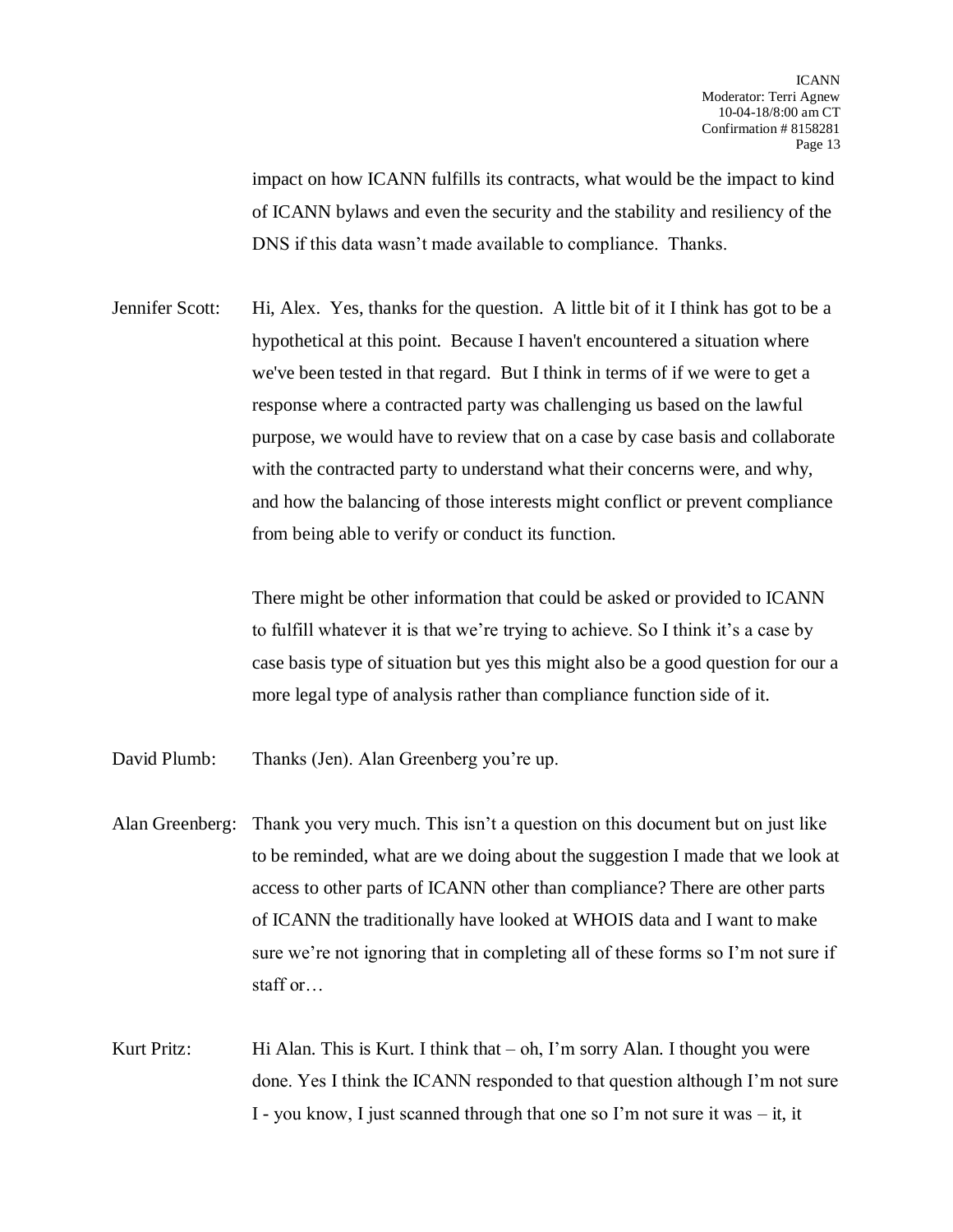answered our basic questions so I'll just say that it's not going to be left on the cutting room floor. I think that's a valuable inquiry.

Alan Greenberg: Thank you I wasn't worried, just because I wasn't worried about the answer from ICANN. I'm presuming if this particular forum is only for compliance then we're going to need another form or forums for other parts of ICANN, just that reminder. Thank you.

David Plumb: Great, thanks Alan for bringing up that and thanks Kurt for helping out. I've got Marc Anderson next.

Marc Anderson: Thanks David, Marc Anderson and thank you Jennifer for talking to us again. This is, you know, I don't know if this question is specifically for compliance but maybe for the working group. You know, it's, you know, I guess around scope. And I think as I understood the explanation we got, you know, Jennifer talked about the data they collect from the reporter for the complainant in the case of compliance activity at least initially. And, you know, in my view, you know, that data is out of scope of our work. And I think our focus is registration data.

> And so, you know, the data that compliance is collecting from a complainant, you know, while, you know, ICANN compliance has certain obligations on how they treat that data I don't view that as in our scope at all. And I think what I took away from what Jennifer said is, you know, there are sort of two areas or activities where we might be interested. And that's in following-up on a complaint, you know, where is ICANN compliance accessing registration data particularly personally identifiable data? And then the other activity is during an audit and again the same question applies where during an audit activity is ICANN compliance, you know, processing registration data or specifically personally identifiable registration data?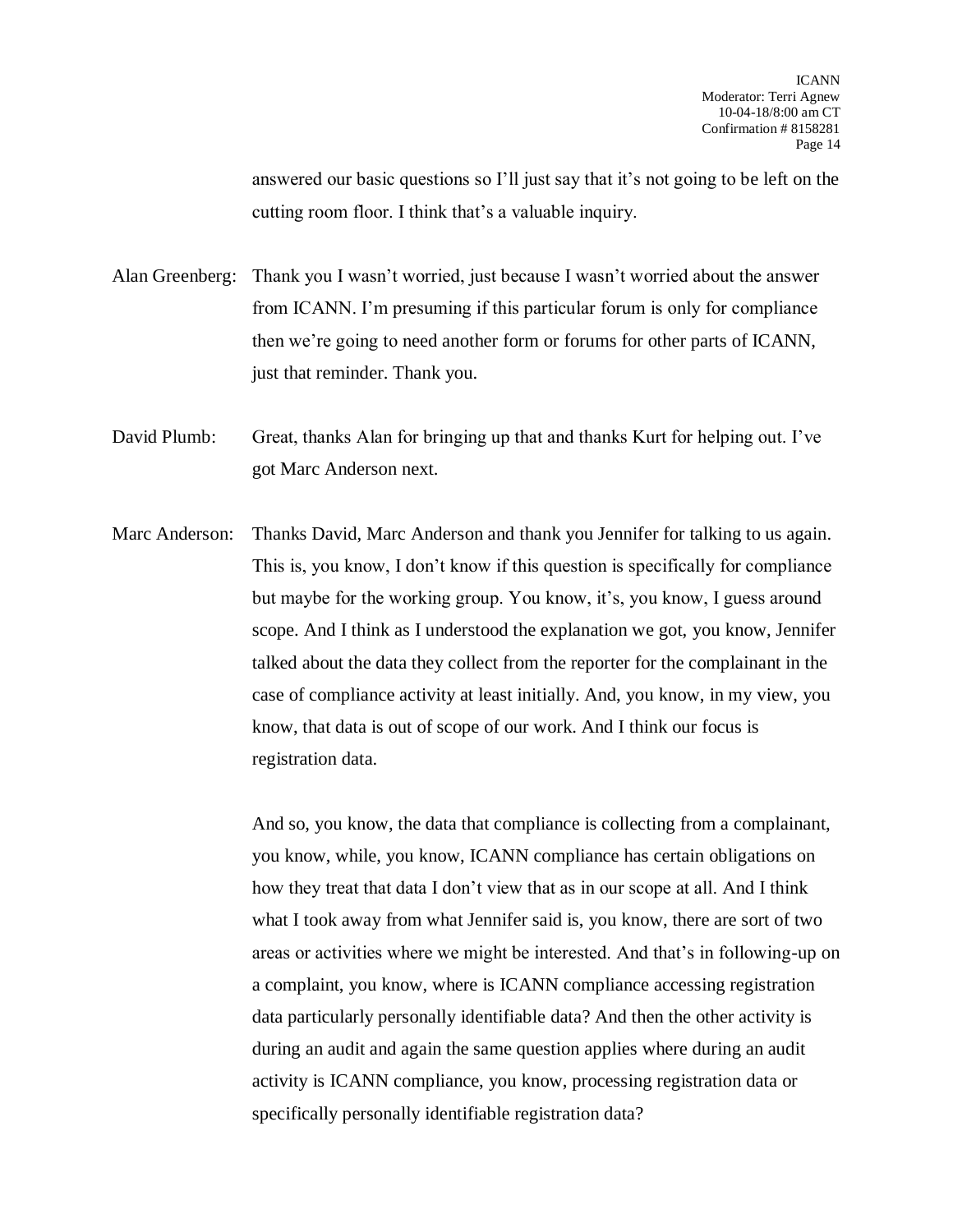So, you know, I guess I want to make sure I'm on the same page as everybody else. You know, I think our focus here is on, you know, in this compliance task is looking at where compliance is accessing registration data and what policies do we need to put in place around that processing activity. So interested in other people's thoughts on that one and making sure, you know, my thinking is correct and that we're all on the same page as far as what the scope of our job is in what's in scope of our work. Thank you.

David Plumb: Thanks Marc. And (Jen) I don't know if you have an opinion. And this is David. (Jen) do you want to comment on that particular point?

- Jennifer Scott: No I mean I could just reiterate that if we're not going to have access from a compliant standpoint publicly we would go ahead and ask the contracted parties to share that data.
- David Plumb: Okay. Okay great. So just to be clear on the queue right now we're going to do Margie and then I'll go back to Mark Svancarek and then Alex and going down I see (Greg) as well. I will  $-1$ 'm going to make a little request here guys. I see a lot of activity on the chat that's very substantive and I feel like it can get a little distracting to have serious substantive conversation on the chat while we're also trying to talk on the phone. So my strong recommendation let's keep the substantive stuff on the phone. If there's some small clarification on the chat let's do that all right folks? So Margie you're up next.
- Margie Milam: Thank you. Thank you Jennifer for the information. My question relates to the work that compliance does with respect to following-up on inaccuracy that come through the WHOIS accuracy reporting system the reporting that gets done at ICANN. And I'd like to understand how ICANN compliance accesses registration data to do that follow-up accuracy work both before May 25 and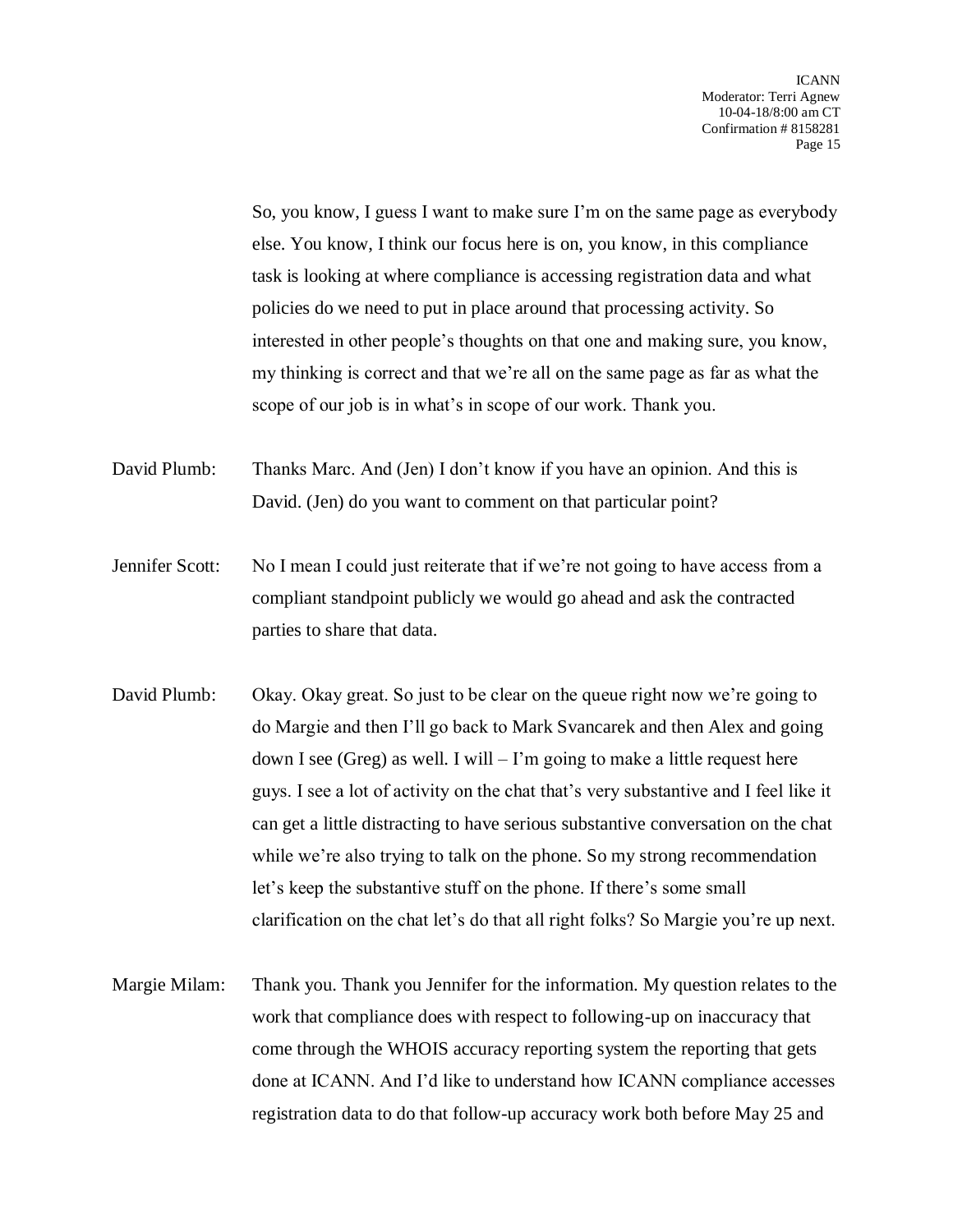after May 25? And then I have the second comment when you – after that related to the discussion we just had.

Jennifer Scott: Sure, thanks Margie. So pre-May 25 the information was publicly available so we would just query a registrar's WHOIS server and get that information and compare that to the information that existed at the time that the WHOIS accuracy reporting system had done their testing to see if it still remained the same and if so ask the registrars to address whatever findings the reporting system testing had found.

> Post 25th May, you know, if the data still exists and there are some registrars and some registrations that are still publicly available fully, you know, the same process would work. If the data is redacted we've changed our approach instead to use an inquiry rather than a notice. And if you're unfamiliar with the ICANN contractual compliance approach, an inquiry is something we use when we're still gathering information and have questions about the situation where the notice is something that is more strongly worded and will be used where we see there might – there actually is potential for that noncompliance.

So anyway we've changed the approach to use the - an inquiry because we know need to ask the registrar to provide us with confirmation about whether the data has changed since the time that the reporting system conducted its testing. And that data is provided to us through the complaint processing system that we have set up with the reporting system team. However because of the current concerns about whether having or processing that data is appropriate we've since put processing of those complaints on hold.

Margie Milam: Thank you, thank you. And with regard to the issue that Alex raised regarding the basis for the compliance work as it relates to the registration data this discussion of whether it's F or B is very important. And I actually find it very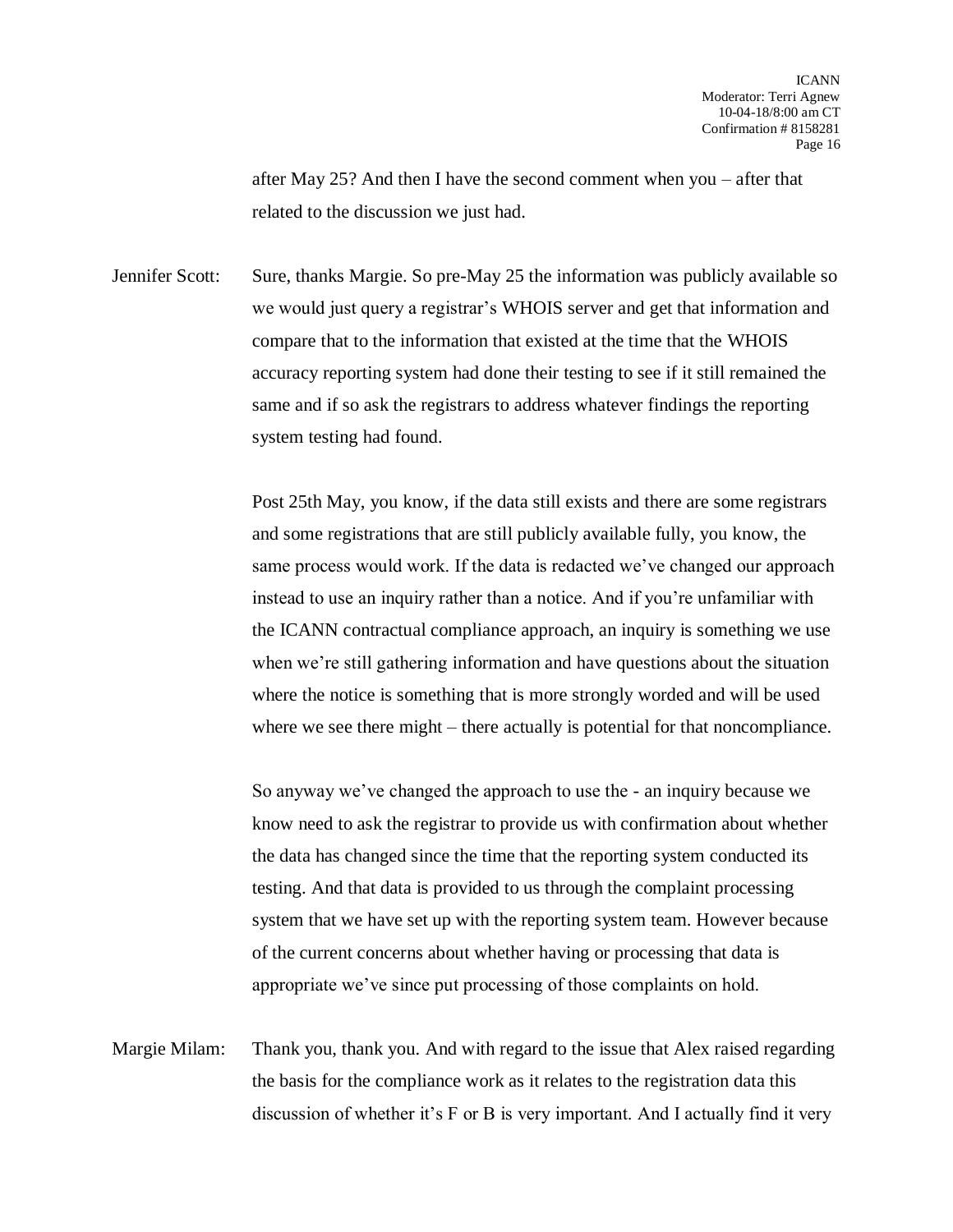troubling to think that it's possible the registrars or registries can tell ICANN that they will not provide the information because of GDPR. If that's actually the read of this working group then this is one of the reasons why we actually raised the issue about whether there should be a direct or contractual relationship considered between ICANN and the registrant. So we avoid that situation whether there is even the possibility that the information is not provided to compliance. And you can imagine that it would impact security and stability of a lot of, you know, the DNS if somehow ICANN is not able to access the information when it's necessary. So obviously that's not a question for you but that's a reaction to some of the discussion we've been having. Thank you.

- David Plumb: Thanks Margie. Thanks Margie. Let's jump back to Mark Svancarek. And I do want to always emphasize here let's think about how all this could change the way this sheet looks right? That's really our task here more than sort of into what's going in compliance because we need to figure out how this sheet might be different than this - the version that's been proposed here. Mark Svancarek and then I'll jump to Alex and yes, keep going with the queue.
- Mark Svancarek: In the interest of time I've pulled out my hand. My question has not been answered yet but I think I can follow up off-line. It's…

David Plumb: Thanks.

- Mark Svancarek: …(unintelligible) peripheral to this conversation. I don't want to waste anyone's time.
- David Plumb: Great okay. Thanks Mark Svancarek. Alex you're up.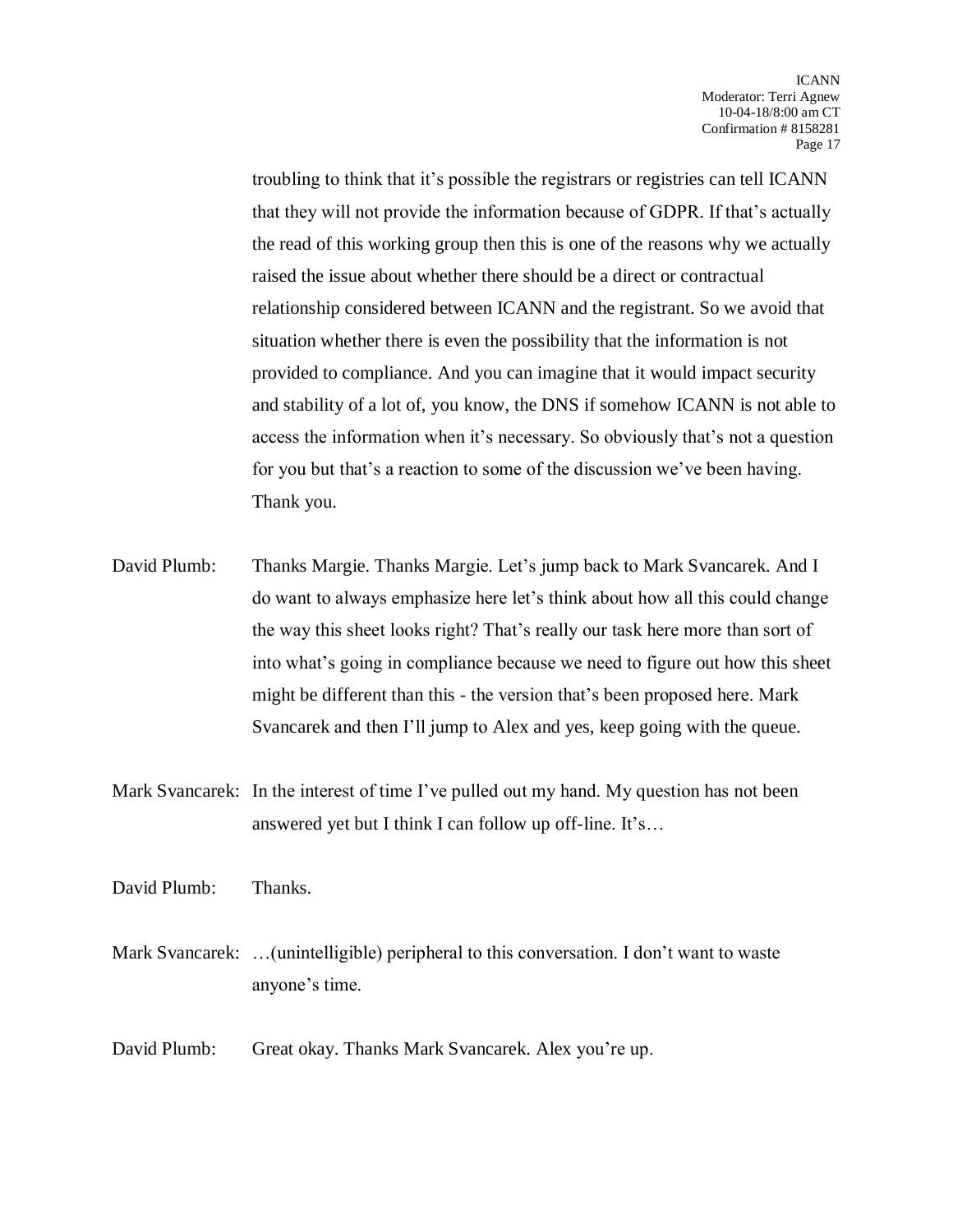- Alex Deacon: Yes thanks. So again this is Alex. And in thinking more about the lawful basis here and putting aside the issues of this new contract for now, I'm just, you know, I've just been reading the top of the lawful basis for processing doc when it talks about when is processing "necessary for a contract." I don't who wrote this. It looks like (Thomas)'s fingerprints are on this but the thing that I've been mulling over is in the second paragraph, you know, this processing must be necessary to deliver your side of the contract with this particular person. And it seems to me that this purpose protects the registrant by ensuring that the contract is in fact performed and performed correctly. So if this is the case then I guess I would argue or try to argue that the processing is necessary to deliver ICANN's ability to ensure the contract terms are being performed on behalf of the registrants which seems to be an important purpose especially from an ICANN point of view. So again  $\Gamma m - i t$  seems to indicate that a 61B here is more appropriate than a 61F. Thanks.
- David Plumb: Thanks so much Alex. And (Heidi) if you can give me just a second, (Heidi) before I go to you, I want to just flag the some key issues are coming up and I don't want us to lose these issues as we go forward right? One of these issues is, is the purpose the right purpose and are there implications about having 61F and the fact that, and if F requires a balancing test right?

The other pieces that have been mentioned where it's not as clear if there's a change to this document we want to make, one is about the issues of validation verification. The other issue is about escrow right. And that actually happens where that escrow data, is that going to have any implication on this document, right? And there's questions about how ICANN manages the accuracy issues, unclear if that is an implications on this document. And this question about whether we want to mention specifically that actual data collected from the reporter or the complaint may likely be out of scope for this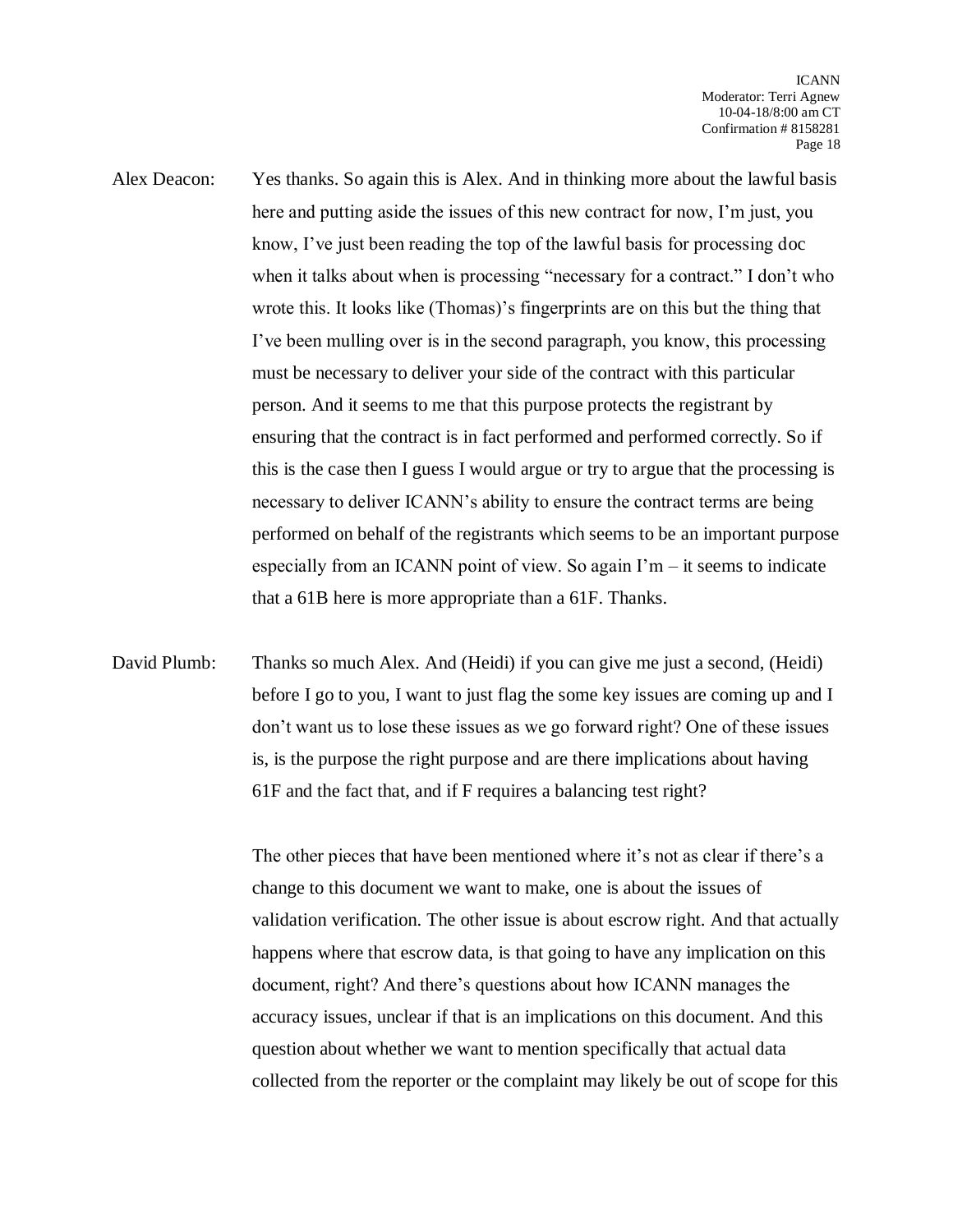working group. So the focus really should be on the registrant data and how the registrant data is being used on this.

So of those issues it sounds like the purpose issue certainly needs a little bit of work from all of us. And I think that may be of value in all of us having some comments around whether this is out of scope or not when we're talking about the complainant's data, the reporter's data as opposed to registrant data. Okay with that (Heidi) I'll turn it over. You may have a different issue to raise up but I feel like we'll circle around those issues and how they may affect this sheet.

Hadia El Miniawi:Okay so I want also to speak about the local basis of this (unintelligible) question. So as it stands now ICANN is taking crucial and responsibility over their (unintelligible) of the – for the compliance – for compliance purposes. ICANN is also responsible to demonstrate that it is in line with the expectations and we're going to have an unwarranted impact on them. And…

David Plumb: Hadia can I interrupt you for one second. Your microphone's a little muffled. I don't know if you're too close…

Hadia El Miniawi: Okay.

David Plumb: ...or if there's something else you might be able to do to un-muffle?

Hadia El Miniawi:Would you like me to repeat what I've said?

David Plumb: Yes please.

Hadia El Miniawi:Okay so I'm again speak until the local basis of this purpose. And as it stands now ICANN was taking control and responsibility over the protecting of the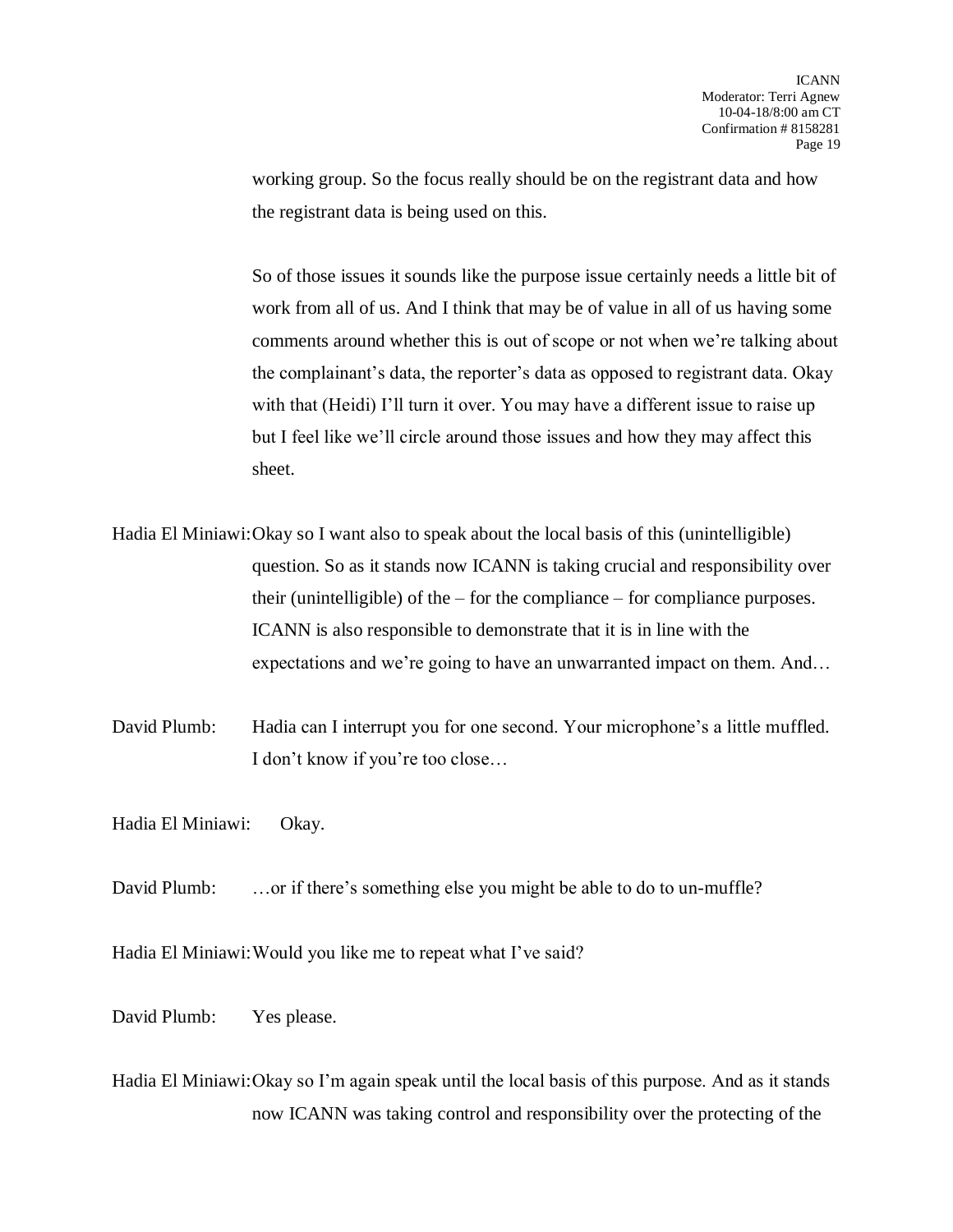data for compliance purposes. ICANN is also responsible to demonstrate that it is in line with people's expectations, the rather strong expectation and wouldn't have an unwarranted impact (unintelligible). And I assume that ICANN has already legally investigated that and got assurance that they're able to do that. So I think that it's (unintelligible) as it stands is a lawful basis.

We should also remember here that the local basis for presenting what we choose by the effects the routes of the register. So I think again (unintelligible) we picked this year as the response we don't have the right to raise or object but anyways this is another thing that I would like to (plan).

- David Plumb: Thanks (Heidi). That's great. (Mark) is your comment to follow-up on some of these critical issues that have come up whether it's the question of legal basis or the question of what's really in scope here?
- Mark Svancarek: Yes I want to follow-up on the legal basis and I also have one new point related to this worksheet. So I guess the new - I guess it's a question for (Jen). Question 8 talks about - or sorry yes Question Number 8 talks about what is the data retention requirements to meet the purpose? And this is, you know, going back to the scope of our work, you know, one of the things the working group needs to talk about is retention. And so I think maintaining the data over the life of the registration is a no-brainer. Obviously we can all agree to that one. But, you know, we have to answer the question of, you know, how long beyond the life of the registration it should be maintained? And so this worksheet just says for a certain time period which is a little ambiguous. So I guess anything more precise we can get to there would be helpful.

And then another – and then all the back into the lawfulness of processing question. And I think 61B and 61F are everybody's two favorites, you know, processing bases to discuss. And, you know, I think, you know, I think when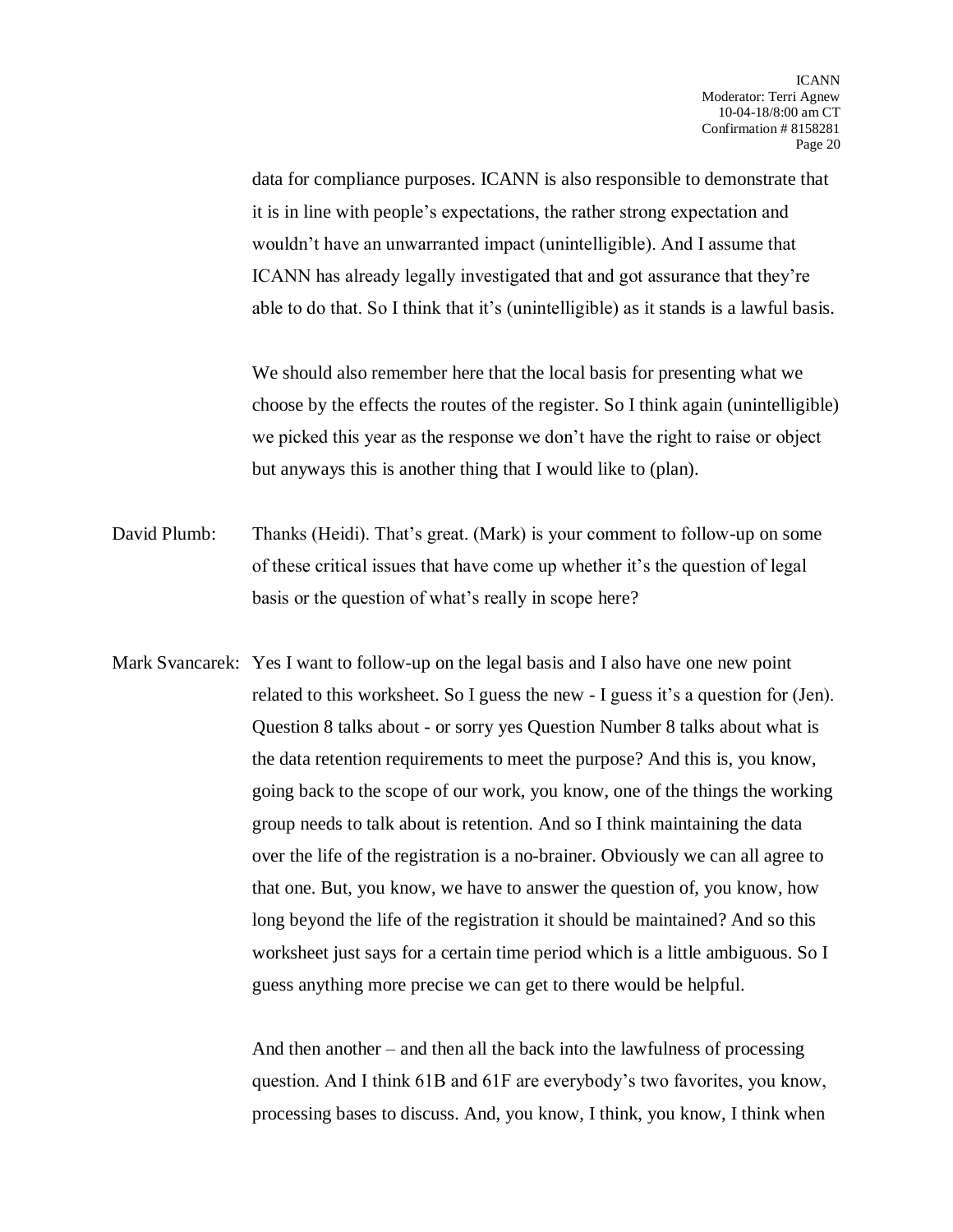you talk about 61B you have, you talk about what is necessary from like the contract, you know, that's this, you know, what we're talking about, you know, when we're talking about performing the contract, we're talking about the activation and allocation of domain name, you're talking about like what is the service the registrant is purchasing and, you know, and is as processing necessary to achieve that? And when I think about that I think that, you know, as I'm a registrant I don't register a domain names that compliant, ICANN compliance can access their personal information. You know, that's just not the purpose or the reason that I as a registrant enter in that, into the contract when I register a domain name.

You know, I - but I think, you know, going back to what Alex said, certainly I, as a registrant I have a legitimate interest in making sure that registrars and registries are processing my information correctly. And so 61F I think makes much more sense from a compliance perspective right, because compliance is pursuing, you know, as a registrant compliance as processing my data to pursue my legitimate interests in making sure it's accurate and being processed, you know, in a manner in accordance with the contracts. So I think 61F, you know, I think just, you know, stands up more too, you know, a little bit better to the sniff test there. I just think that making the case that, you know, as a registrant I enter into this contract so that compliance can access my data just isn't going to hold up to scrutiny in front of a DPA. Thank you.

David Plumb: Great thanks. (Jen) could you comment just a little bit more on the data retention piece of that which was one of (Mark)'s questions? I mean can we be more precise here in this document both in terms of ICANN data retention and then the data retention you're looking for from registries and registrars that you had mentioned in your opening comment?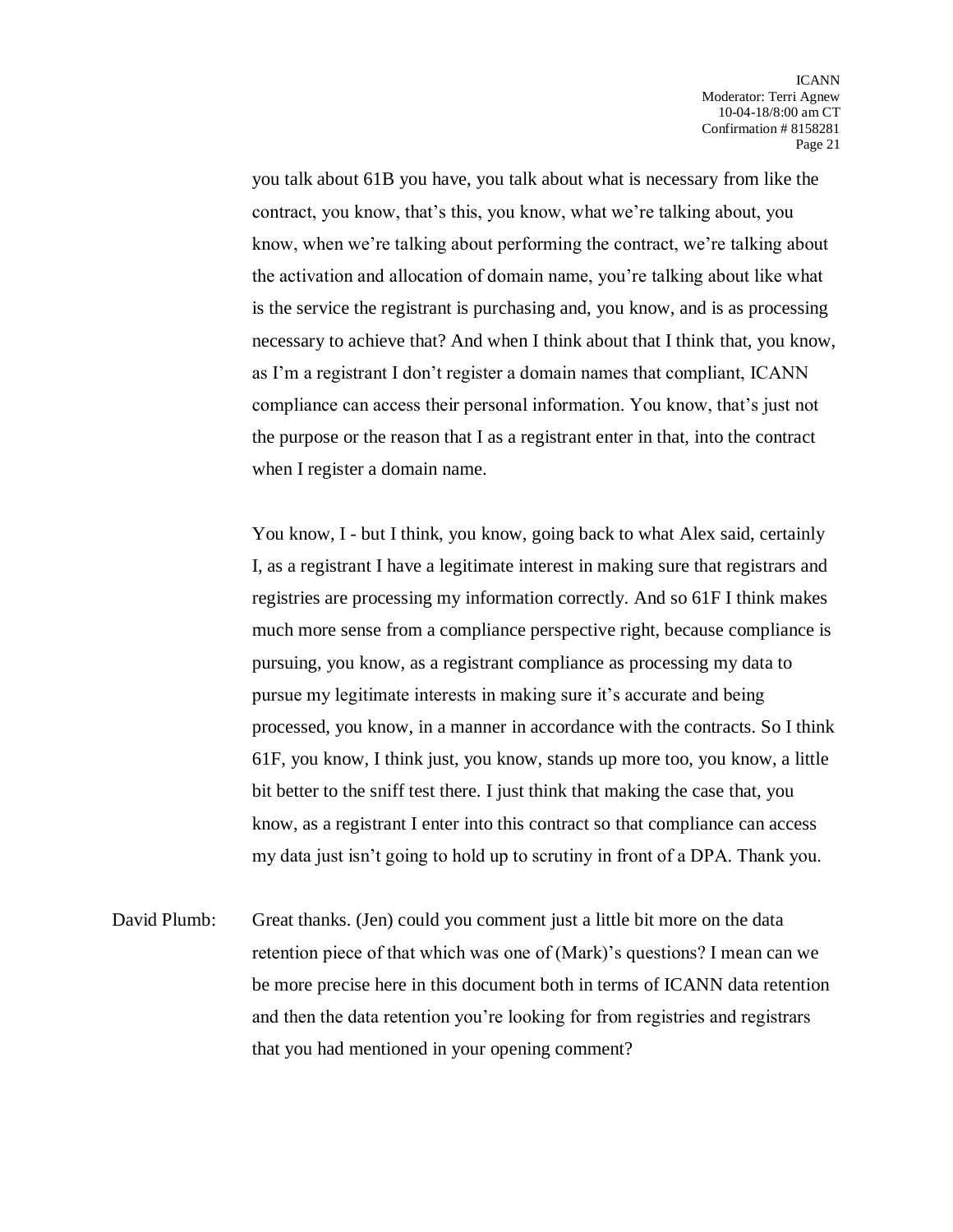Jennifer Scott: Sure, thanks David and thanks (Mark) for the question. So we purposefully left this ambiguous or vague because our viewpoint of it was whatever retention period after expiration is decided is what we will enforce based on. So it might be in terms of how long contracted parties need to retain data a better question for contracted parties, you know. And we didn't add anything in here about retention for ICANN org because that seemed a bit outside of the scope but I can speak to that.

> We oftentimes, you know, again just like the life of the registration we would definitely want to keep data during the life of any open and pending compliance matter related to that matter. So really we're talking about how long do we keep it after that after that matter is closed. And for instance in the audit we actually already get rid of or purged the data related to that audit once the audit is closed. So we're already doing that there so we're really only talking about the ticketing system and the complaints that are processed through the operational non-audit side in terms of the retention for ICANN org.

> And, you know, that could vary like we were discussing at the face to face. We have some instances where tickets are reopened after additional evidence is provided by a reporter who might have been asleep at the wheel previously or something new has happened since the closure of their original complaint. But we don't have any good data to rely on to make a clear-cut, you know, one year, two year type of determination on how long we need that. So again I think, you know, whatever is decided is how we will conduct our function against. And if the data's not available then that's kind of a, that's what we'll convey to the reporters or the contracted parties as needed.

David Plumb: Great okay. Thanks (Jen), appreciate that. Let's do (Greg) and then Mark Svancarek and then we're going to take a pause and dive into some specific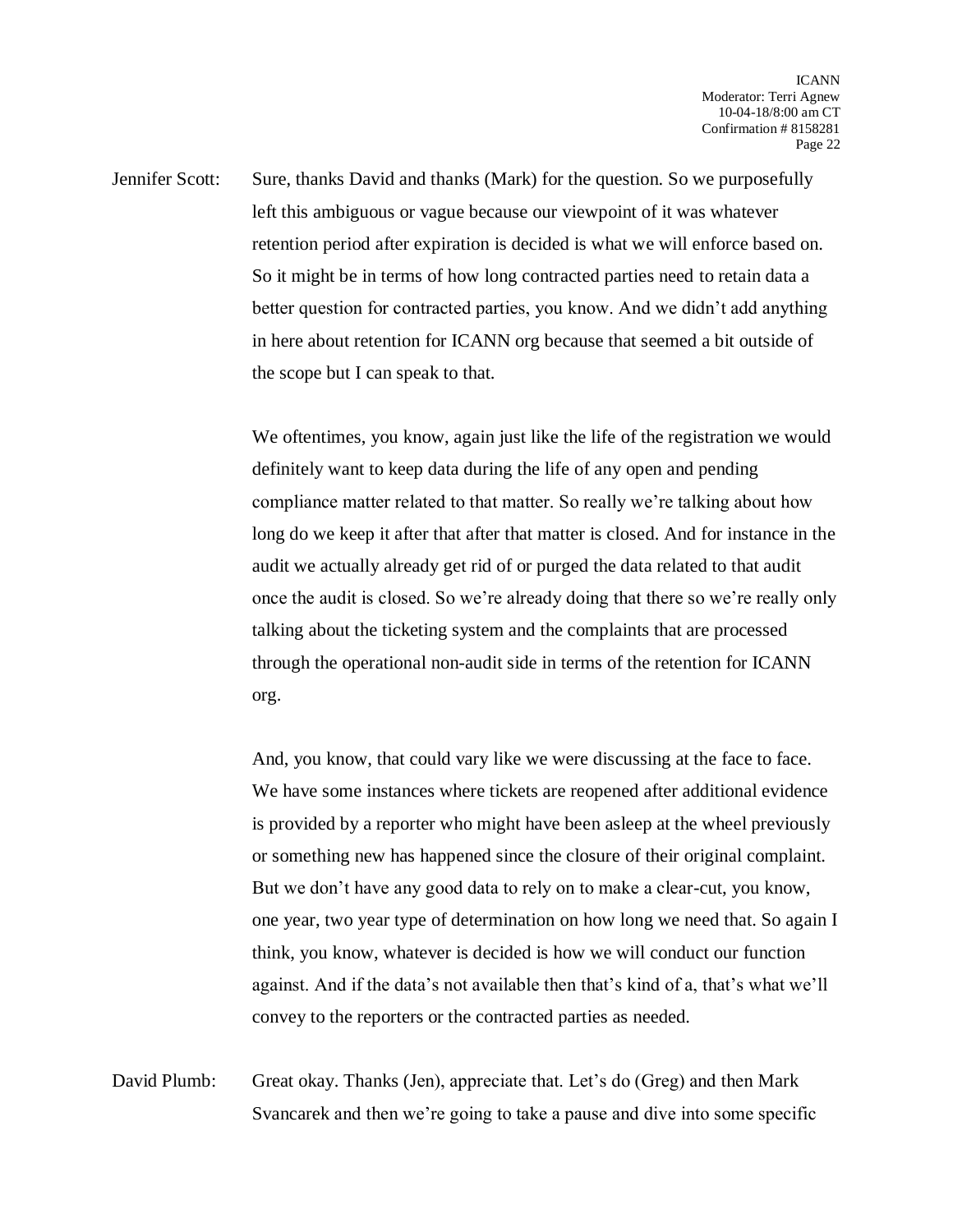issues and I'll try to get you all to focus in on some of these issues that are emerging, see if we can read some conclusion. (Greg) you have the floor. (Greg) you might be on mute somehow. We don't hear you.

Terri Agnew: (Greg) this is Terri. I don't see where you have your microphone activated as of yet or were you've join on the telephone. To activate your microphone on the top toolbar select the telephone icon and follow the prompts or if you provide me telephone a number I can have the operator dial out to you.

Greg Aaron: Sorry about that. Can you hear me now? Can you hear me now?

David Plumb: Yes we've got you. If you can speak up. It's a little quite (Greg). Thanks.

Greg Aaron: This is (Greg). So regarding escrow my understanding is that escrow under the terms of the contract for stability reasons and to preserve and protect registrant rights the idea being that if there is some sort of a disaster or business failure we can restore that information and there still can be service to registrants. And then the only way that compliance department would be able to check if escrow is being collected properly would be to actually look at that information. So I think that process would need to be considered as we fill this offer as contractual obligation and it's a practical way to – and one would therefore have to do compliance about it. Thank you.

David Plumb: Thanks (Greg). Is there anything (Jen) you need to add to that?

Jennifer Scott: No (Greg), thank you. You know, you stated the issue accurately. You know, that is one of the concerns is the data that's being deposited correct. That I don't think is what the function of the registry audit request for the file from data escrow agents is all about. However we do have some ability in that space from the registrar data escrow agents in terms of confirming whether or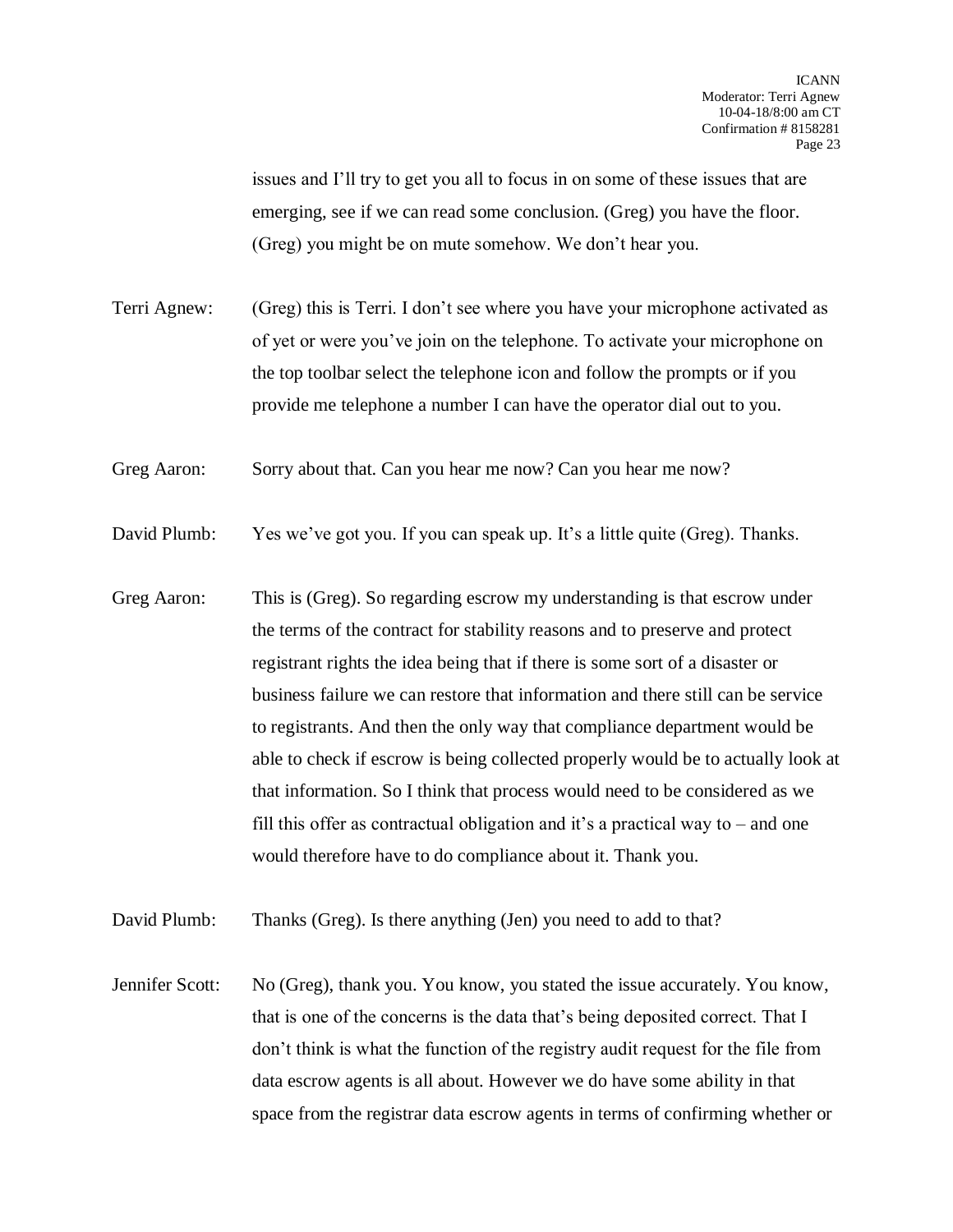not the registrar data escrow matches what was in the public WHOIS at least pre-25 May. ICANN contractual compliance doesn't receive the contents of those registrar data escrow files and do that comparison. That's solely within the scope of the escrow agent. But that would be a reason that the escrow agent would need access or visibility to registration data that is not redacted. So in that sense they escrow agent is acting on behalf of ICANN contractual compliance to fulfill this enforcement function.

- David Plumb: Okay. Thanks (Jen). And if we need to come back to that let's do that and as always I'm going to be saying -- this is David -- what does that mean for how we're thinking about our task in dealing with GDPR in this worksheet? Mark Svancarek let's grab and then let's do some check is on the specific issues to see if we can lead some closure. So Mark Svancarek.
- Mark Svancarek: (Mark) (unintelligible) Marc A.'s intervention. Marc I think it  $-$  I think we can consider that the registered name holder when they are acquiring a domain name is making an implicit assumption that they're a domain name within a regulated system where there will be no name collisions, where they have recourse if they're hijacked, where they have recourse if their registrar or registry goes belly up, you know, if you've built your business around Web sites or Web services that require a domain name you'd like to know that there will be continuity. So I don't know if that implicit assumption is sufficient for our purposes but I don't think I would phrase the question the way that you phrased it at (unintelligible) name holder is not requiring ICANN compliance. I don't think that they are aware of that level of detail but I do think they are implicitly assume that there is some level of oversight which is protecting their investment.
- David Plumb: Okay (Mark) that's a great segue into let's spend five, ten minutes on this issue of legal basis. And I know, you know, there's been a small group that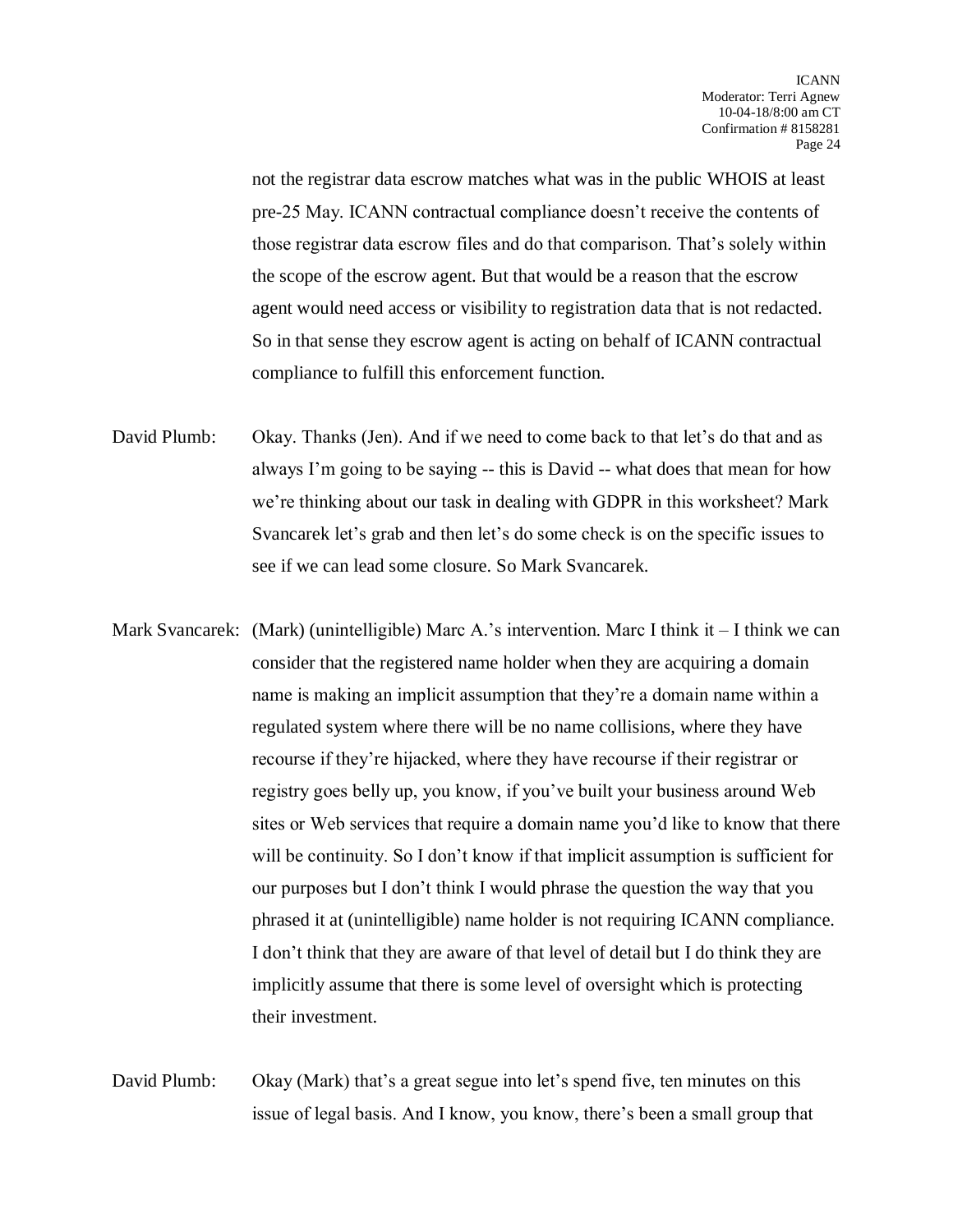was working the face to face and then afterwards and then (Caitlin) and Marika sent around some additional information particularly for the office about how they're viewing this 61B legal basis and how narrowly or not they're looking at it. And I would ask if those who have been most tightly looking at this issue of whether this sort of part of compliance with the contract or sorry making good on the contract the 61B basis could fit in the situation. Maybe folks can weigh in a little bit those who have been looking very closely and comparing for instance this purpose with other purposes that we've been doing because I know there's been some thinking on this and that small group and beyond. So I'm opening up the floor to those who have been doing the thinking about this and so that, you know, let's compare this for instance with other purposes.

I will say at the end of the day it's not the end of the world if this group doesn't fully agree on exactly which legal basis. If this group says there are at least two, you know, that's not the end of the world. It would be great if this group had a common set of criteria to understand why is, you know, certain why does certain things fall into this legal basis 61B and why the other ones under 61F?

So I'm opening up the floor, you know, to those who were involved in the small group conversation and those that are really looking at this across the different purposes to weigh in to perhaps give us a little more guidance about the 61B, 61F. Mark Svancarek is that an old hand or a new head? Let's go with (Emily). (Emily) please weigh in.

(Emily): (Unintelligible) thank you David and thanks for the question. I haven't really been part of the small group so apologies to those who are a member of the small group. But I do think that it is appropriate to try and unpack differing views around 61B. The processing is necessary for the performance.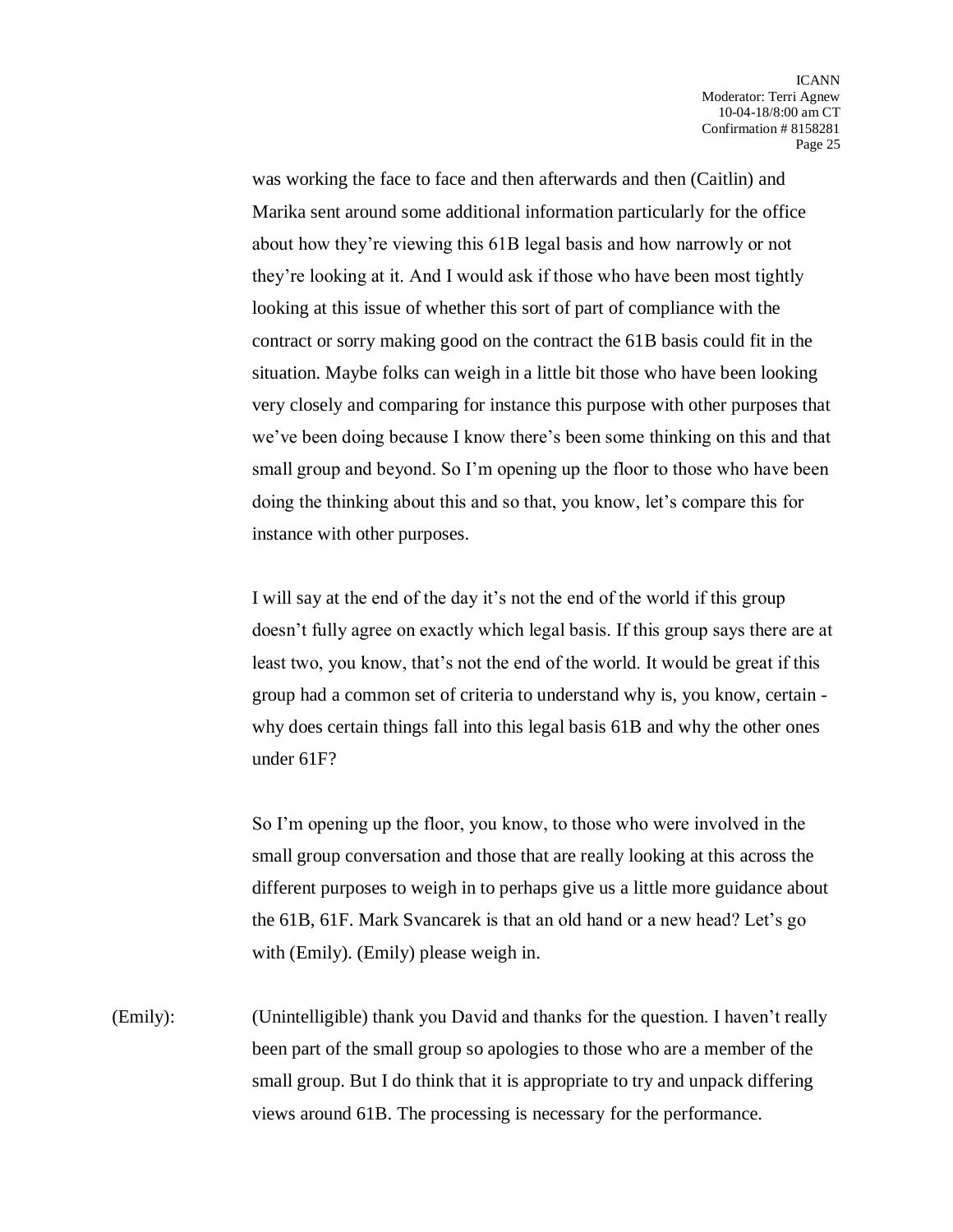Operative word here is necessary so that's quite a high barrier, high bar and so that means it's going to be interpreted quite strictly. And putting something in a contract doesn't make it lawful so it may well protect a processor who is not really had anything to do with it. But if the provisions in that contract don't comply with GDPR, then it's going to be open to challenge and expose anybody following it to potential liability.

And I think that that's why it's been a bit of a sticking point and perhaps a point in division among - during (conversations). To my mind  $6(1)(f)$  is perhaps the most appropriate heading for us, you know, beyond steps that are absolutely necessary for to just making a domain name work.

This really does seem to highlight a lot of the legitimate interest expressed by many stakeholders in relation to accessing or getting hold of WHOIS data. But I think I'd just highlight that proviso at the end which is except where such interests are overwritten by the interests or fundamental rights and freedoms of the beta subject, blah, blah, blah, and particularly children.

So you've got a balancing act already baked into  $6(1)(f)$  that means that you can't just say well because this data is useful in certain circumstances. I don't think anybody involved in this space questions that the data is useful. It's about whether or not, you know, doing something like say publishing – and I think this is why we've ended up with redacted WHOIS for the purposes of GDPR implementation – because all of those fundamental rights of other people who are never going to come to the attention of law enforcement or anybody.

They're just going to be sitting there with their domain names. Their rights have to be balanced against the minority who come to the attention of the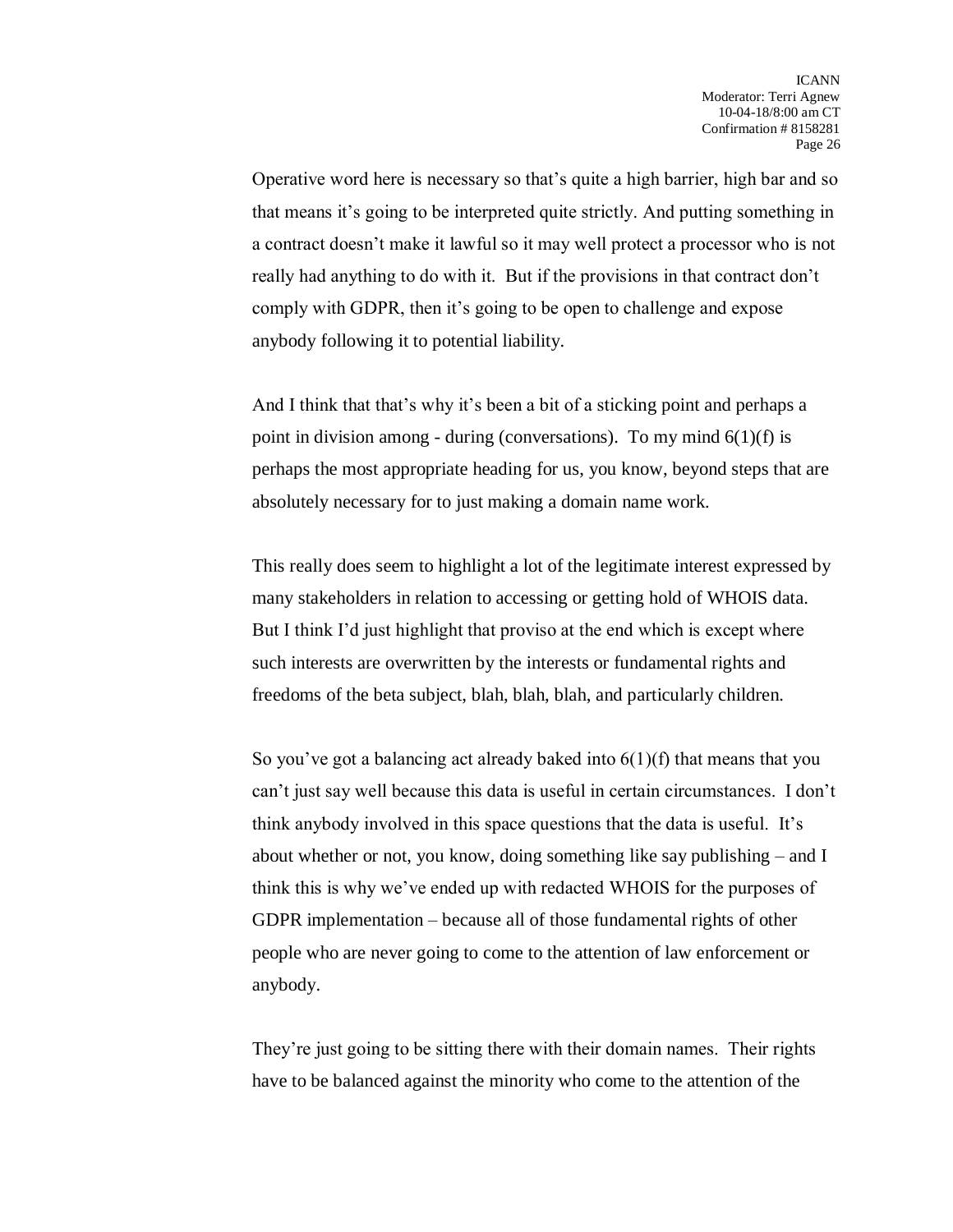authorities if you like. I hope that that provides a little bit of background David but I'm very happy to respond to questions as well.

David Plumb: Thanks (Emily). Great, okay. Marc Anderson, do you want to continue on this same vein?

Marc Anderson: Thanks David. Marc Anderson. Yes, I've already raised my hand on this one but, you know, I'll take another stab at this. You know, I think looking at chat, you know, there are a number of people that support  $6(1)(f)$  as a reason and, you know, I think it's, you know, important to note that we're not debating whether this is a legitimate purpose.

> We're just debating the legal basis under which this could be processed under GDPR. So, you know, I think that's a significant distinction to highlight. You know, I haven't heard anybody argue that this is not a legitimate purpose. So I think that's not nothing there.

But, you know, in addition to what (Emily) said – and, you know, well said, (Emily) – you know, I think also I can point out that ccTLDs do not – you know, do not have this ICANN compliance function in there. And so, you know, if - you know, again, I think, you know, we have to consider, you know, not, you know, not necessarily, you know…

I think we have to take into account how a (DPA) would view this when they're looking at the processing activities. And so I think, you know, a (DPA) evaluating this would look at this and consider okay with ccTLDs, you know, this is not required, not a function at all and not involved in the service.

So, you know, what is the reasoning? You know, how does it become necessary for the performance of the contract under - for gTLDs? And, you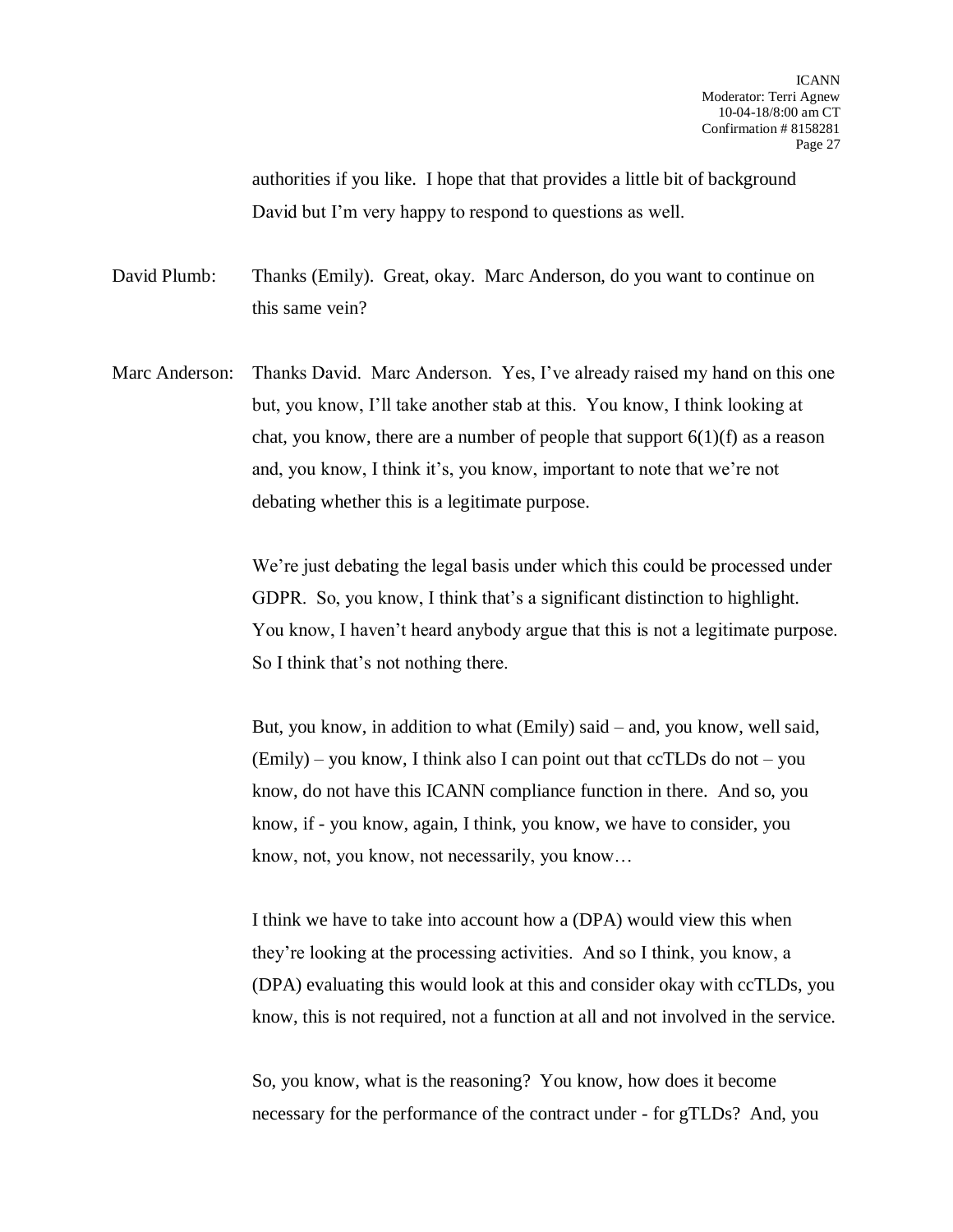know, I don't think - you know, I don't think it does. You know, it's - you know, I think it just doesn't raise the bar of being necessary for the performance of the contract.

But again, like I said previously I think it makes perfect sense under  $6(1)(f)$ because they are saying, you know, ICANN in this compliance function is pursuing legitimate interests of - you know, of the data subject. And, you know, 6(1)(f), you know, seems perfectly logical here. But making the case for  $6(1)(b)$  I think just isn't going to hold up in (DPA)s evaluating this.

David Plumb: Okay. Thanks Marc. And before I jump to Alex I just want to test something in the interest of time. And this is harder to do virtually than in the room. But if essentially everybody recognizes that  $6(1)(f)$  is a legitimate legal basis, there is some debate whether you can bump it up and do  $6(1)(b)$  as well, and a lot of concerns expressed that that probably wouldn't pass muster from a (unintelligible).

> But that doesn't take away the concern that was expressed that in  $6(1)(f)$  we do have this balancing question and what - you know, how could we address this concern that somehow, you know, in some weird circumstance ICANN wouldn't be able to get access to the data?

Is there anyone who can suggest a pathway forward there? Because that would allow us to say, you know what, 6(1)(f) is clearly a legal basis. Our concern is this. We seek to address the concern in this way, right?

So can anybody jump in there and say, "This is how we could address this concern that somehow with 6(1)(f) we're going to be somewhat vulnerable or ICANN can be vulnerable to not getting the data it needs"?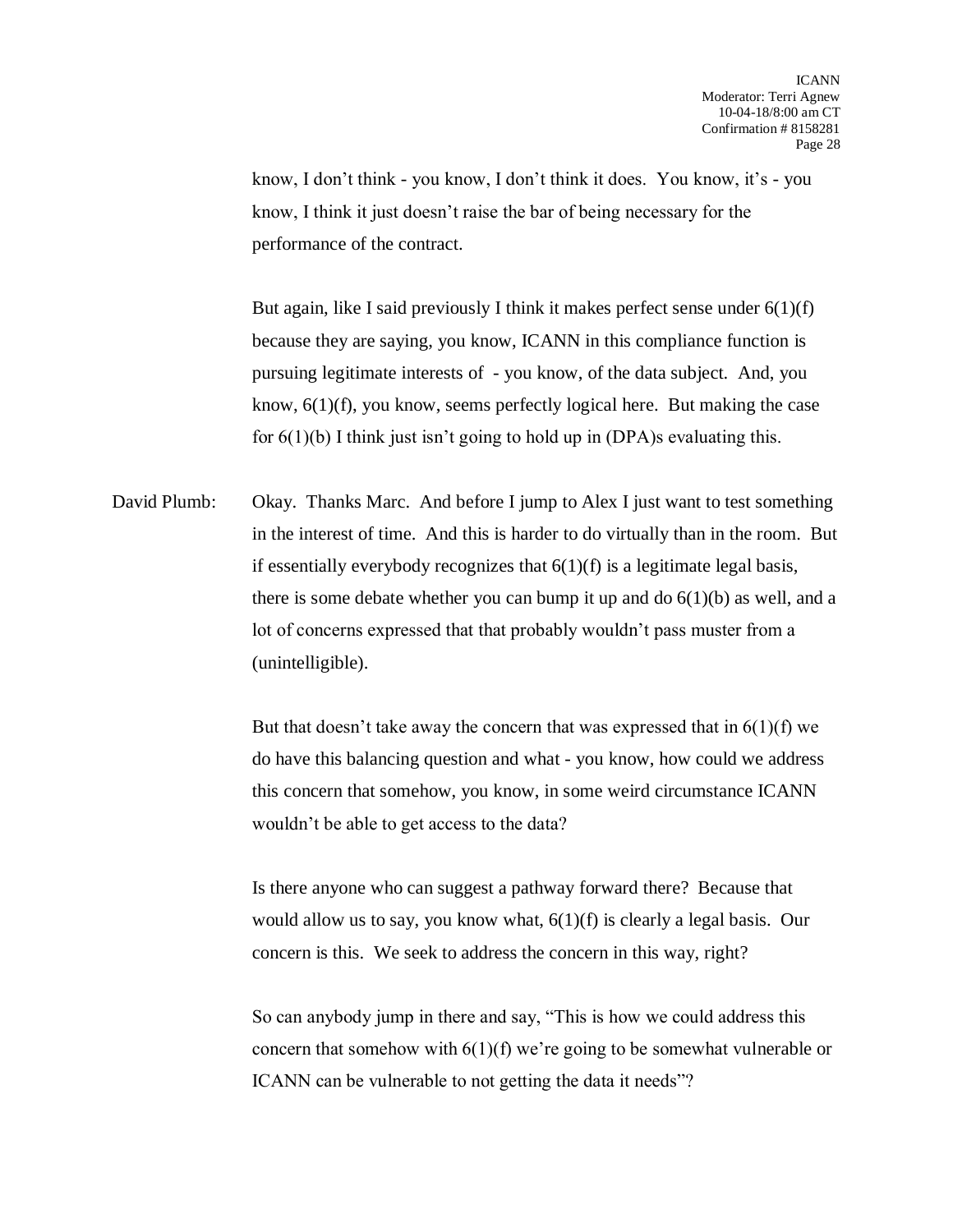Alex can you help on that? Or can you just hold that question for a second and we can jump to Alan or (Hatia) who seem to jump to that question? Alex I'm just going to open it up. Do you want to go down that path or you're going to a different path?

Alan Woods: David I just have a very quick reaction to that and that is if ICANN must justify - and if you think that we're not going to be able to justify (unintelligible) based on the balancing test, well then there's clearly something wrong with the processing.

> So I don't - I think we're looking at the wrong - not that we should justify, you know, why not. We should be justifying if or why. We should be justifying why not because we should be able to pass that balancing test because otherwise we have a problem I think.

- David Plumb: Okay. So for you it's inherent that it should be able to do that given the nature of the interest, okay. And also the fact things are published and all that good stuff. Hang on one second (Hatia). Alex did you want to jump in on this question?
- Alex Deacon: I think this is Alex I think you basically described the question that I wanted to raise which is, you know, I appreciate and understand the arguments for  $6(1)(f)$ . I don't disagree with that. But really my concern is what is the impact of the possibility of this data not making it to compliance or made available to compliance when that balancing test fails.

I think (Alan)'s suggestion I think is a good one that I - think what he's suggesting although he didn't say it is that for the most point the balancing test, you know, this data will be made available. There may be some times when it's not.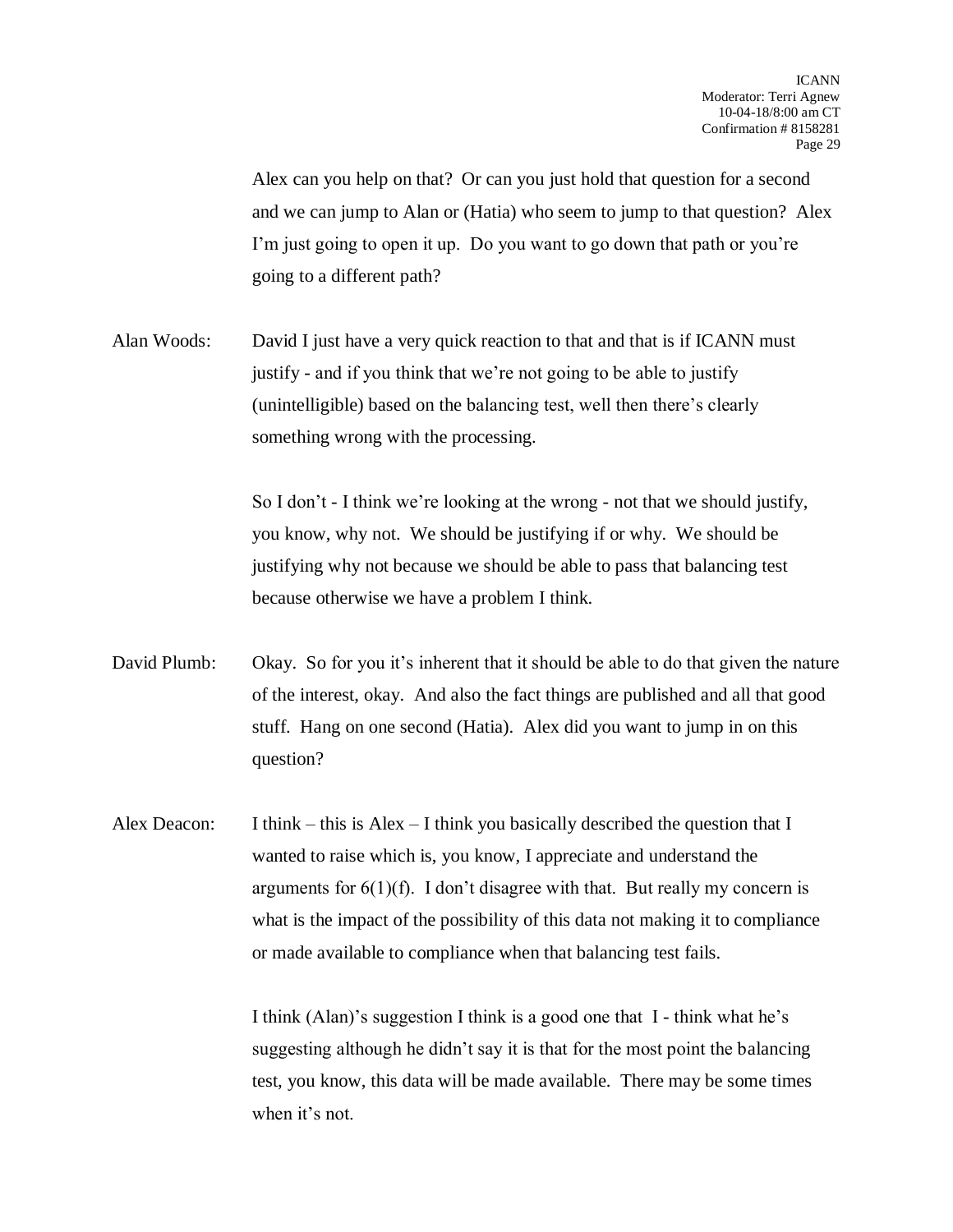But I'm concerned what are the impacts of - we need to consider the impacts of ICANN and the role it plays and also the impacts on the (DNS SSR), the DNS also when we're talking about these issues. And so that's why I'm questioning - I'm not disagreeing with that but I'm questioning whether we should be thinking more about another basis here. So those are my concerns.

- David Plumb: Thanks Alex. Yeah I think those things are in alignment with what we're saying here which is a concern with  $6(1)(f)$  if there is a balancing test if, you know, in a situation we might be able - that we wouldn't pass that balancing test, okay. (Hatia), do you want to keep going on that same theme?
- Hadia El Miniawi:Yes it's just a quick comment that I think that this question should be (opposed) to ICANN. Do they actually see a situation under which this can happen? So yeah, I think that they should be answering this instead of us trying to think about the solution for a situation that actually not happen.
- David Plumb: Right. Thanks (Hadia). And, you know, not to put you on the spot (Jen) but I don't know if you've got - you have ever looked at this in your department about if you were forced to do a balancing test to access data for compliance. You know, if you have any questions about how that balancing test would play out. (Jen) do you have any comments on that?

Jennifer Scott: Just from what I said before I think, you know, that we're speaking in hypotheticals currently because we haven't come across this situation yet.

> And it would be on a case-by-case basis that we would need to collaborate with the contracted party that was claiming that the interest (weighed) and not providing the information to ICANN and see if, you know, there was some other way we could get the data or meet their concerns with other ways. So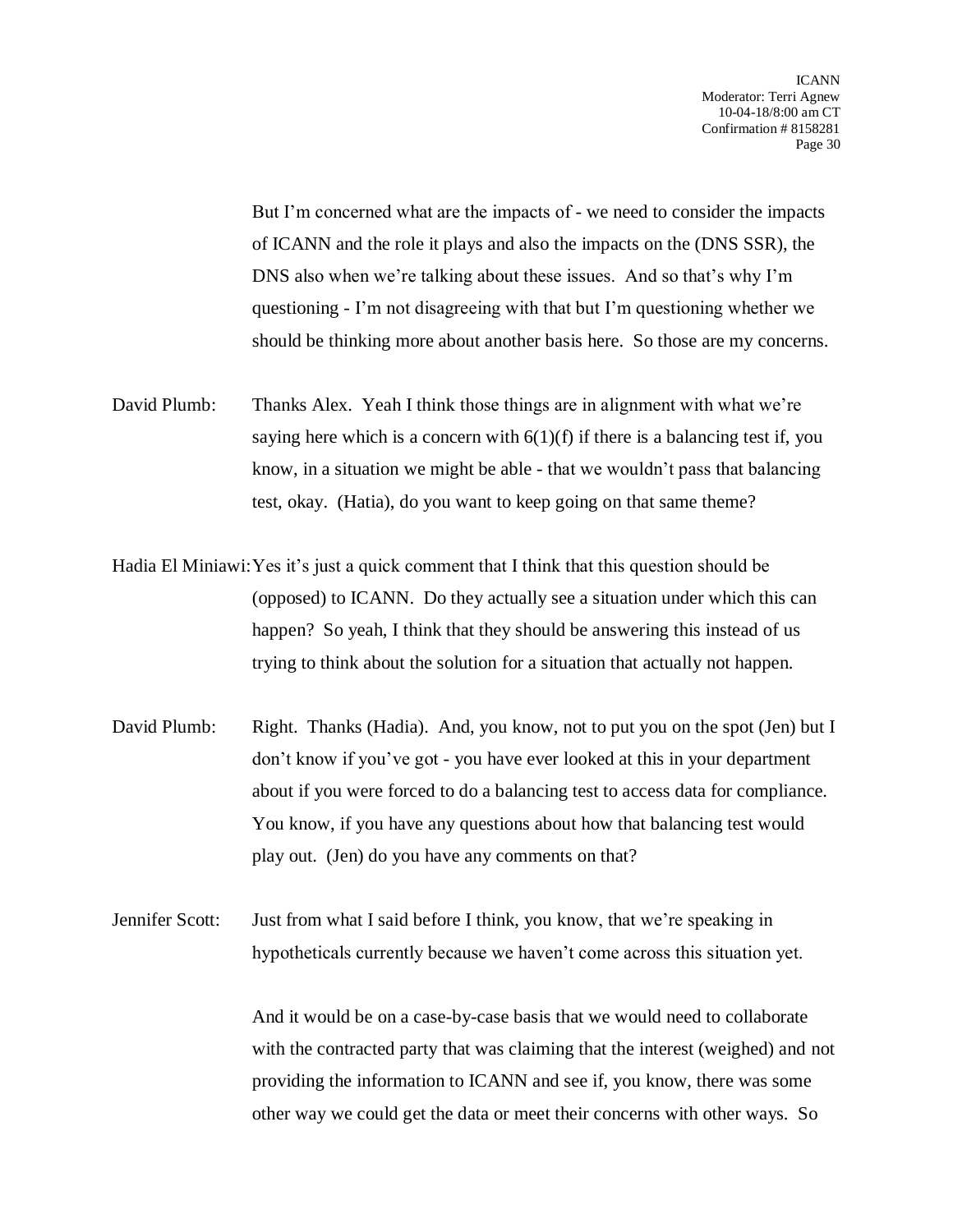yeah. Sorry I can't provide more concrete details. We just haven't been in this situation yet.

David Plumb: Got it, yeah. Super clear. Let's take Alan and then (Diane) and then let's round up this issue and let's see if we can move on to something else. And I'll try to round it up. Alan go ahead please, Greenberg.

Alan Greenberg: Thank you. Alan Greenberg speaking. Unless we're going to automate this process of ICANN accessing information from contracted parties' databases so there's no discretion – and a unified model might give that sometime in the future.

> But as long as we are leaving some level of discretion in that this judgment call is going to be made by the contracted party, there is no way to guarantee it will never happen. I mean, hopefully everyone understands the situation and it will work. But ultimately there's no way you can stop someone from deciding the judgment call in this particular case is no I won't give you the data.

> So it's an interesting discussion to have. But I don't think there's any way that we can build in a guarantee since implicitly GDPR says that people who are holding the data have to exercise judgment. Thank you.

David Plumb: Thanks Alan. (Diane) please go ahead.

(Diane): Hi, how are you David? Thank you. I think that by providing both bases we're providing ICANN with what they're looking for us to do because ICANN by just going under 6(1)(f) is placing itself in an administrative and significant legal position that is a very difficult one. Having to make these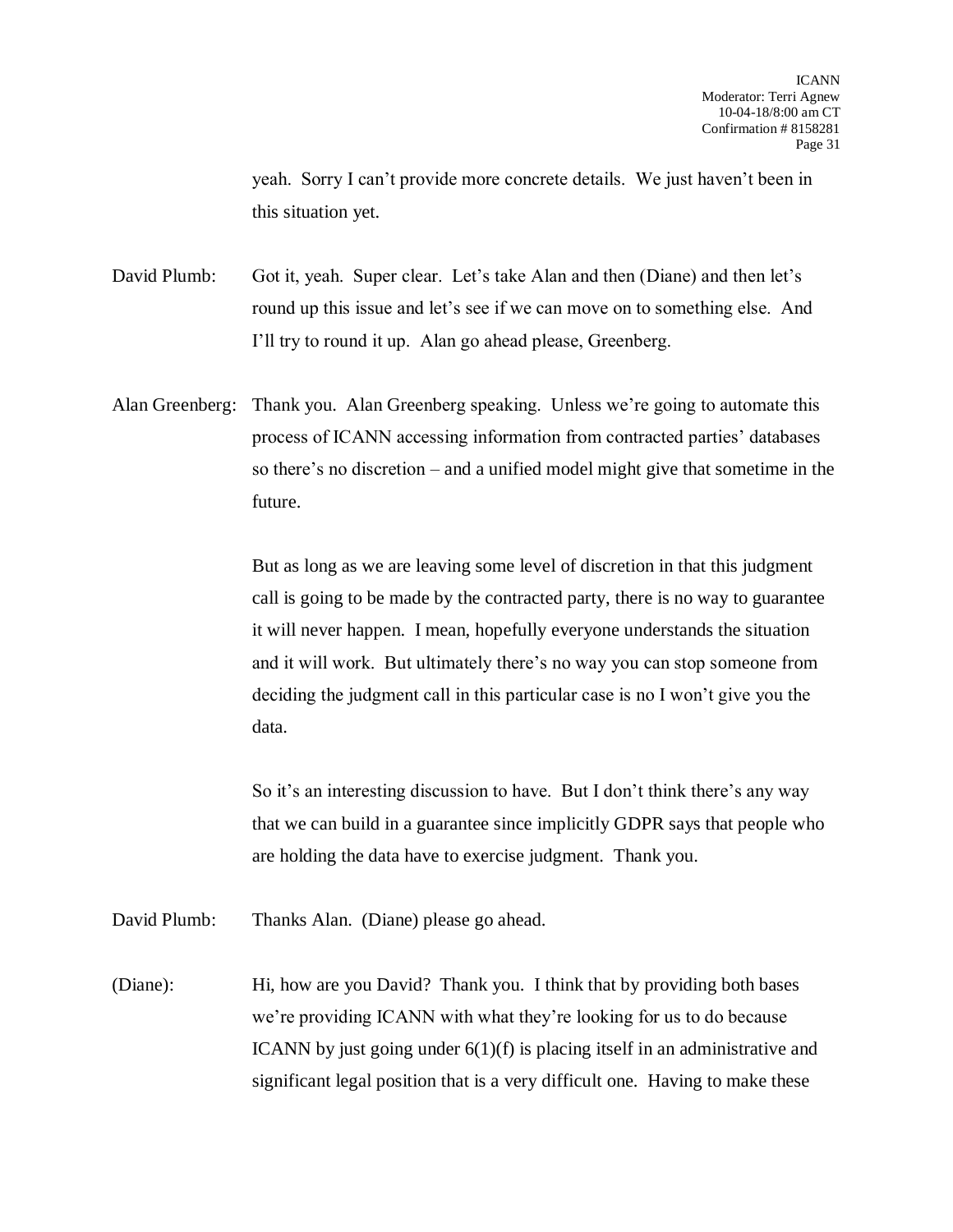determinations on making a balancing determination is going to be a challenging one that makes them vulnerable legally.

But providing the second basis and at the same time making a recommendation as they've asked us to do to suggest that there either be either changes to the contractual framework or even just an update and amendment to the present contract to provide to be transparent to the registrants and to provide them with a disclosure which states that in compliance with GDPR we would like to present to you the opportunity to provide this information and get your consent or make you recognize that we're trying to provide you with the framework that is legally compliant and indeed will provide an accurate and up-to-date platform under ICANN and therefore also provide you and provide the registrant and the registrar with a system that works.

So I think that we need to certainly put down both bases and make recommendations as we've been asked to do. And it could be as simple as ICANN and the registrars and registries agree to some type of amended language that they need this in contract that makes clear that we understand the rights of the registrants and ask for them to provide this information for the purposes of a secure, (unintelligible), and up-to-date platform.

David Plumb: Okay. Thanks (Diane) for that. I wonder if we should just test something quickly because I feel like we're getting to the end of the road of how useful we can have this conversation on the phone like this.

> I'm hearing the following, and maybe we can use the little lights. Understand in the A/C room there's ways to sort of move the greens and reds in the light. But here's what I'm hearing. I'm hearing that, you know,  $6(1)(f)$  is clearly a legal basis here.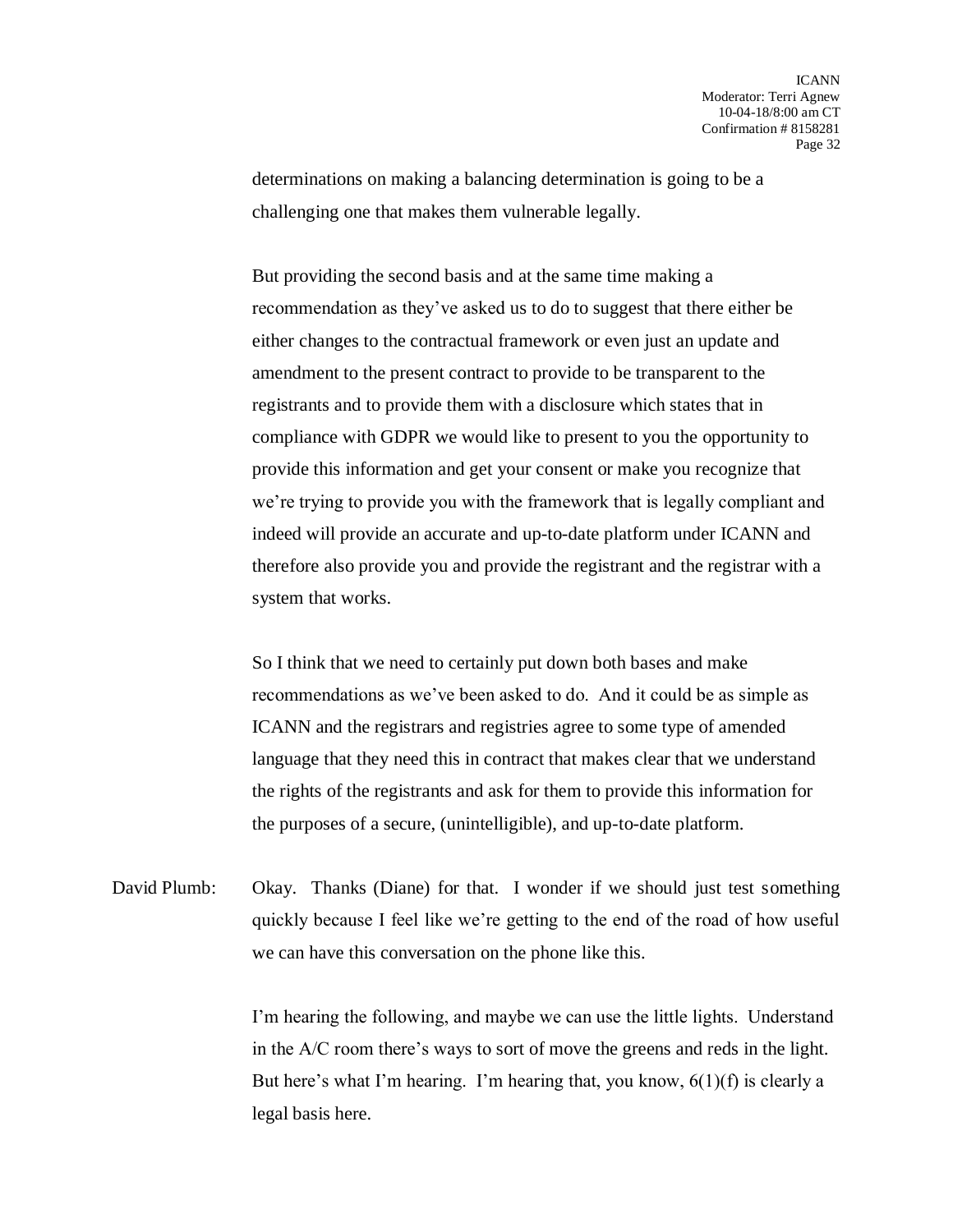I'm hearing their concerns from some people that by having a balancing test which  $6(1)(f)$  requires, there could be some unforeseen occasion now where ICANN may not be able to access data for compliance or may have a challenge to accessing that data, okay.

This group feels like, you know, it seems pretty obvious that we would pass that balancing test but it's very hard to foresee the future. And finally there's a group of folks who feel like 6(1)(b) might work and why not list it as well? Right, but that is certainly not a shared position among everybody in this group. In fact, a lot of people are saying it just doesn't work.

I think we're going to need to capture essentially that in the document for now. And if folks want to make progress on this in face-to-face or other ways through the small group, let's do it. But my suggestion is to capture that and so I don't have it written down.

But essentially what I'm saying is why don't we capture as far as you've gotten as far as  $6(1)(f)$ , clearly a legal basis, raises this question for some people. We don't know quite how to solve that question but you want to flag it. And this group itself can say we think that ICANN would pass that balancing test without any problem for compliance.

And finally the group of you who would like to also include  $6(1)(b)$  although that is not a consensus view among everyone. That seems to be as far as we've gotten right now. And I just want to check if anybody wants to improve on that summary. And then let's just move on from that summary and then realize that we may need to revisit this in person if you guys want to. I see (Ashley) and Marc. (Ashley) please go ahead.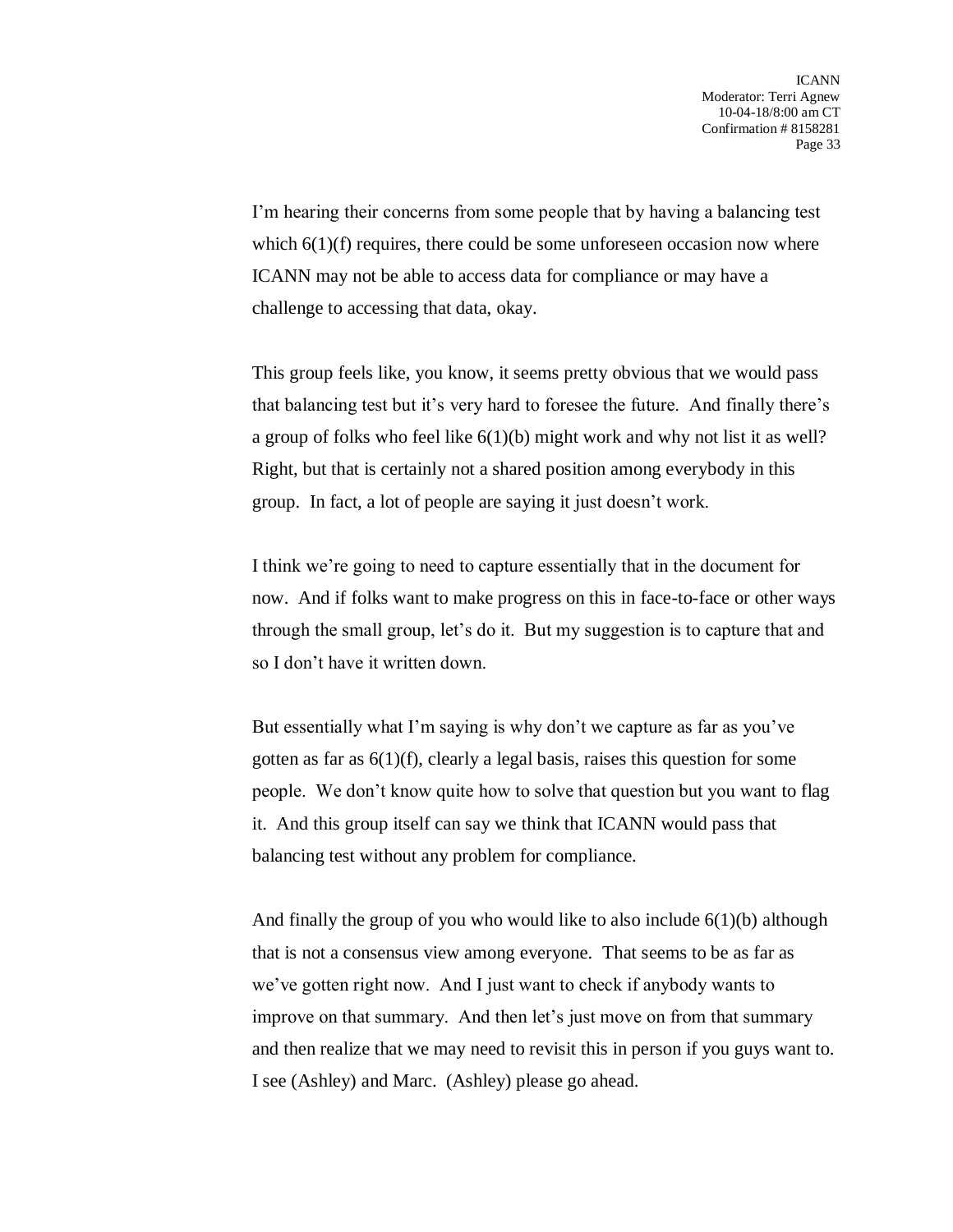Ashley Heineman:Thank you. This is (Ashley) with the GAC. Just a question before we go into this poll. What would ICANN contract compliance do in a situation where they make a request for information to look into a compliance issue; it was determined by whatever contracted party that they did the balancing test and according to their judgment, which may or may not be good, decided to withhold that information?

> What would ICANN do? Would it just simply say well okay that compliance issue is over; they didn't give us the information? Just to provide us with like a fuller, you know, understanding of what would happen in that hopefully very limited and very hypothetical question that's being posed here. Thanks.

- Jennifer Scott: Hey (Ashley).
- David Plumb: (Jen) you want to take a stab at that?
- Jennifer Scott: Yes, sure. So again I think we would ask them probably for the thought process behind why they think the balance are weighed in favor of not providing the information and try to address any concerns that they have with that. For instance, if it's a concern about publication, you know, like I said we don't generally share the information that they're providing to ICANN contractual compliance to any other parties, including complainants.

You know, we would try to meet that. Again this is all hypothetical. We could ask for other data that might fulfill the same purpose in achieving compliance review. So it's just really going to depend on what basis they have for claiming that they think the interests are balanced in favor of not providing the information and how we can address that.

David Plumb: Thanks (Jen). Marc, one more word on this and then let's move on?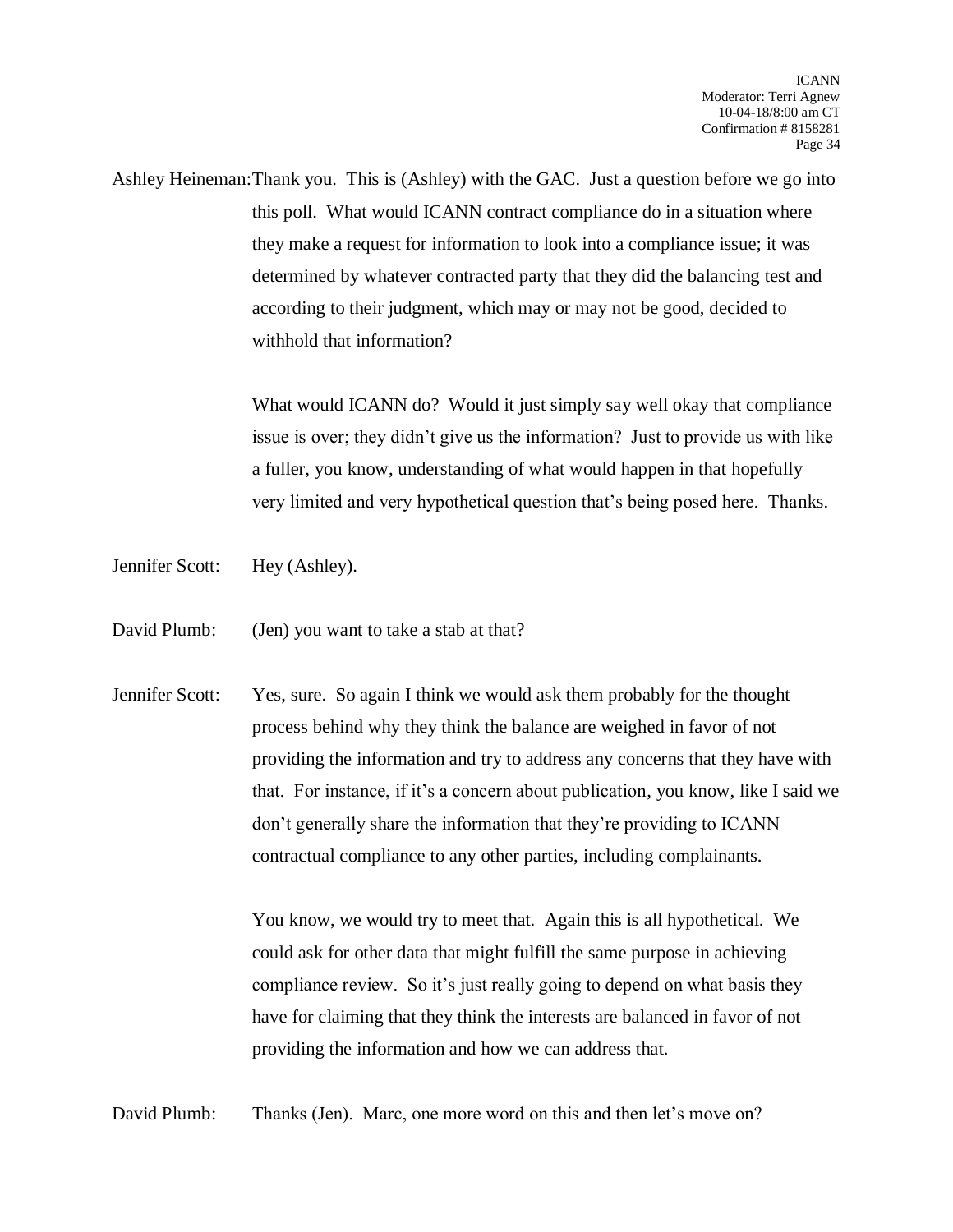Marc Anderson: Thanks David. It's Marc. You know, I thought your summary was fair but I guess, you know, in listening to your summary I just had - it occurred to me that, you know, this issue's going to keep coming up.

> You know, sort of the balancing act that  $6(1)(f)$  contains, you know, means that, you know, if there's a determination that, you know, the interest and fundamental rights and freedoms of the data subject outweigh, you know, the legitimate interest for the processing activity.

You know, I guess my question is, you know, is this going to be a stumbling block for any processing activity that we determine  $6(1)(f)$  is - you know, is appropriate for?

And so, you know, I guess I'm concerned that we're going to just keep having this debate over  $6(1)(b)$  and  $6(1)(f)$  and, you know, are there any circumstances where everybody will be comfortable with just  $6(1)(f)$  as a you know, as a legal basis for the processing activity?

David Plumb: Thanks Marc. And I think that's an interesting point and I think, you know, the small group that's been looking through it has been looking across the different purposes and thinking about this. And so, you know, I wonder if we need to let them go back and have another conversation.

> I think we all need to spend some time really digging in GDPR and what the regulators are saying. In addition to our own concerns about the implications about choosing  $6(1)(f)$  that doesn't mean that  $6(1)(b)$  necessarily will be, you know, GDPR appropriate legal basis. We would need to solve the concerns in another way, right?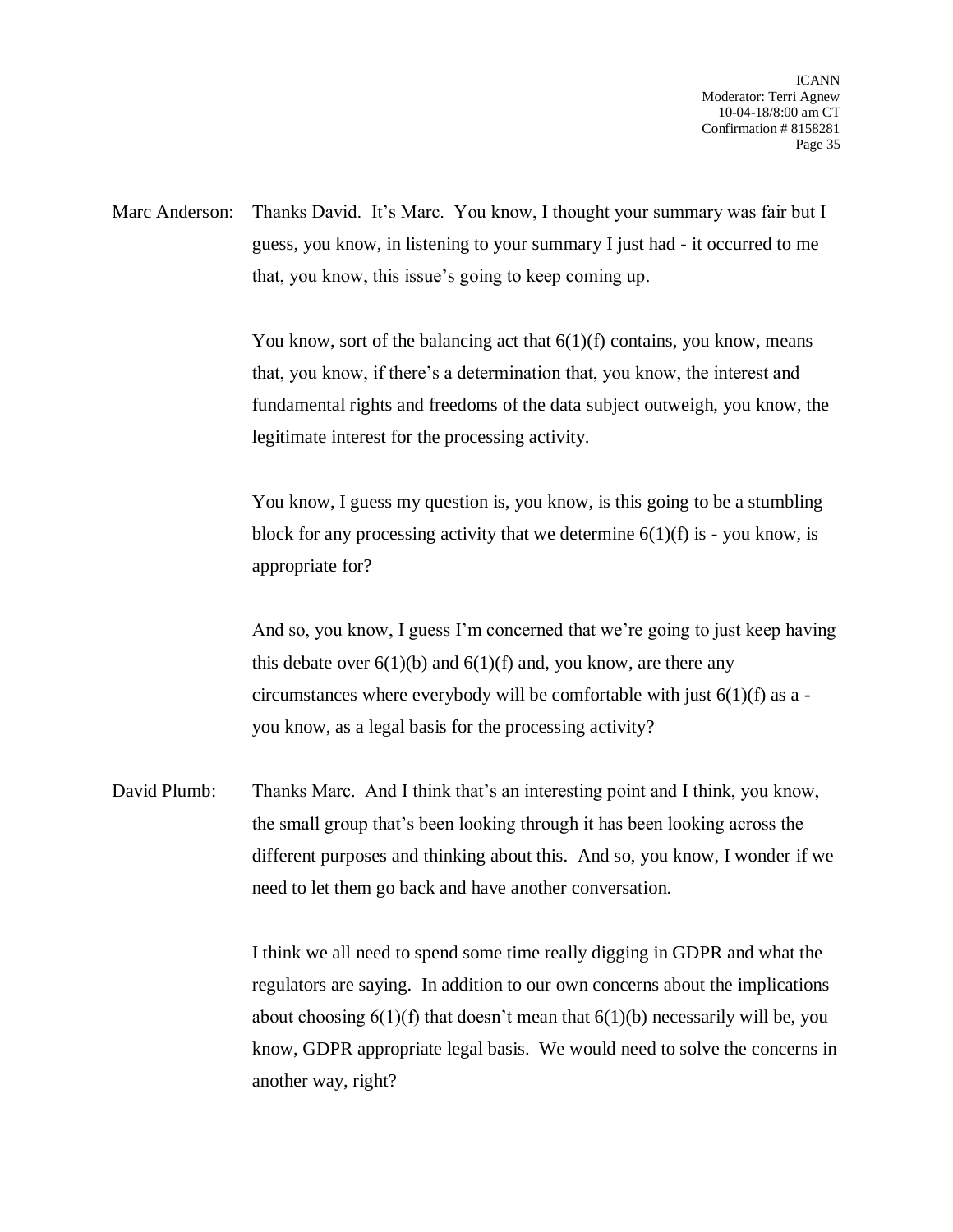You have to be faithful to what the actual guidance is coming out from the regulators about how to use  $6(1)(b)$ .

So just to be able to move on, I don't know if it's helpful to use the little colored lights on this or not. This is - you know, we're not setting policy or anything. We're just taking the temperature of the room. But are we able to move on right now on this issue by saying, "Everybody agrees that  $6(1)(f)$  is a legal basis for this.

Some people have concerns that opens up potential vulnerability in cases in which ICANN may not be able to get data because a registry/registrar determines that it doesn't pass the balancing test.

And some people – though certainly not everyone – thinks that that would be an appropriate reason then to try to use  $6(1)(b)$  as a legal basis but there is no consensus in this group about that."

So I don't know the mechanics of this, folks. This is the first time I'm doing this but can we just quick take the temperature of the room using those little lights to say can we live with that as a summary of your work to date, right, and then go on to other issues?

So let's take a quick second. Could we just do that, however you do that in your A/C room? There we go. I see somebody doing it. Thanks (Amy) for showing the way.

Again, I'll say it one more time. As a way of capturing where you are right now as a group, to say  $6(1)(f)$  is an appropriate legal basis, there are concerns about implications if for some reason the balancing test goes awry and ICANN can't get information.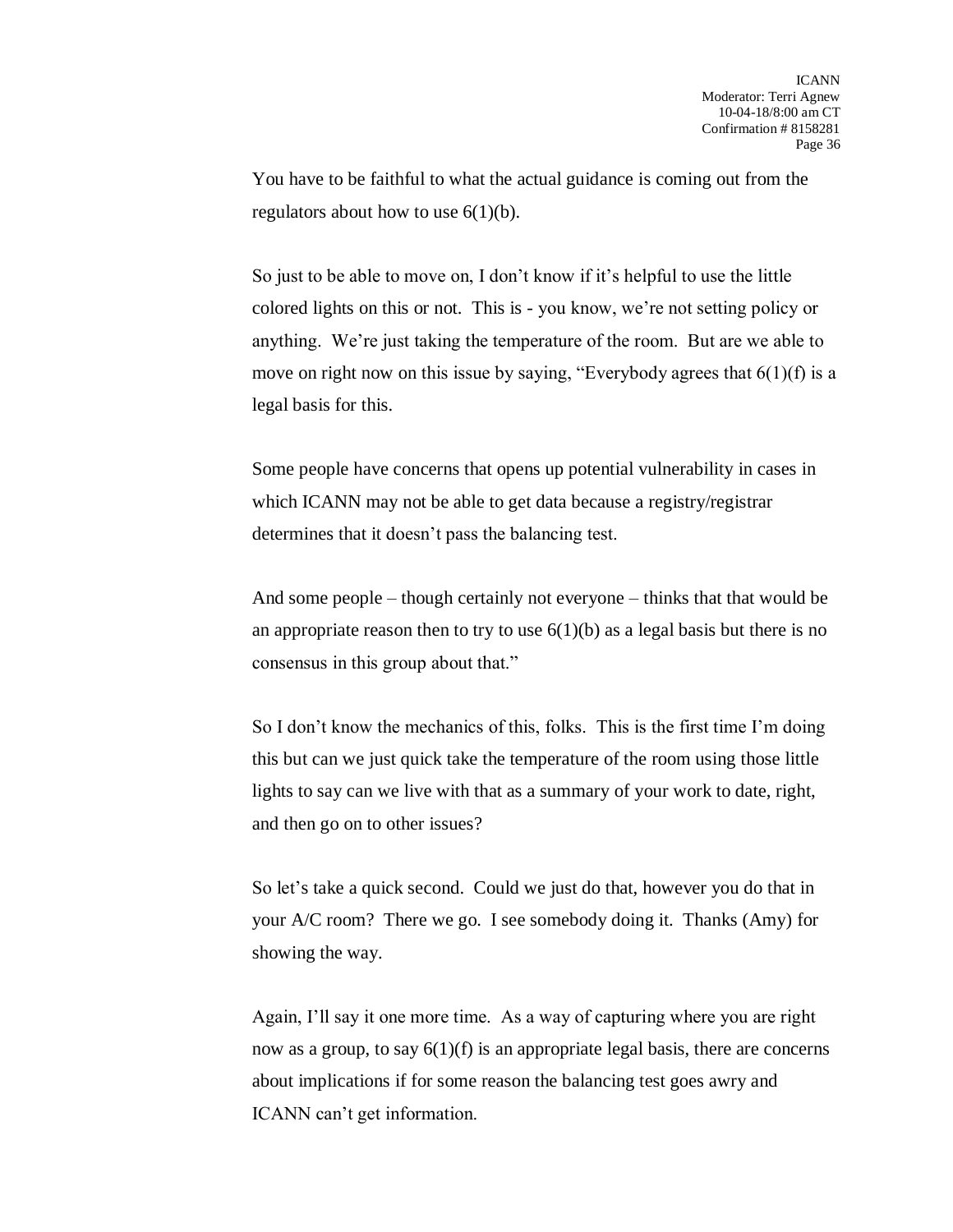Some people – though not everyone – has suggested  $6(1)(b)$  would be stronger and therefore we should explore that, but that is not a consensus position yet. Anybody else want to signal that? Great. Thanks folks. Let's do it real quick. Throw up a negative if you can't live with that as a way of capturing moving forward.

Great, I'm seeing a lot of greens. That's positive. I'm seeing a bunch of people not voting. That's okay too. Great, okay. Give you just one more minute to see if anything pops up. Okay.

So what I'm taking away from what I'm seeing in the chat room is that that's a way of moving forward from this issue. Let's bounce it back into that small group again. Let's everybody do our homework. Let's read stuff that got sent around like what (Caitlynn) sent around from the UK regulator, really get ourselves in a position where we're comfortable that we're interpreting things in ways that regulators would interpret it as well.

Okay so I'm conscious of the time but I do want to circle back on issues that were put out there but not particularly well resolved. One was the (retention). We've gone through this one or twice on the call right now but I'm not sure we actually have any firm anything to put in here.

What I heard from (Jen) was from ICANN standpoint they need registries and registrars to have some retention policy but they kind of - (Jen) threw the ball in the court of the contracted parties there. For ICANN org (unintelligible) registration – retention, excuse me – for audits they get rid of it right away and for the other they keep it for a little while. But honestly they're open to whatever you all as a group suggest and then they'll just go forward.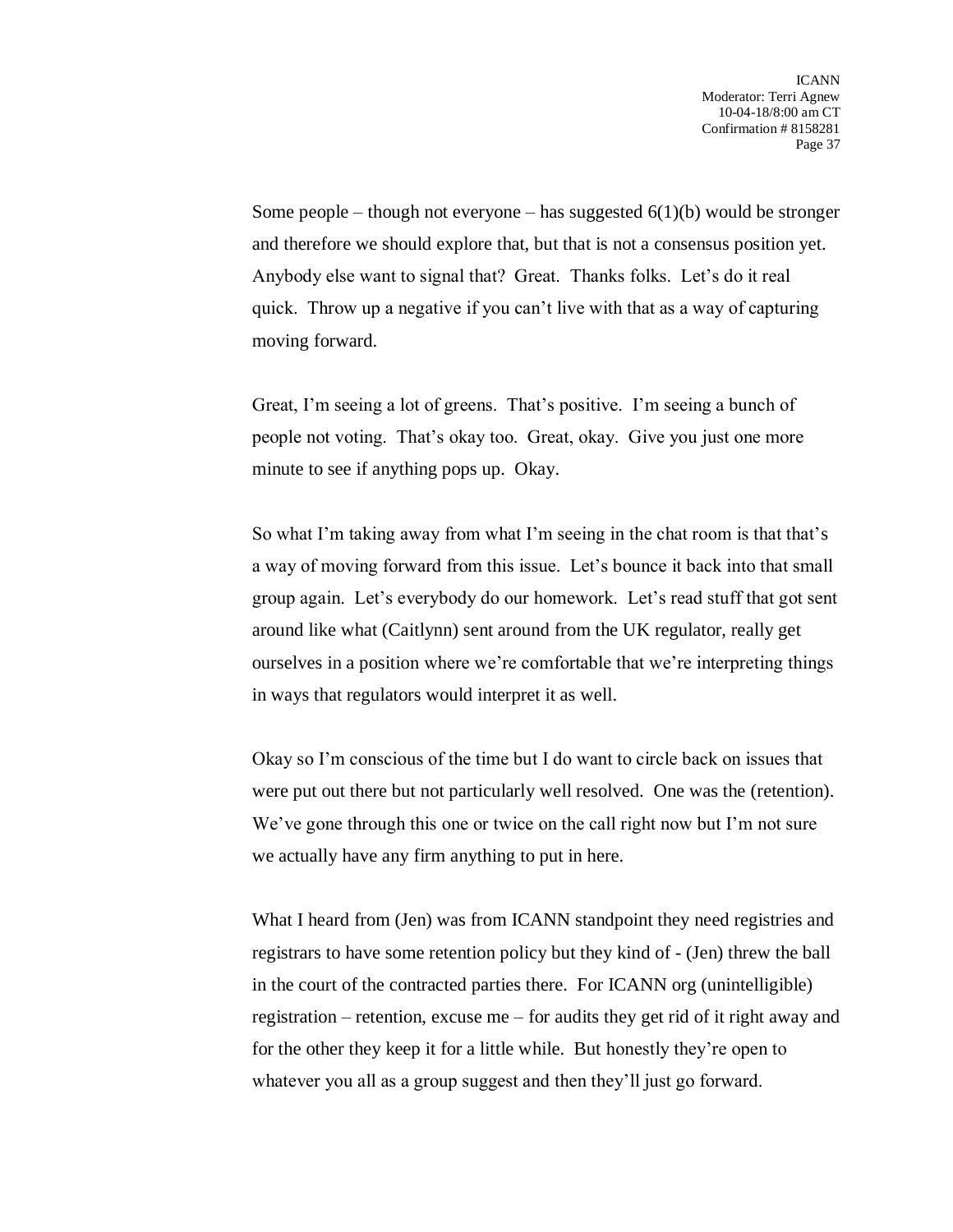So does anybody want to put something on right now on the floor that's a little bit more specific about how to move forward there so this sheet can have something more specific? And that helps us answer the gating questions, the charter questions here. So anything more specific people can add.

Marc Anderson I see your hand up. And I'm not sure Greg if you're in the queue too. I can't really tell because I only see the green check. I don't see your hand. So Greg why don't you go first and then Marc Anderson. Greg's gone. Okay, Marc you're up.

Marc Anderson: Thanks. Marc Anderson. I guess on this question – since I was the one who raised it to Jennifer – I guess I took away a couple points from Jennifer. You know – and (Jen) - sorry, I don't know if you prefer (Jen) or Jennifer – but Jennifer if you - thank you for answering the question there.

> But what I took away from your answer is a couple things. I think the - you know, no particular order. One, you know, you said that, you know, compliance will enforce whatever the retention requirement is, right. And so I think that was important point.

The other thing, you said you didn't have a specific retention requirement beyond the life of the registration. Except you get - you know, you get one caveat there. You said except in cases where there - except when there's an ongoing case. And so I thought that was an important point.

And so I guess based on that, I think we can say two things, one that compliance isn't - you know, the compliance activity isn't giving us a specific reason to maintain the data beyond the life of the registration.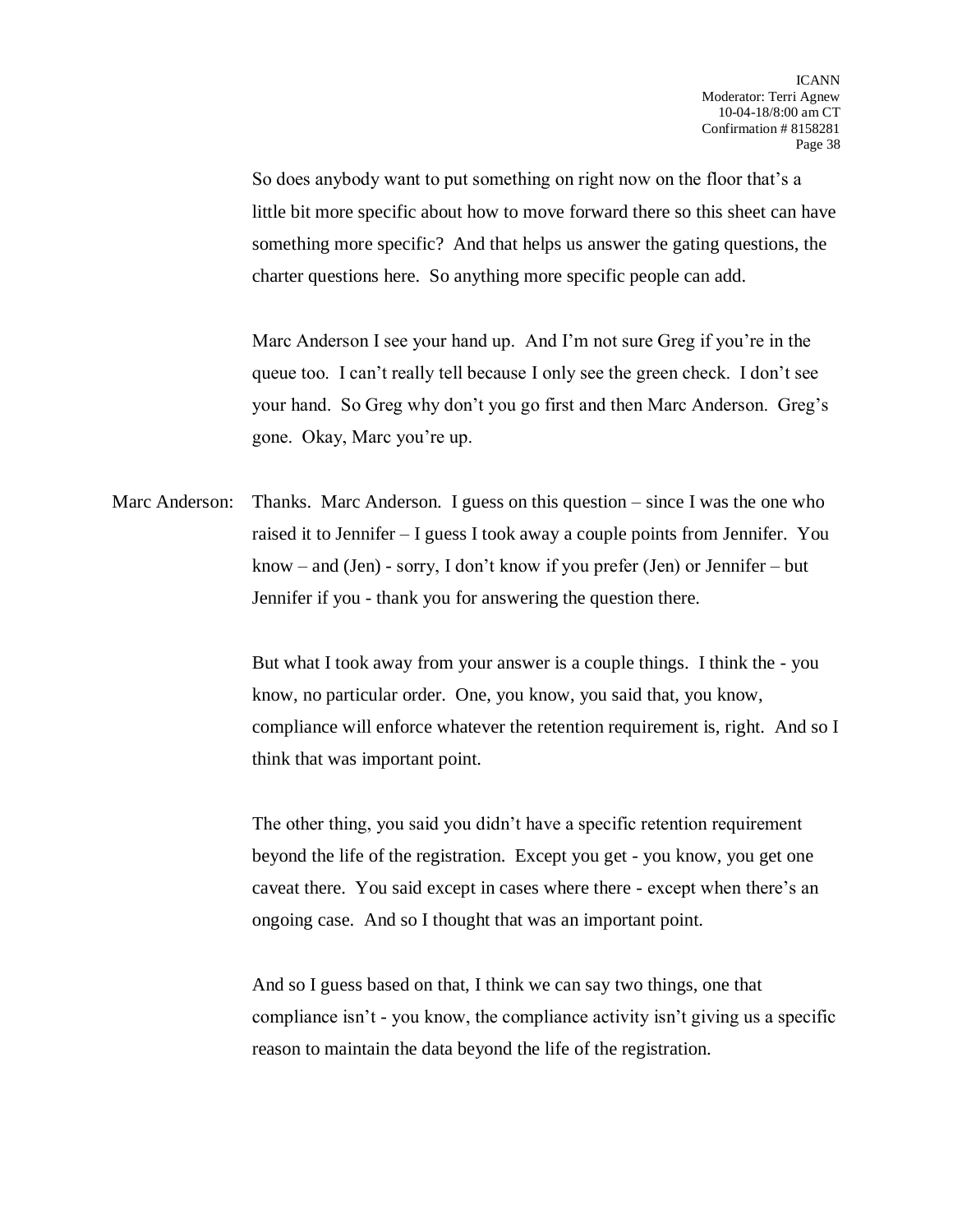Now I suspect for other processing activities we're going to be able to look a little more closely on maintaining the data, you know, beyond the life of the registration. I think some of the other processing activities will have legitimate reasons why we'll want to maintain the data for a period of time beyond the life of the registration.

But what I heard from Jennifer is that she doesn't have a specific reason for that except in cases where if there's ongoing compliance activity. And so I think that's probably the one takeaway we can pull from that is, you know, we can put some language around retaining data in cases where it relates to an ongoing compliance activity. You know, it can (unintelligible)…

David Plumb: Thanks Marc.

Marc Anderson: ...language but I think you get the general gist of that.

David Plumb: Thanks Marc. Before I go to Alan just quickly (Jen) is that what you're saying? Because I actually heard something a little different, so I want to double check.

> (Jen) I heard you say actually that you do want some retention of data from registries and registrars, registrant data passed, but you're not saying how much. (Jen) can you clarify a little bit and make sure that that was captured correctly?

Jennifer Scott: Sure, yeah. So there's two things going on here. There's retention beyond the registration and then there's retention beyond an open or I guess concluded contractual compliance matter about that registration.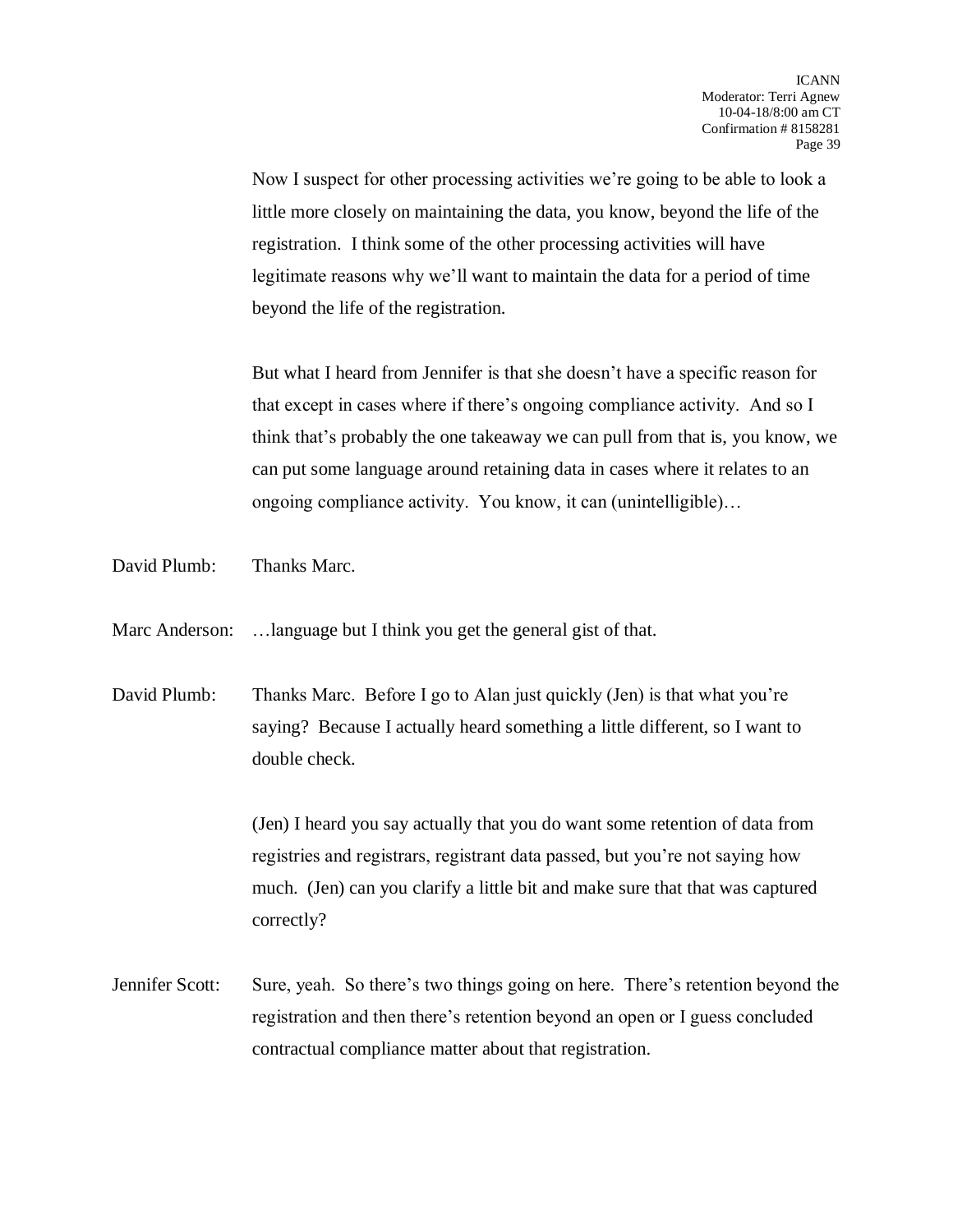And I think what Marc was saying – and he can correct me if I'm wrong – is that there might be an interplay between those two things where the registration is actually expired but there's a complaint open about that registration.

And so therefore there needs to be a retention period for some time after the registration. And David you correctly summarized that we don't have a, you know, hard and fast rule about that and we'll work with whatever is decided there.

And at the same time, you know, that will have to interplay with whatever is going on in the contractual compliance function if there's an open matter beyond the expiration of that registration. So again we'll work with whatever the retention period becomes based on that and what data is available.

David Plumb: Super. Thanks. Very helpful. Alan Woods, you got the floor.

Alan Woods: Thank you very much David. So again this - I would look a bit further down the line and say if ever a question was raised by (DPA) and they said, "We want to have a look at the retention periods for ICANN compliance," they would ask the question well let's look at the reasoning behind what those retention periods are.

> And if they see that the reasoning was ICANN Compliance said two people who don't see ICANN Compliance on a day-to-day basis and the running of their policies, their processes and the procedure; you set it and we'll just do it. It makes no sense to me.

ICANN Compliance knows what they need when they need it and for how long they should need it. And it needs to not be up to us to set that. I mean,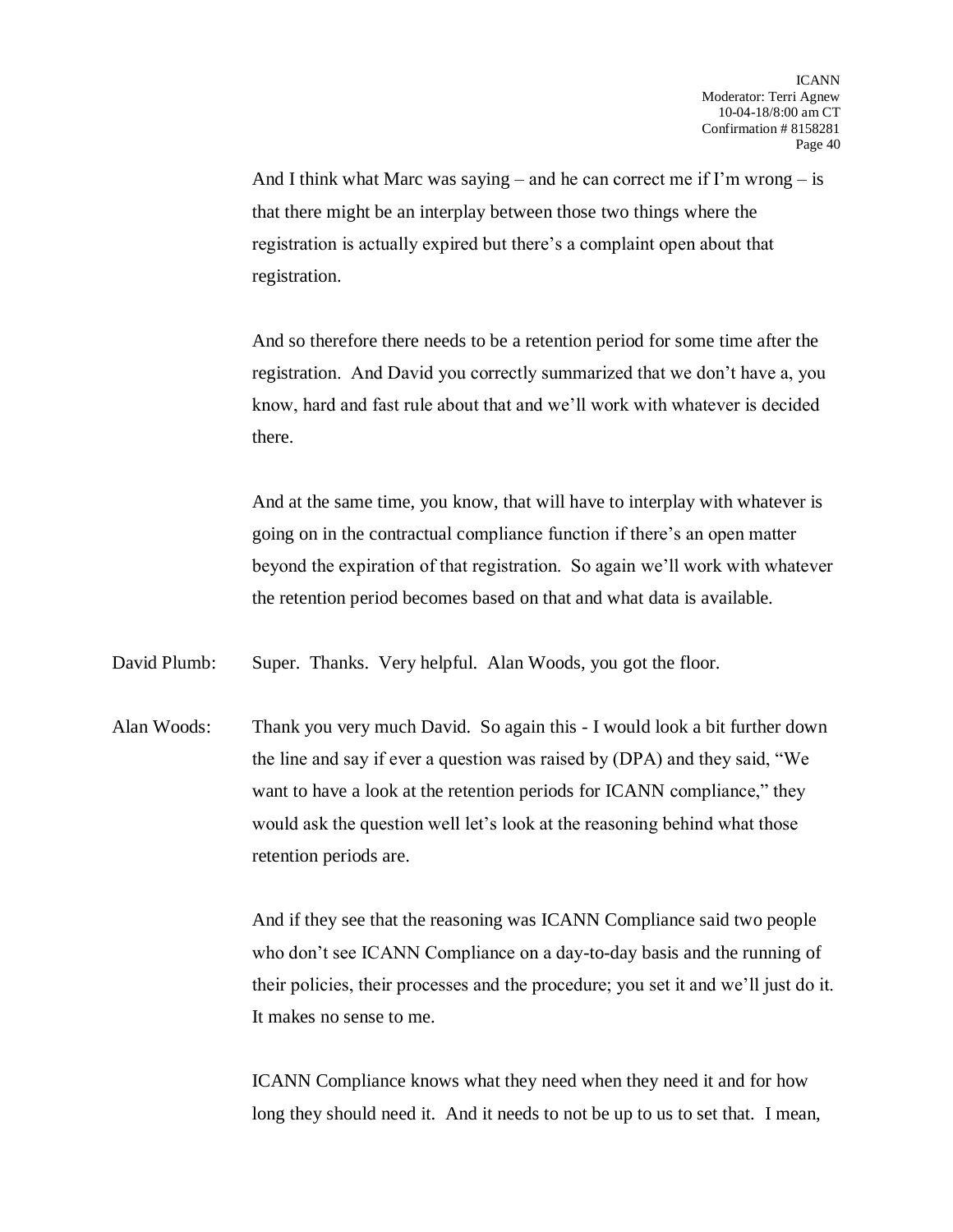frankly we can affirm what they're saying because they can convince us as to how long they might need that data. So it's not up to us to set arbitrary limits as to how long they need that data.

The only people who can answer that question I'm afraid is ICANN Compliance. So I would really implore them to literally go through their processes. Why do they need the data, for how long do they need the data. And then we can affirm that eventually. But we need to not (unintelligible).

And I don't mean this as a (unintelligible) or anything but it is kind of important. We can't set arbitrary limits for them.

- David Plumb: Right, thanks. Alan Greenberg?
- Alan Greenberg: Thank you very much. Alan Greenberg speaking. I put up my hand when the statement was made that we don't need the data past the registration and that I find just completely out of bounds. Now Jennifer gave some of the rationales for why it needs to be kept. I think there are others as well.
- You know, if you take consider a situation where a domain is hijacked and then immediately deleted, that would say we delete all the data, and clearly that's not the case. Even if a domain expires according to regular expiration, there are various grace periods by which is can be renewed or reclaimed.

There are obviously open compliance issues but in these cases the compliance issue might not be opened until quite a while later if the registrar doesn't honor the - the registrar or registry doesn't honor their requirements to honor the grace period. So there's a whole slew of things that can happen after a registration officially is over that is still relevant to compliance and the data has to be kept and has to be available to allow those to happen. Thank you.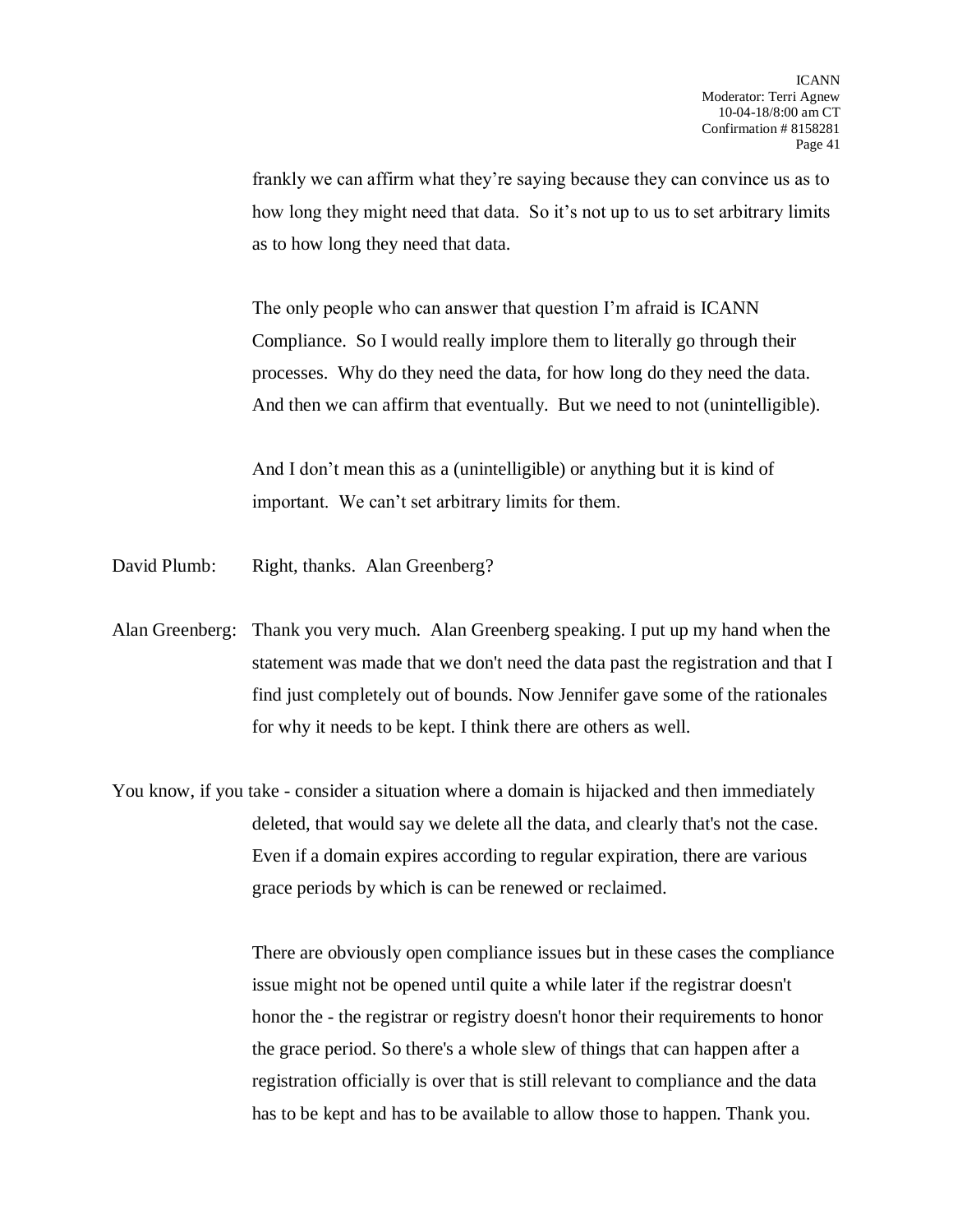ICANN Moderator: Terri Agnew 10-04-18/8:00 am CT Confirmation # 8158281 Page 42

David Plumb: Thanks, Alan. And before I jump to Stephanie, just to say I think we need to be super clear when we're talking about this, if we're talking about beyond the length of the registration or beyond the length of the completion of whatever compliance process or compliant process that happened. Let's just be super clear with our language there. Stephanie, the floor is yours.

Stephanie Perrin: Thanks very much. Stephanie Perrin for the record. I - this is a clarifying series of questions, so bear with me please. We have just spent most of this meeting debating what I would consider to be a change in status, a change in the entire relationship of how ICANN collects, uses and discloses the data of the registrant basically in order to justify ICANN expanding its compliance function to include providing access and facilitate the use of 6.1b under the contract.

> We also heard from Göran in L.A. that they were seeking some kind of recognition from European authorities that ICANN had the status or had some kind of status as the quasi-regulator. Now this strikes me as being very interesting in terms of ICANN's ultimate plans in becoming the more important data controller in the relationship with registrant data, but it's a whole transformation of the current ecosystem, which of course we would understand more fully had we done a DPIA and had we a decent data map to work with.

> But we are tasked by the GNSO to answer the charter questions. So either we get a full explanation, which I'm asking for, from ICANN and the board working group as to what's going on or we get back to the charter question and continue with the ecosystem that exists at the moment rather than trying to expand the compliance function to justify a contractual basis with the registrant. Please, can I have an answer to that series of questions? Thank you.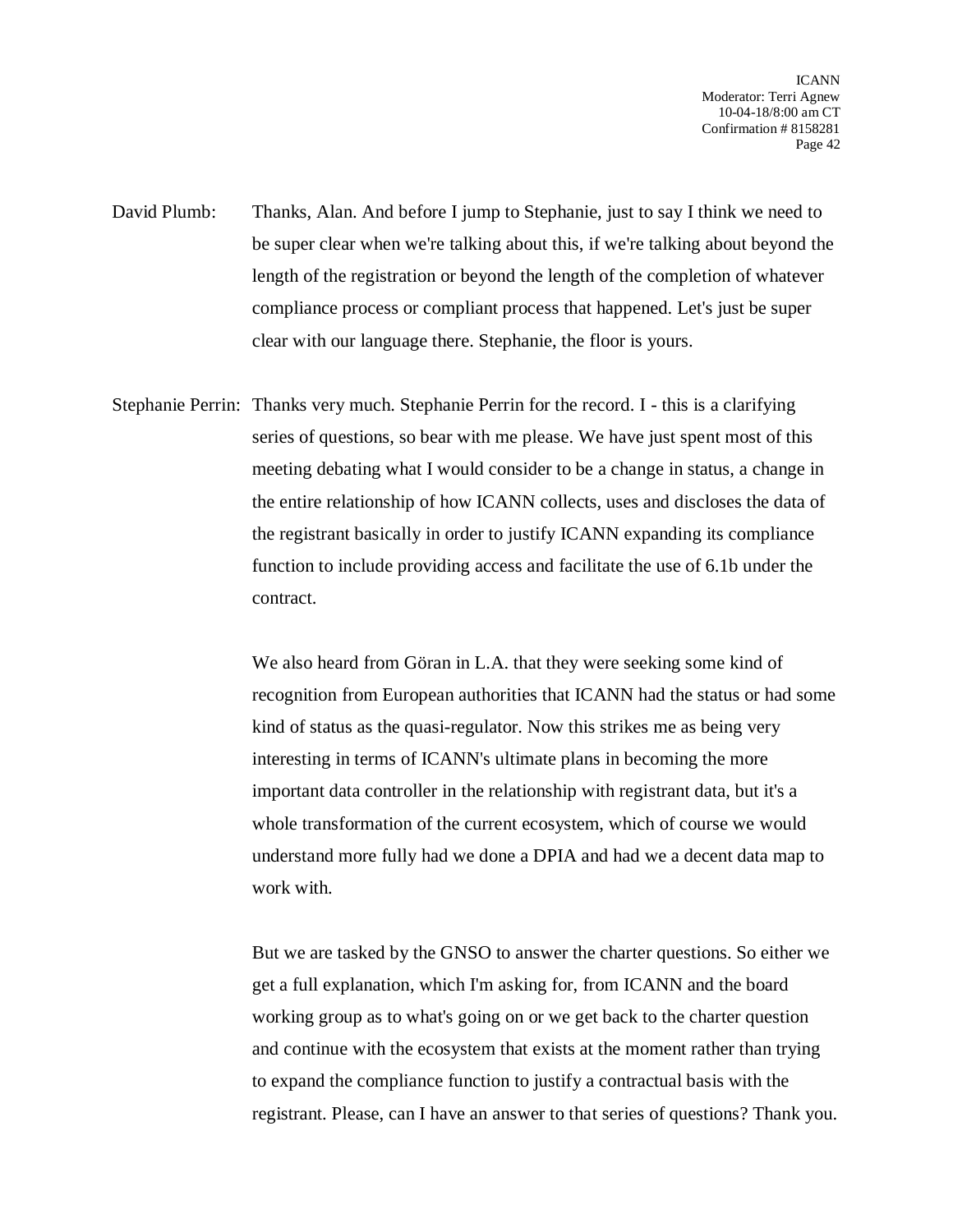ICANN Moderator: Terri Agnew 10-04-18/8:00 am CT Confirmation # 8158281 Page 43

- David Plumb: Hey, Stephanie. I don't know who would want to answer that. I mean, (Jen), do you want to take a stab?
- Jennifer Scott: Not really. I'm not sure I have a great answer to that, sorry. Stephanie, I followed you but, yes, I think that's outside of my scope. It's probably better directed towards the group and whether or not the order of operations here should follow one way or the other. I'll pause there but, David, after that I'd like to jump back in the queue, just maybe can provide some more information on the data retention.
- David Plumb: Okay. Great. So actually that's a good segue for me, (Jen), to say, Stephanie, that's noted and, you know, we had just made this decision to move on from that point and capture it in a certain way, and so what we need to do then is to take that question, that might be a question that goes back to ICANN Org. So let's make sure that we wrote that down appropriately.

If we go back to the issue of retention for a moment now, (Jen), you wanted to add something in? And then I'll go to (Matt) in the queue. But, (Jen), you wanted to add something in on retention?

Jennifer Scott: Yes, just real quick. You know, thinking about Alan's comments and having something less arbitrary, I think that's one of our fears is, you know, drawing a hard line in the sand in terms of saying, you know, what a retention period looks like is that we're afraid it could be arbitrary. But having said that, the current contract requires registrars to keep data for at least two years after the registration and we've never had a problem with that. So we've never come across a situation where we were processing a complaint or within an audit where the registrar said, "Sorry, I don't have the data that you need because it's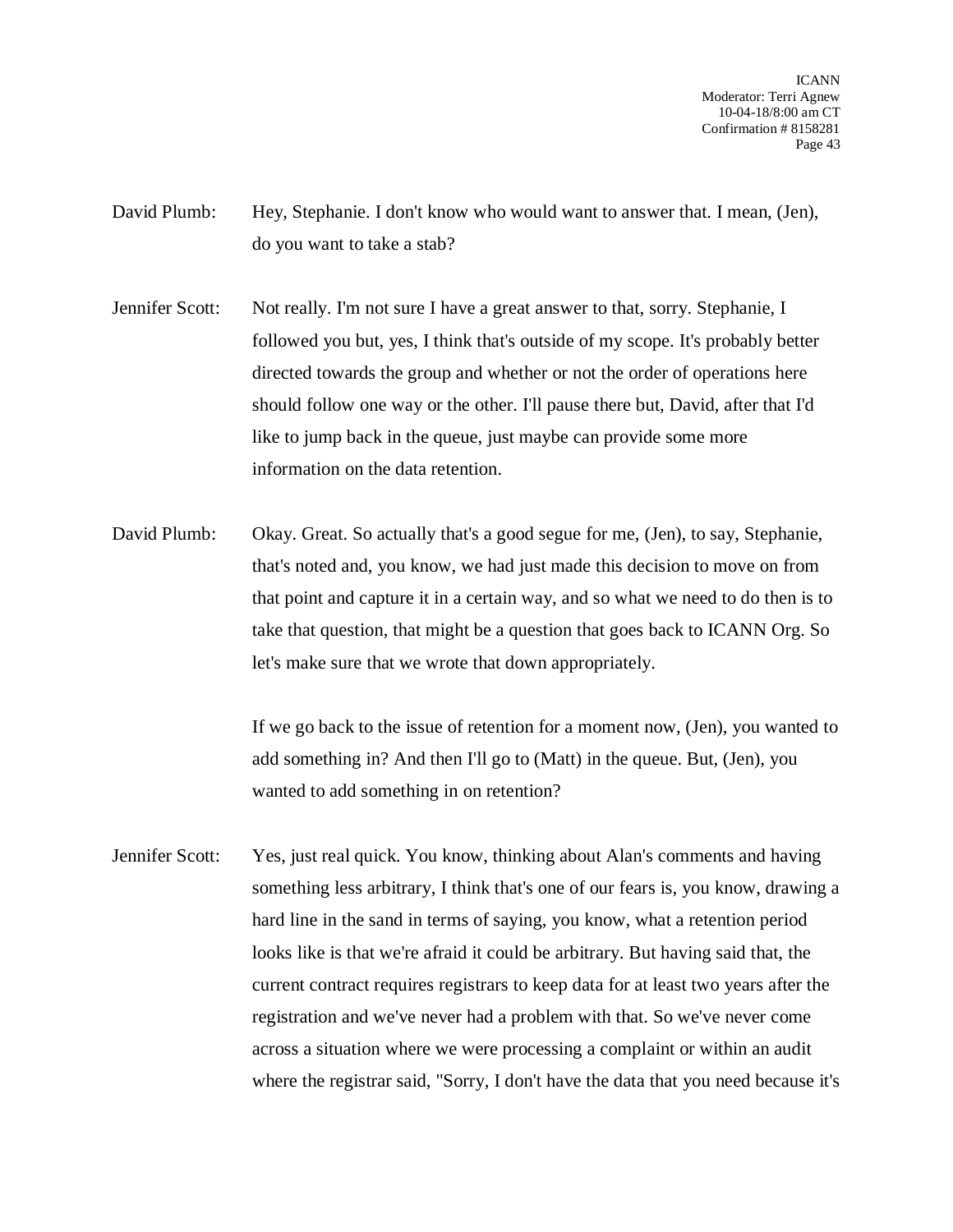been deleted. It's been more than two years." So that might be helpful in thinking about an actual timeline.

There's also some registrars that have gone through a data retention waiver which is something that allows them to reduce the amount of time from two years to something else. I think most of them are around one year. There might be some with like six months. For those registrars, we've also never had a problem with processing a complaint because the data had been deleted.

So we're looking at a range here probably from anywhere from six months to two years that would be appropriate and still work for contractual compliance purposes.

David Plumb: Okay. Thanks, (Jen). Helpful. (Matt), you want to continue on this line of retention?

(Matt): Yes, thanks, David. And (Jen) actually just touched a little bit on what I was going to say. First of all I just want to support what Alan said completely. I mean they are in a much better position to know what they need and how long they need it for.

> What I was going to ask for, and (Jen) sort of touched on it there, was do they have any kind of statistics about how often or what percentage of compliance cases rely on data that dates back the life of a registration? And if they could produce some of that and just give us an idea of if that's, you know, 5% of cases, if it's 10%, whatever it is, and then, you know, (Jen) just touched on it, anywhere from six months to two years. It would just be good to see how often they have to go back and what the average length of time backwards they have to go. I think that would help inform the retention bit. Thanks.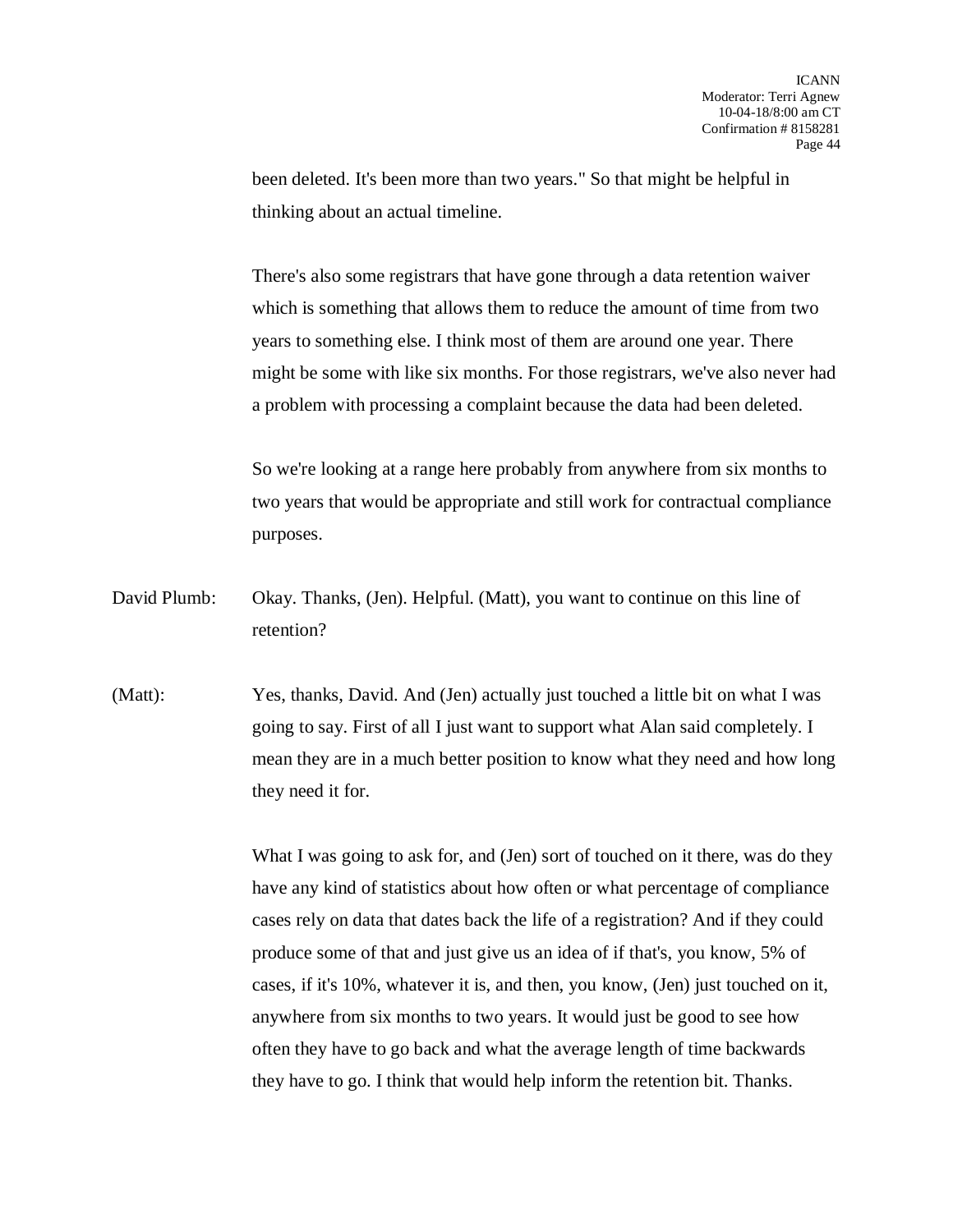## David Plumb: Thanks, (Matt). (Jen), do you - can you do that?

Jennifer Scott: We don't have that type of data, and to go back and collect it would be a hugely manual effort so I'm not sure that's something we can commit to doing. But - yes. Like I said, anecdotally, we've never run into any problems with the majority of registrars who are required to keep it for two years.

David Plumb: Right. Okay. Okay. All right folks, is there anything else on retention we need to say? I mean it feels like what was said on this call could be captured in more - and put in this question eight and be a little more precise, particularly what (Jen) just said. They've never had a problem. They don't have any recorded problems not having data be available under the current policy, which are two years. And they feel that would probably anywhere from six months to two years would probably be something reasonable.

> There has been a specific request on this call for ICANN to be more precise. So, (Jen), I don't know if you can take that back to your team and say, "Hey, there's a strong request from this group that we be a little bit more precise about or needs."

So if you want to do something better than my summary, (Jen), of we've never had a problem for the data so far where, you know, typically a two-year situation and your gut and you sense that anywhere from six months to two years would work, if you can do a better job than that, so much the better. And there's certainly a request from this group.

Alan, do you want to help me out on that? Alan Woods?

Alan Woods: Sorry. Just one point. What (Jen) said there is absolutely right. There is an awful lot of work in it and I think every single person on this call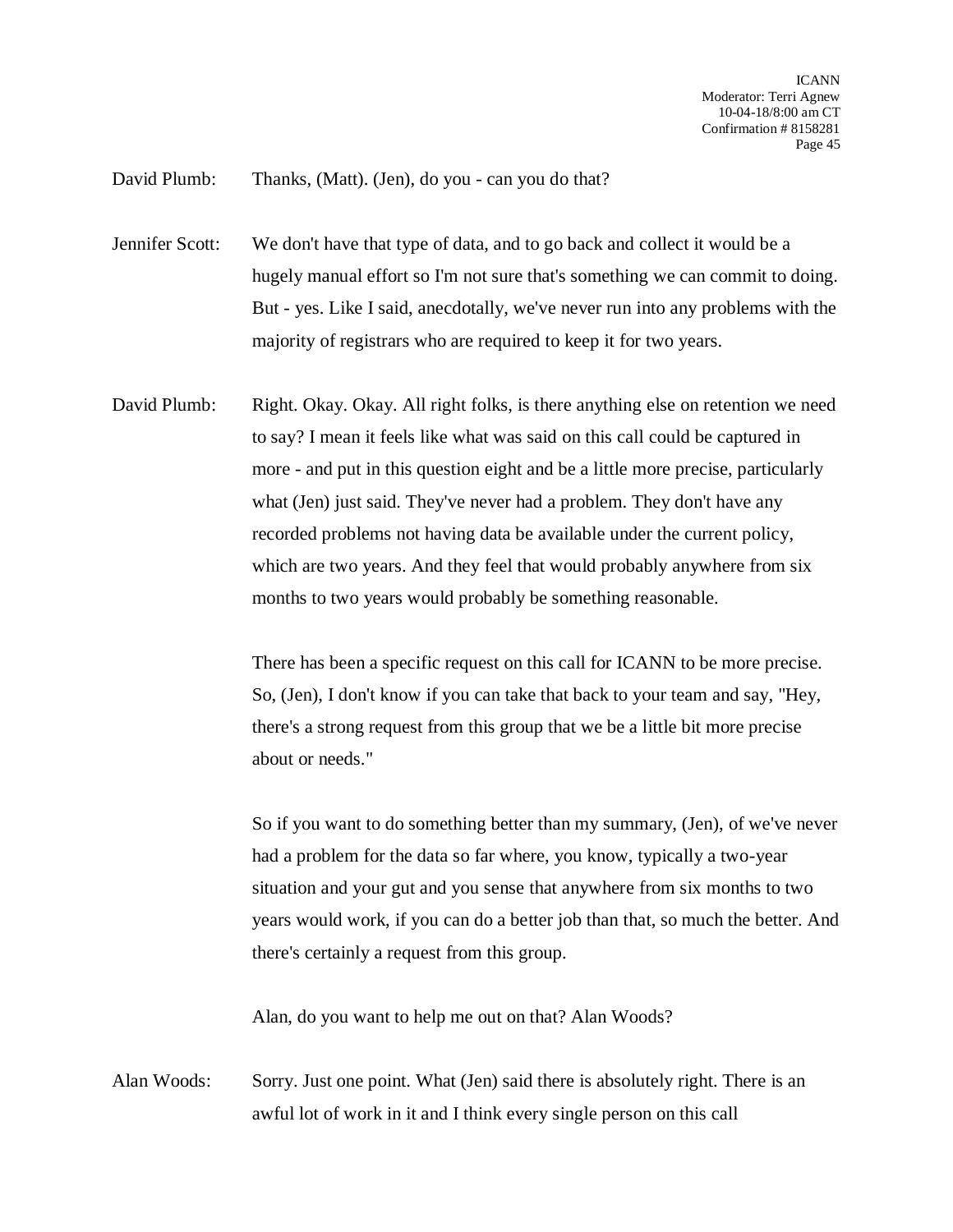(unintelligible) we know exactly how much work there is in this and we would really appreciate the help (unintelligible) of the expertise.

But something that I just want to also remind, when they are contemplating that the very fact there are certain registrars and certain European countries who have applied successfully for WHOIS data retention waiver, should be an indicator that the two-year period is probably considered to be a very, very over the top and not properly thought out data retention period.

I also I think if we looked at a DPA and they said, "Well, why did you grant one year for this people and two years for this people? You know, it's the same data for the same purposes. What's your justification?" I just - I would caution saying that there's a difference between different registries and registrars because that will be taken into account again and will be looked at by the DPA. So I completely agree, there is a lot of work in it and we would be very appreciative of that I would think.

- David Plumb: Thanks, Alan. (Jen), any other further guidance you want to give in relation to things said on this call?
- Jennifer Scott: No. You know, I can definitely commit to looking and seeing if there's something more that we can provide or do in this space and can get back to the group. But, like I said, I'm not sure how easily we'll be able to gather that type of data and how long it will take and if that will meet the needs of this group. So. But I will, you know, discuss it with the team and let you guys know.
- David Plumb: Thanks, (Jen). Wonderful. Okay. Marc Anderson, can this be super brief? Can you make this real brief so we can close up?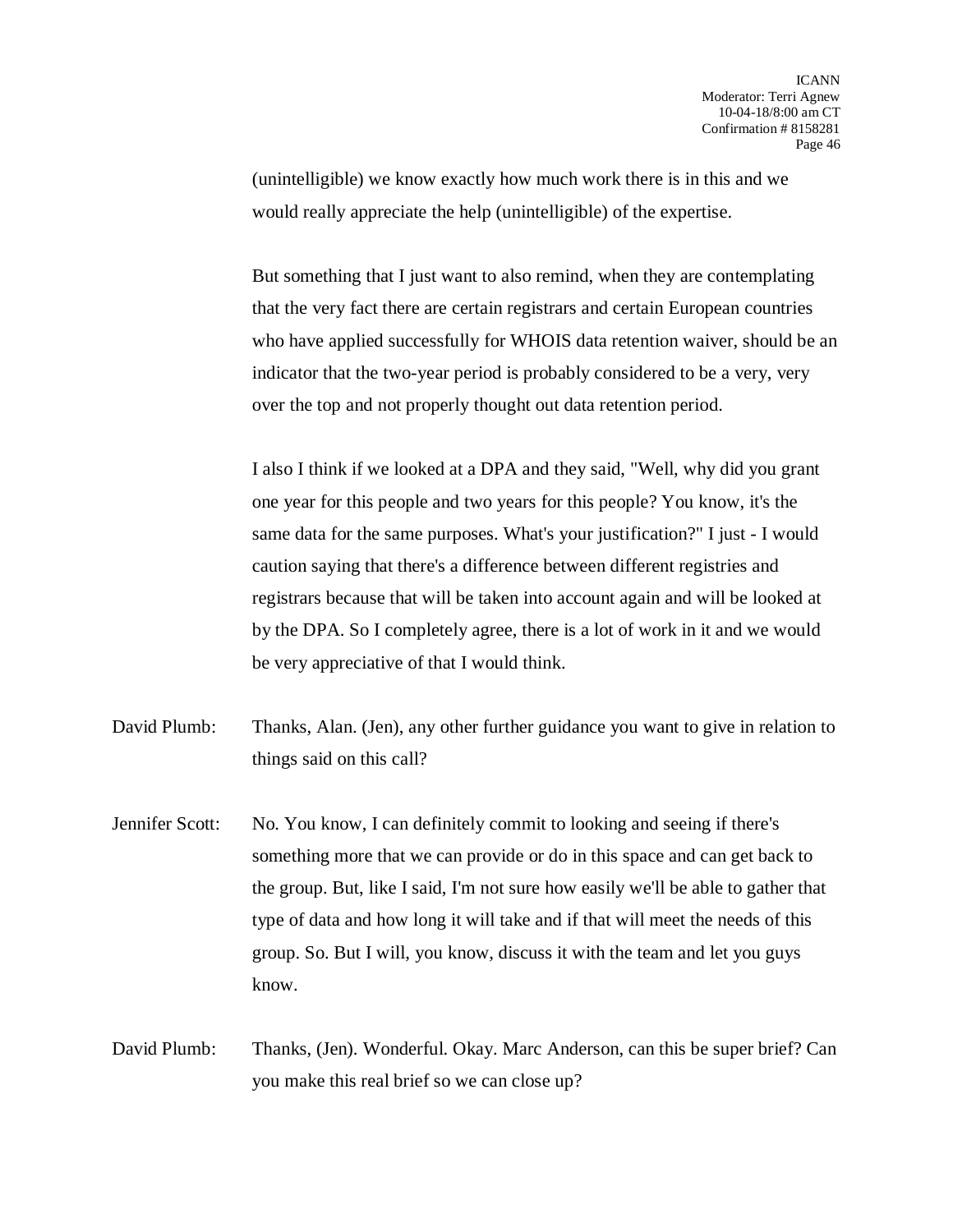Marc Anderson: Absolutely. This is Marc. Just a thought. Maybe, you know, we need to - you know, I feel for Jennifer's position. It's hard to, you know, it's hard to talk about what you don't know but maybe a - maybe what may be helpful to us is a use case where they have needed data beyond the life of the registration.

> You know, that may help us understand, okay, this is, you know, if we had a real life use case that we could look at and use to provide justification for why the data needs to be provided beyond the life of the registration and could be justified to a DPA, I think that might be very helpful to the group. Just a thought. Thanks.

David Plumb: Super. Thanks, Marc. Okay. So let's take stock of where we are, folks. In terms of this purpose and this analysis that's on this sheet, the things we talked about right now are this retention issue, and we already have some language that make question eight a little stronger, and there's a request back to ICANN to provide some data and perhaps this use case, as Marc said, and that could give us even better inputs in order to do something that could be stronger in a GDPR context. So that's retention.

> The other issue we talked about was legal basis and I summarized where you got to on the call. And then there was an additional question from Stephanie that - sort of a bigger picture question, but that's where we got to. Other issues were brought up but haven't transformed themselves into actual changes of this sheet, the question about validation verification we started with, questions about the way the escrow's been managed, and that's it I have on my sheet.

So it looks like the things that would create a change on this sheet would be the two on retention and legal basis, and if there's anything else that needs to change on this sheet, now is the moment to say, "Oh, no, we can't make a provisional closure of this sheet until I deal with this issue." So now's your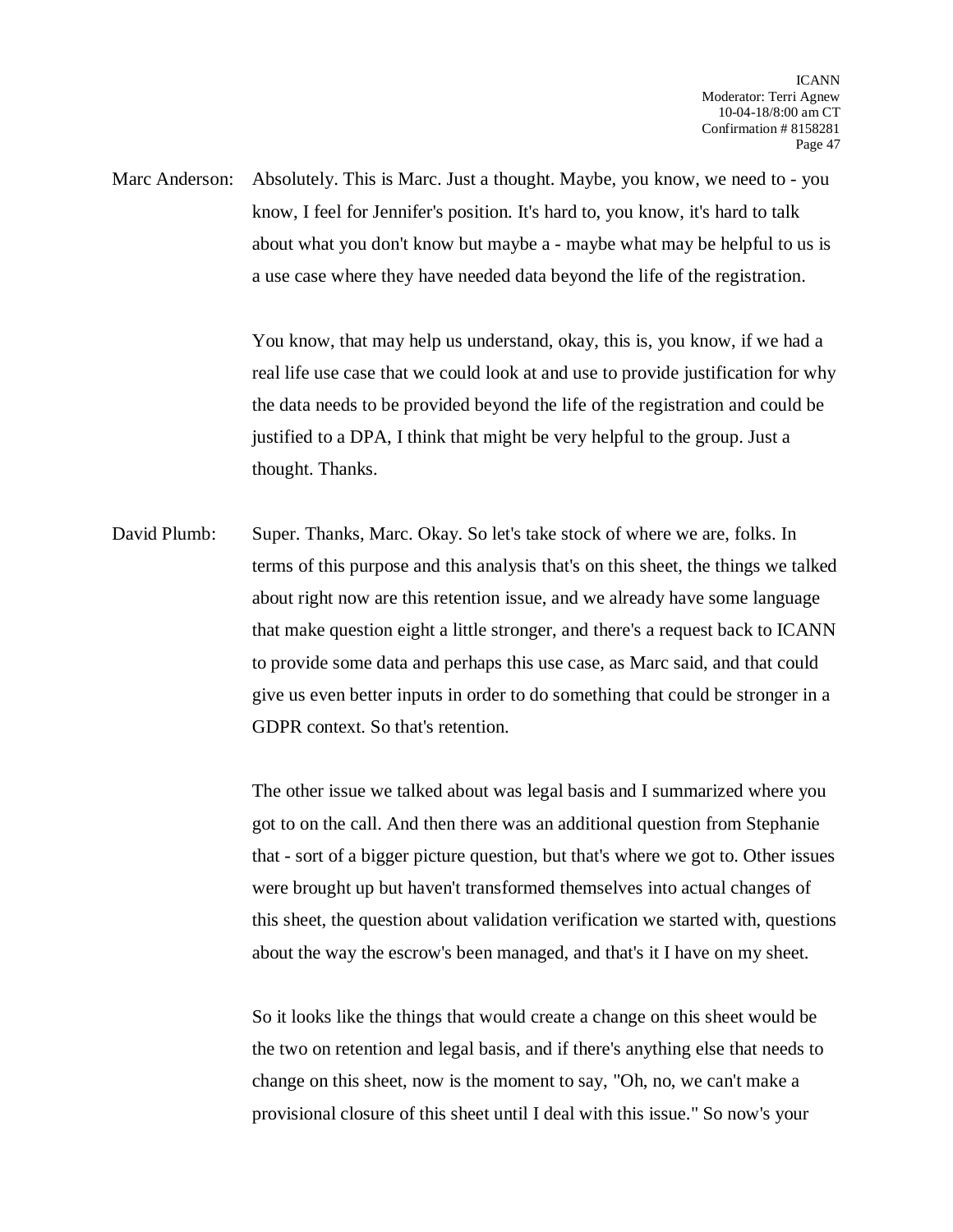moment, folks. If there's anything else that needs to be changed on this sheet, the analysis, this is a great moment to do it while we're - we've got it fresh in our mind. Anything else? Okay. Great.

So let's move on from this purpose. We've got another 10, 15 minutes, and thank you all for, you know, really digging into this. I'm hopeful we could actually put ten minutes or so into looking at purpose N, right? That's our next one? And Kristina, if you're still on the call -- I'm just looking through, you are, great -- Kristina, if you could just give us a quick walkthrough of your logic here for data purpose N - excuse me, for purpose N in the data elements workbook.

Let's walk through it and let's take advantage of this time just to flag up the issues that people want to - would want to work on. We probably can't work on them this call, but let's flag up the issue and maybe Kristina and those people can do a little small group work on the back end of this. So, Kristina, if you'd be so kind, give us a quick walkthrough what you did on this sheet and the logic behind it.

Kristina Rosette: Sure. Can we - I don't. Okay. I don't - I guess I do. Do I have control? Anyway. So this is to follow up on the discussion that we had in L.A. during the face to face: the purpose enabling validation registered name holder satisfaction or fulfillment -- not wedded to that wording, that specific word, but we do need to settle on one -- of gTLD registration policy eligibility criteria.

> Just without reading to everybody, I'll just highlight kind of the key points. First, the view within the Registry Stakeholder Group was that this was not an ICANN purpose. It was a registry operator purpose. After this initial draft was completed, we consulted with our Registrar Stakeholder Group colleagues and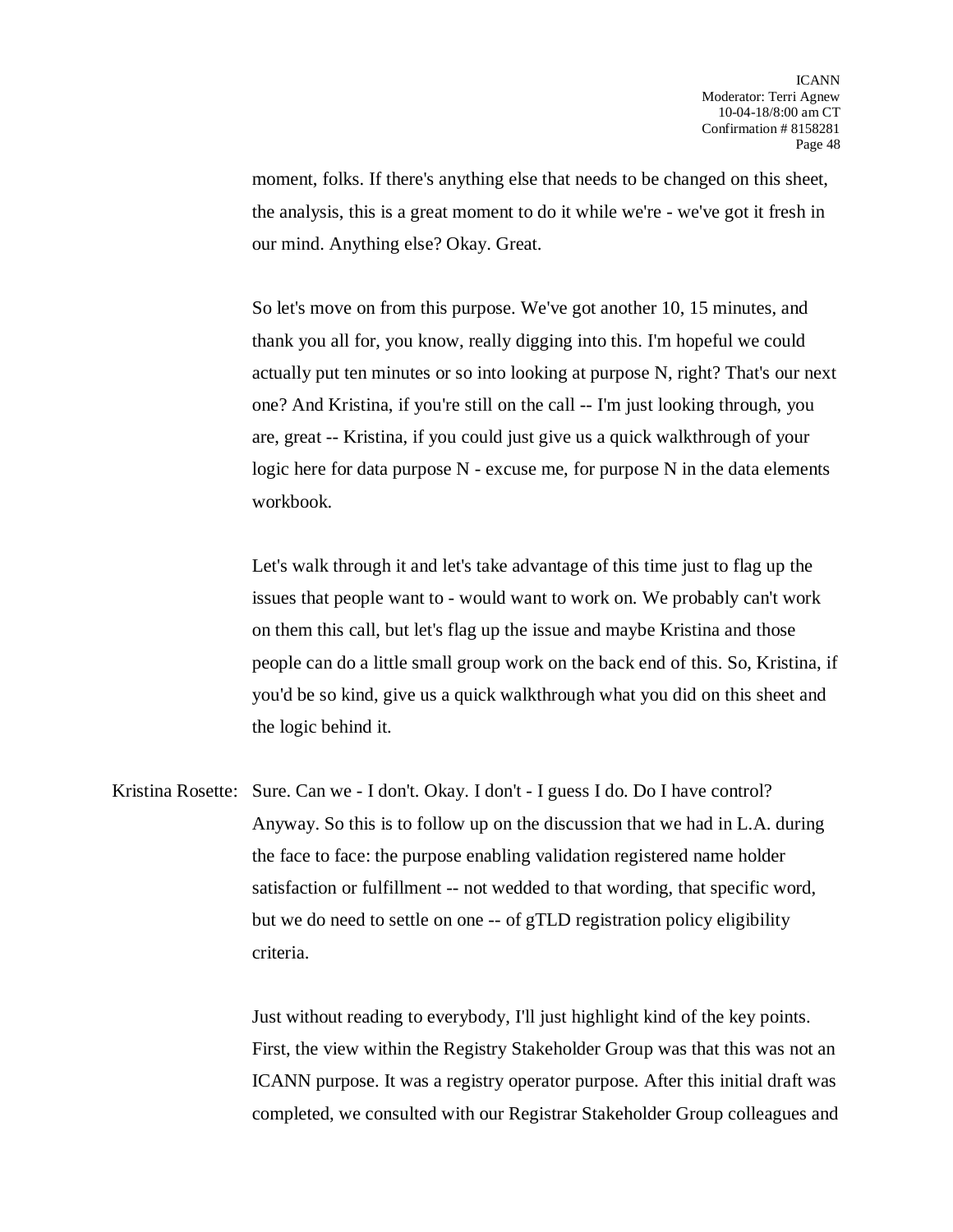they were of the view that this is not a registrar purpose, which is why it's title Registry Operator Purpose.

And, second, in the interest of clarity, we added gTLD before registration policy eligibility criteria simply to make clear that we are not talking about ccTLDs, many of which do have registration policy eligibility criteria.

Moving to the data element, I - basically, if I remember correctly, I really just tracked the data element from Purpose A. So if we make a decision as a working group that we want to change those we - in A, we would need to come back.

I do want to flag something at the bottom, and something kind of odd happened when I converted this from Word to PDF. Instead of having the comments out to the side, it kind of superimposed them. So if you look to the very bottom of the data elements column, you'll see other data, and I've provided there a representative sample of the types of data elements that would be collected and used by registry operators.

And to be clear, I - we're not saying at this point these would necessarily be included in the RDDS. There are a couple of registry operators that have amended their contracts with ICANN to include these elements in their WHOIS data displays. I've reached out to those to get a better understanding of why that is. But at this point, these would not necessarily be data elements.

Well, I should back up and say because of the broad definition of registration data within the temporary spec, they would be considered registration data but they would not be considered elements that would ordinarily be included in WHOIS/RDDS. And just to give you a sample of those, there are things like the registry that - for registry operators that have specification 13 or .brand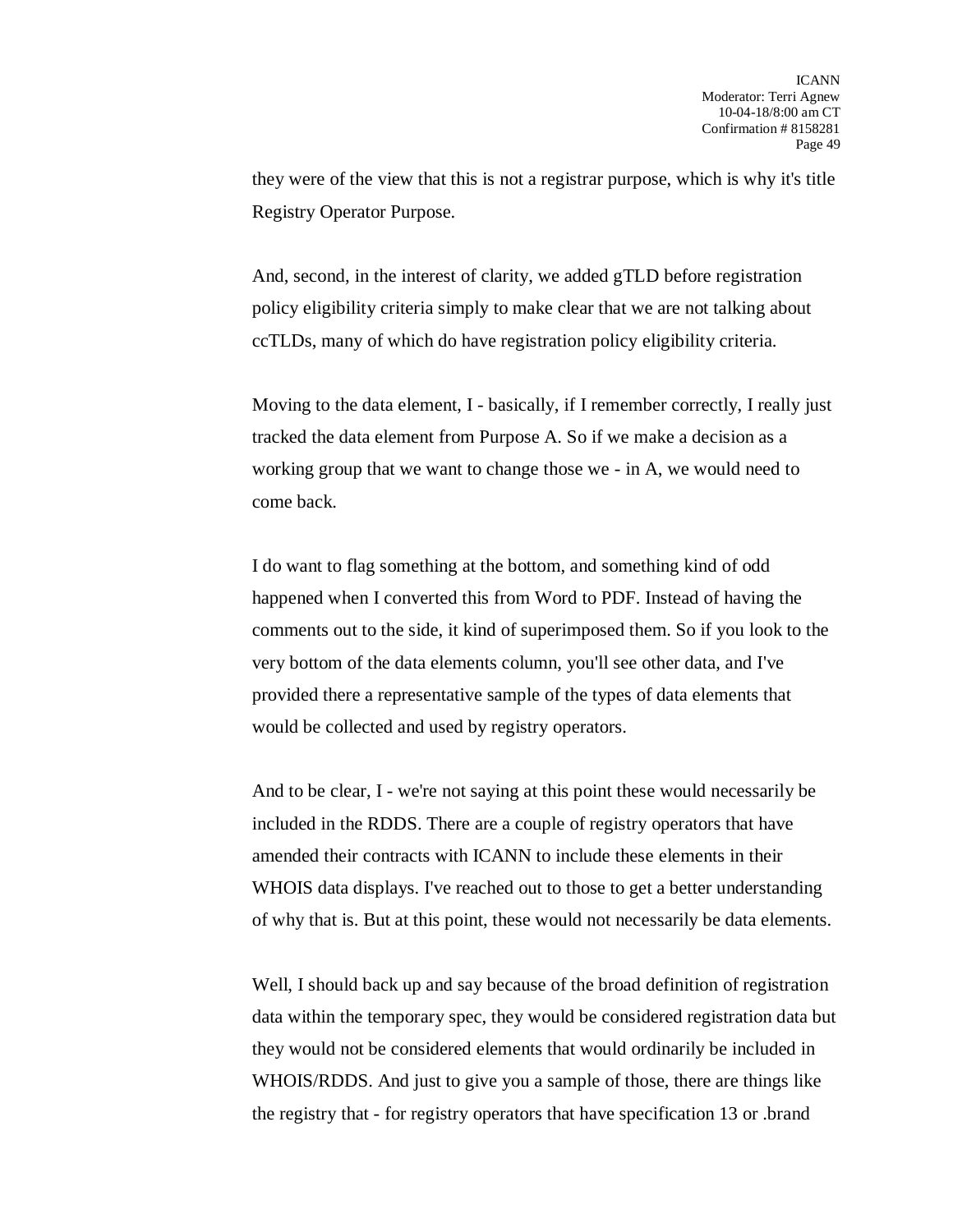status, is the registrant the registry operator, the affiliate, or trademark licensee. And I use the example of .microsoft there.

For registries that have specification 12 in their contracts relating to community applications to indicate membership in a community, again that eco, an example of where the validation - the registration policy eligibility requirement goes to the RNHs, their licensing registration or appropriate permits in the examples of .pharmacy or .law, or place as a domicile in the case of .nyc, and then finally for business entity or activity, .bank or .bot.

Those are not necessarily all the - it is not the case that this purpose is only implicated where the registration policy eligibility requirement is part of the registry agreement. That is certainly a subset but it's not a one-for-one match. So let me just keep going very quickly and go back up to the is the purpose based on ICANN, is this lawful tested against GDPR and/or other laws?

Because we are still under the - going through the lawful basis discussion, I essentially, I left 6.1b and 6.1f both in here. I think my - the registry operator the Registry Stakeholder Group view is that 6.1f is the stronger basis, but in the interest of just kind of leaving the placeholder for 6.1b depending upon how that discussion comes out, we wanted to keep it in there.

I will note that I bracketed the - where the registry operator has adopted specific registration policy eligibility requirements, primarily to indicate just to serve as an internal flag, and I think those could come out that these are not necessarily always going to be requirements that are in the registry agreement.

Is the purpose in violation of ICANN's bylaws? It's consistent with ICANN's vision of coordinating the development, implementation of policies concerning the registration of second level domain names in gTLDs and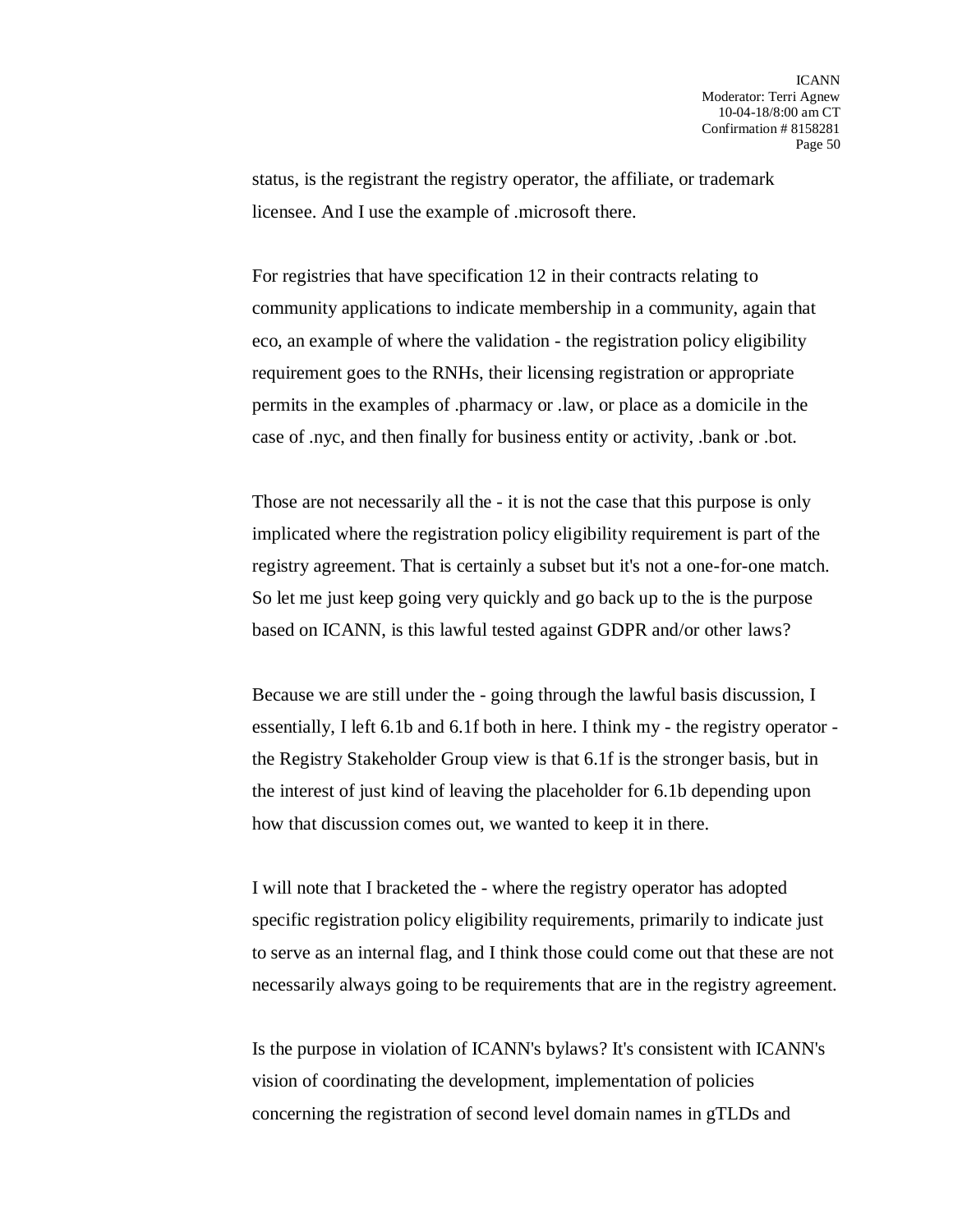principles for allocation of registered names in a TLD, which are contained in Annex G2 of the bylaws.

Under the processing activity, it's really collecting and using specific data in order to validate the satisfaction registration policy eligibility requirements to registry operators, the controller, the registrar as the processor, and we did not identify any third party interests. Yes, the registry agreement allows registry operators to establish, publish and adhere to clear registration policies, and I've given the three examples. And then also I provided the bylaws references, the specific bylaws references.

And then finally, noting that one of the primary motivations for ICANN to introduce new gTLDs was to introduce innovation and differentiation in the gTLD space and these type of registration policy eligibility requirements and the validation of them is consistent with furthering that intention. There is a requirement of data transfer from the registrar to the registry operator and, in some circumstances, as we heard from ICANN Compliance, from registry operator to ICANN Compliance.

And subset B is going to be applicable to, as I understood the compliance discussion we had in L.A., only in the case where the eligibility requirement is essentially already written into the registry agreement through Specifications 11, 12 or 13. Publication of data is not required to meet the purpose within the picket fence.

Data retention requirements we left as life of the registration, kind of being consistent with our broader discussion of that. If we decide that we are going to revisit that, for example for Purpose A, we're going to want to come back and check it. And at this point no additional information is needed to adequately document the purpose.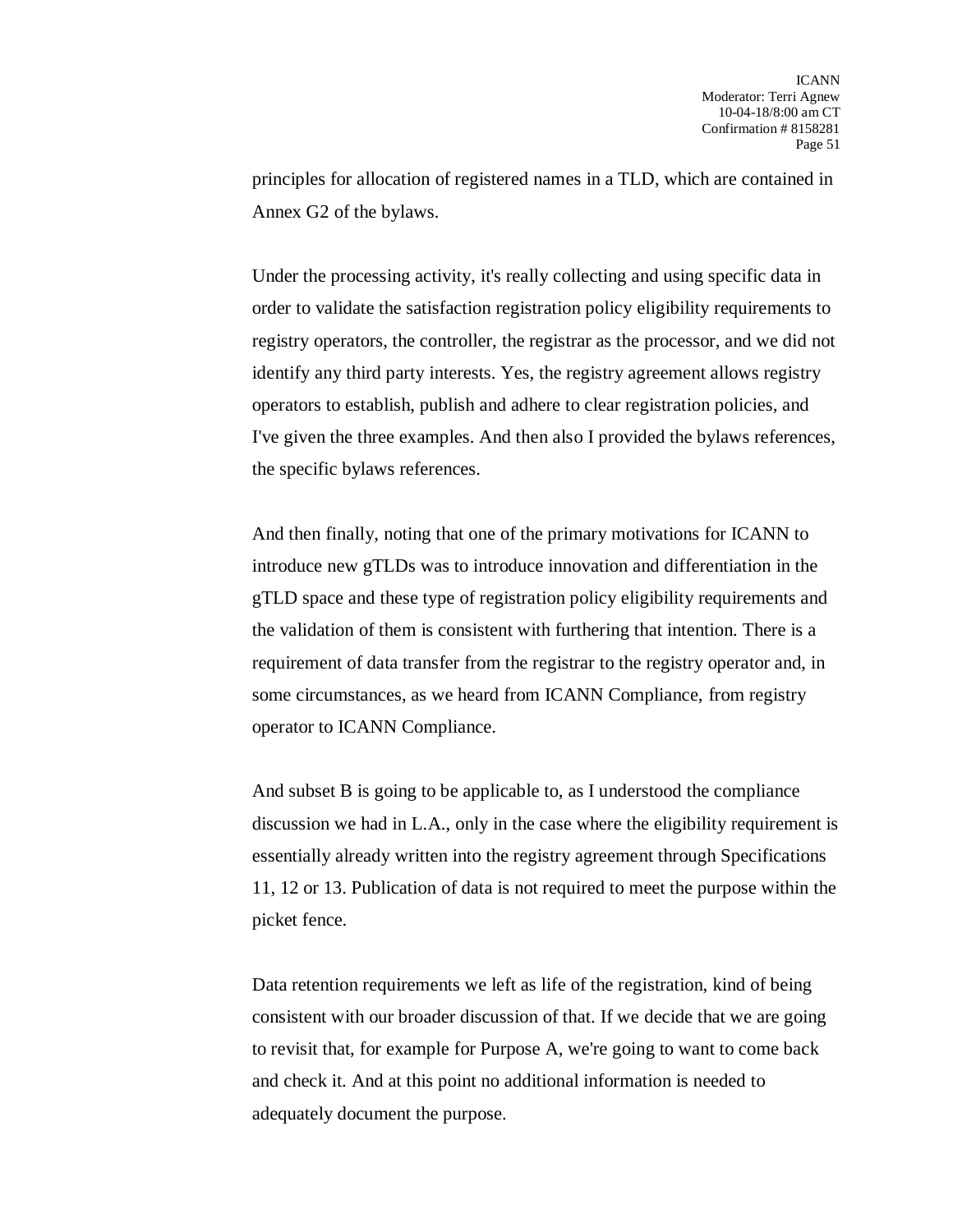And I realize that I was talking much more quickly than I usually do, which is already quite fast, so happy to answer any questions.

David Plumb: Thanks, Kristina. That was great. Yes, so we actually don't have time for questions. What we have time for is the following: if there's something that you would like to revise or improve on this sheet, this is the moment to say, "I'd like to have a conversation with Kristina in a small group to discuss the following."

> So that's as far as we can get on this call right now. So if you have something when you heard Kristina explain this sheet where it's, "Hmm, I'd like to actually follow up on that," what would that be? So let's open that for a moment and, yes, please start your comments by saying, "I'd like to have a small group conversation with Kristina about this issue." Amr, you've got the floor.

Amr Elsadr: Thanks, David, and thanks, Kristina, for the overview. Since I brought up a question on this purpose on Tuesday's call, I'll just try to follow that up in the, you know, in the way David put it. I believe this is a legitimate registry purpose but what I'd like to do is maybe have a discussion with Kristina, and maybe she can refer back to some of the registry operators who operate their gTLDs based on these specifications, to better understand why it might be desirable to include or to add a new data element to the RDDS to fulfill this purpose.

> I do appreciate that this is considered registration data because you require a prospective registered name holder to submit certain data to, you know, to validate their eligibility to register a name under that TLD. I would assume that registry operators can perform that function and also meet their ICANN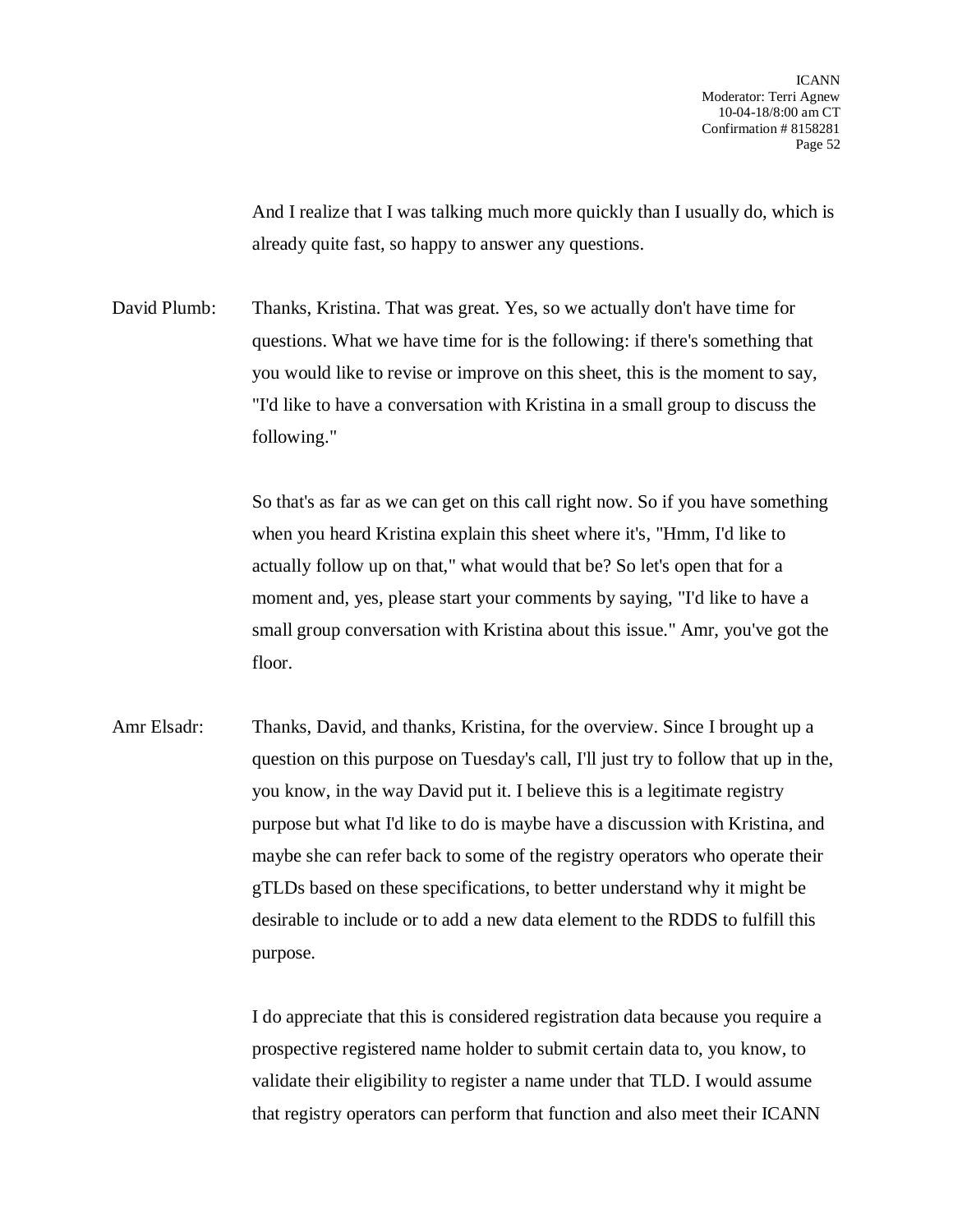obligations without - by collecting this data but without including it in the RDDS. So the conversation or the clarification I would seek here is why this is - why this purpose is being introduced as a new data element to be included in the RDDS. I hope that was clear. Thanks.

David Plumb: Super. Thanks, Amr. That was clear. Anybody else who would like to have a conversation about something on this sheet that they think needs to happen to improve it, to make it better, to correct something? Anything else? I see you guys are very active in the chat on the previous conversation but on this conversation is there anything that people would want to go through to improve this work from Kristina? Okay. Great.

> And that coincides nicely with the top of the hour. So, Kristina, I guess back to you on this. Do you want to react just quickly to Amr? I just want to say let's take that offline and have that conversation. Does that work for you, Kristina?

Kristina Rosette: Yes, certainly. And as I indicated in some previous discussion that he and I had had offline, it is generally not - it is not my understanding that it would generally be the case that a registry operator will want to include these data elements in RDDS. But because we are as within the temp spec and have charged with covering more broadly the collection of registration data, it seemed appropriate to include it here.

> But, yes, we can - and I have already reached out to the registry operators that do include these data elements in their RDDS and I haven't heard back. And obviously I can continue to chase but will only be able to have more information when I get. So, Amr, definitely let's talk offline about this.

David Plumb: Great. Thanks, Kristina. Okay.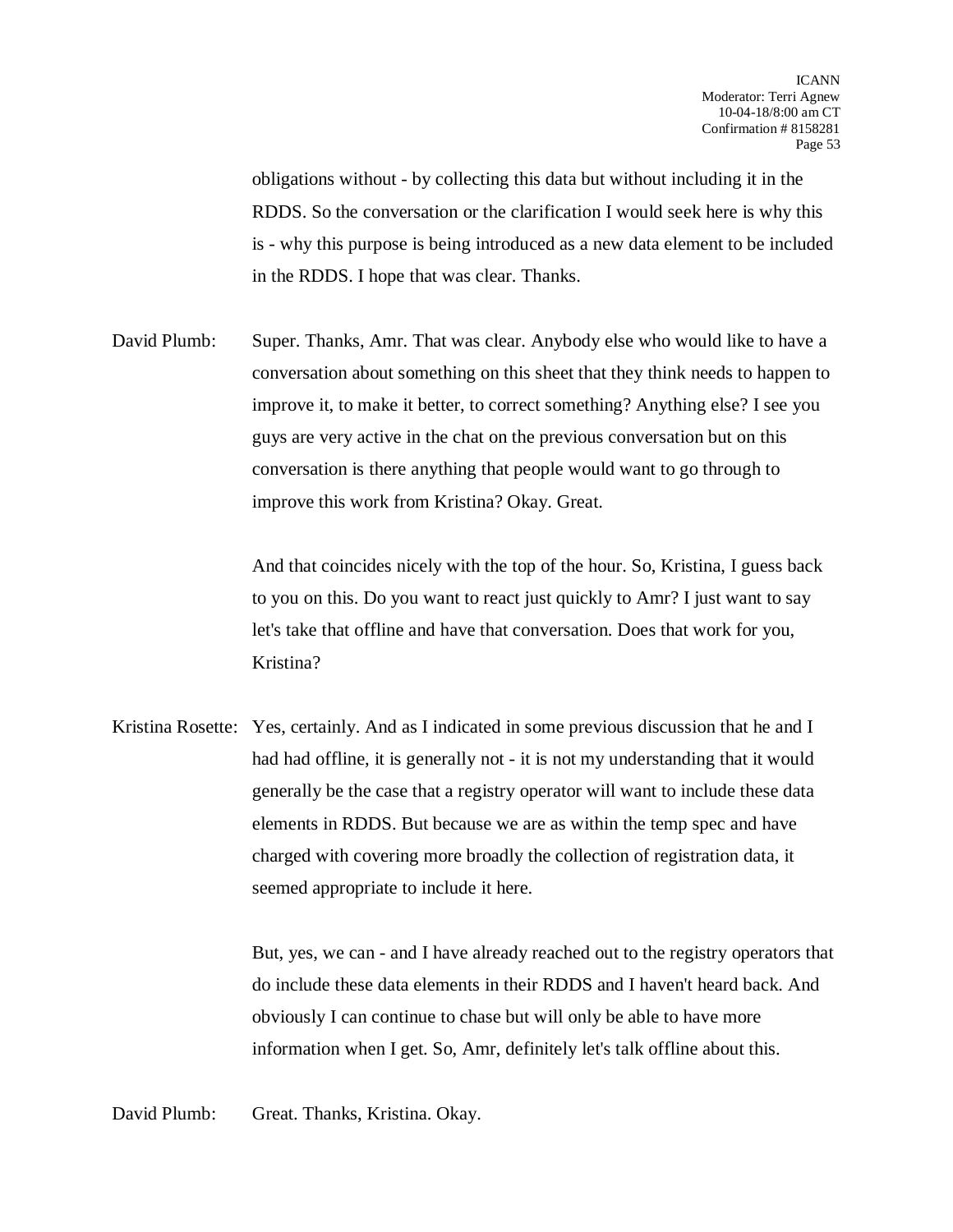So we've reached the end of our time. We did some great work on F. We've got N out there and only one pending issue to deal with. Kristina and Amr can deal with that. Kurt, I'm going to send it back to you to close us up and say anything else you want to say before we end our call -- or (Kaitlin)?

Kurt Pritz: Thanks very much. Yes I'm just going to let (Kaitlin) review the actions in two minutes and then say goodbye because we've kept people too long. So thanks, David, and go ahead, (Kaitlin).

Caitlin Tubergen: Thank you, Kurt. I captured the following actions. Regarding the high interest Barcelona, if any EPDP team members have suggestions for the high interest session, please provide them to the list. Action for ICANN Compliance to gather more information regarding how data escrow files are used in the course of an audit. For example, is the escrow file decrypted?

> Another action item for ICANN Compliance to please provide more specificity regarding necessary retention periods, if possible. Providing a use case or registration data as needed after the registration expiration could be helpful for the EPDP team.

I also have three questions for ICANN Org. ICANN Org should have a retention policy. If so, can this be provided to the EPDP team? Secondly for ICANN Org is there a date limit for submitting a complaint or audit? And lastly, Stephanie's question which is we have spent most of this meeting exploring the role of compliance at ICANN in order to support a proposal that ICANN has an implicit contract with the registrars and that therefore 6.1b applies (unintelligible) processing.